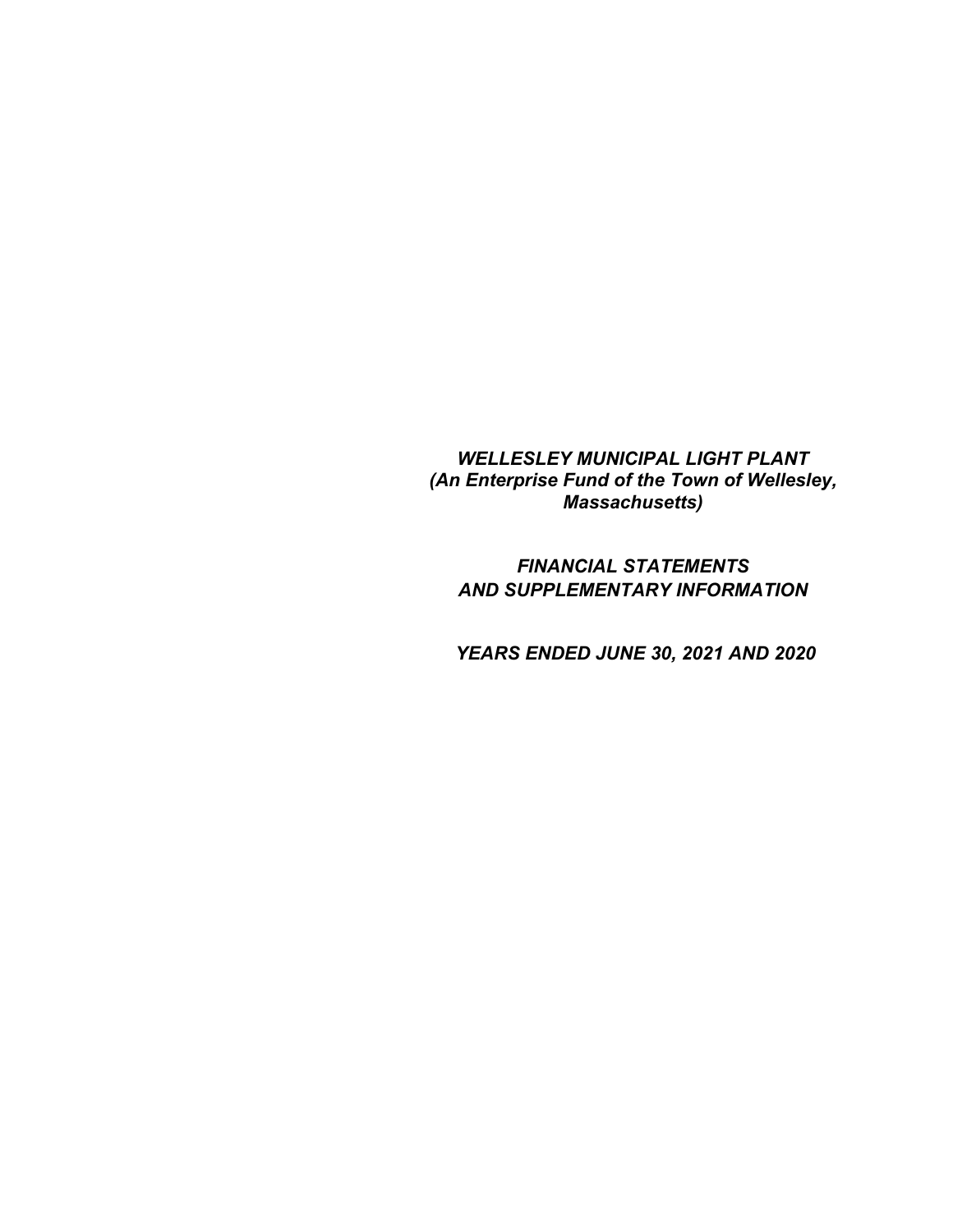## WELLESLEY MUNICIPAL LIGHT PLANT

## FINANCIAL STATEMENTS AND SUPPLEMENTARY INFORMATION

## **YEARS ENDED JUNE 30, 2021 AND 2020**

## **TABLE OF CONTENTS**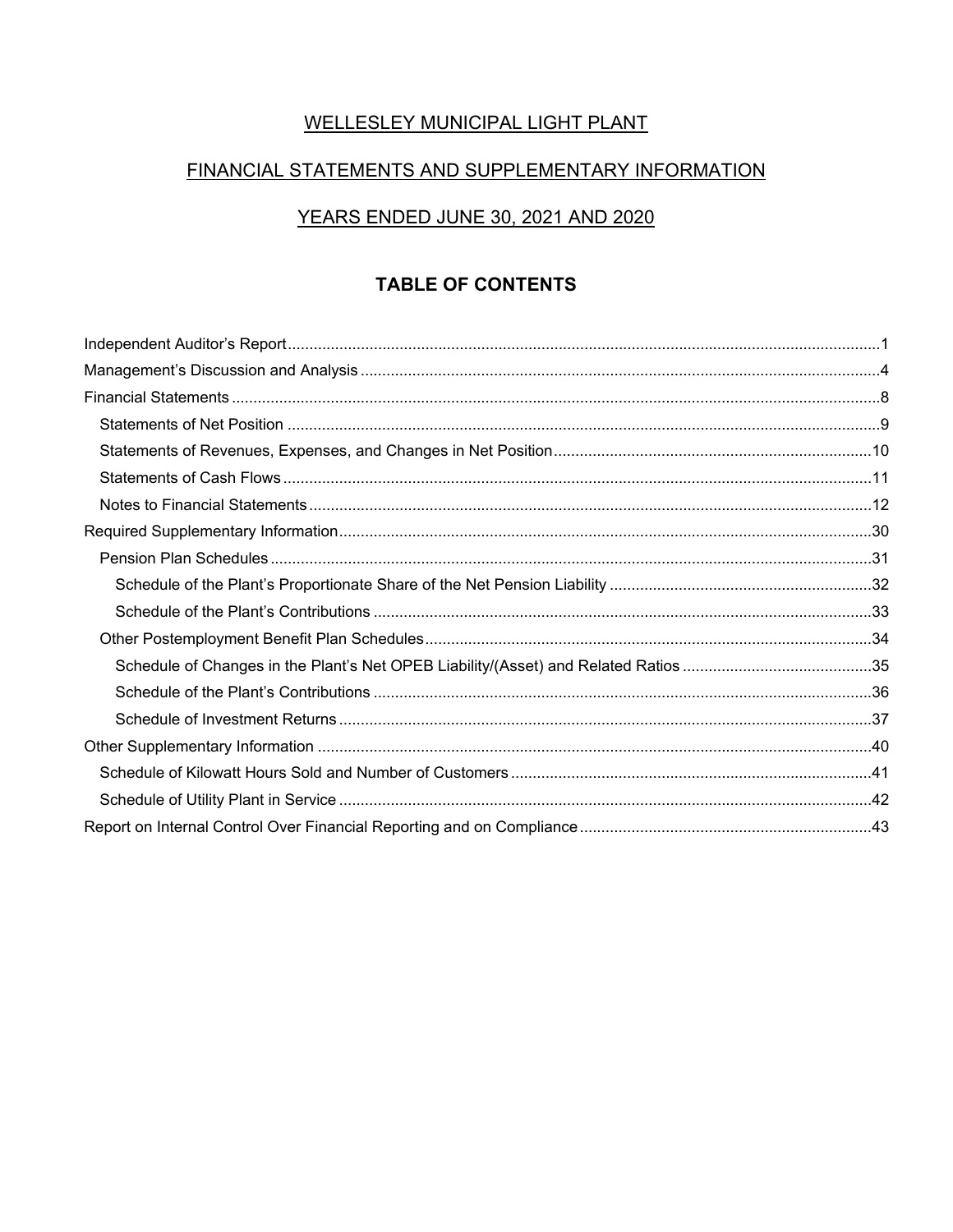## Powers & Sullivan, LLC

Certified Public Accountants



100 Quannapowitt Parkway Suite 101 Wakefield, MA 01880 T. 781-914-1700 F. 781-914-1701 www.powersandsullivan.com

#### **Independent Auditor's Report**

To the Municipal Light Board Wellesley Municipal Light Plant

#### **Report on the Financial Statements**

We have audited the accompanying financial statements of the Wellesley Municipal Light Plant (the Plant) of the Town of Wellesley, Massachusetts, as of and for the years ended June 30, 2021 and 2020, and the related notes to the financial statements, as listed in the table of contents.

#### **Management's Responsibility for the Financial Statements**

Management is responsible for the preparation and fair presentation of these financial statements in accordance with accounting principles generally accepted in the United States of America; this includes the design, implementation, and maintenance of internal control relevant to the preparation and fair presentation of the financial statements that are free from material misstatement, whether due to fraud or error.

#### **Auditor's Responsibility**

Our responsibility is to express an opinion on these financial statements based on our audit. We conducted our audit in accordance with auditing standards generally accepted in the United States of America and *Government Auditing Standards*, issued by the Comptroller General of the United States. Those standards require that we plan and perform the audit to obtain reasonable assurance about whether the financial statements are free of material misstatement.

An audit involves performing procedures to obtain audit evidence about the amounts and disclosures in the financial statements. The procedures selected depend on the auditor's judgment, including the assessment of the risks of material misstatement of the financial statements, whether due to fraud or error. In making those risk assessments, the auditor considers internal control relevant to the entity's preparation and fair presentation of the financial statements in order to design audit procedures that are appropriate in the circumstances, but not for the purpose of expressing an opinion on the effectiveness of the entity's internal control. Accordingly, we express no such opinion. An audit also includes evaluating the appropriateness of accounting policies used and the reasonableness of significant estimates made by management, as well as evaluating the overall presentation of the financial statements.

We believe that the audit evidence we have obtained is sufficient and appropriate to provide a basis for our audit opinion.

## **Opinion**

In our opinion, the financial statements referred to above present fairly, in all material respects, the financial position of the Wellesley Municipal Light Plant of the Town of Wellesley, Massachusetts, as of June 30, 2021 and 2020, and the changes in financial position and cash flows thereof for the years then ended in conformity with accounting principles generally accepted in the United States of America.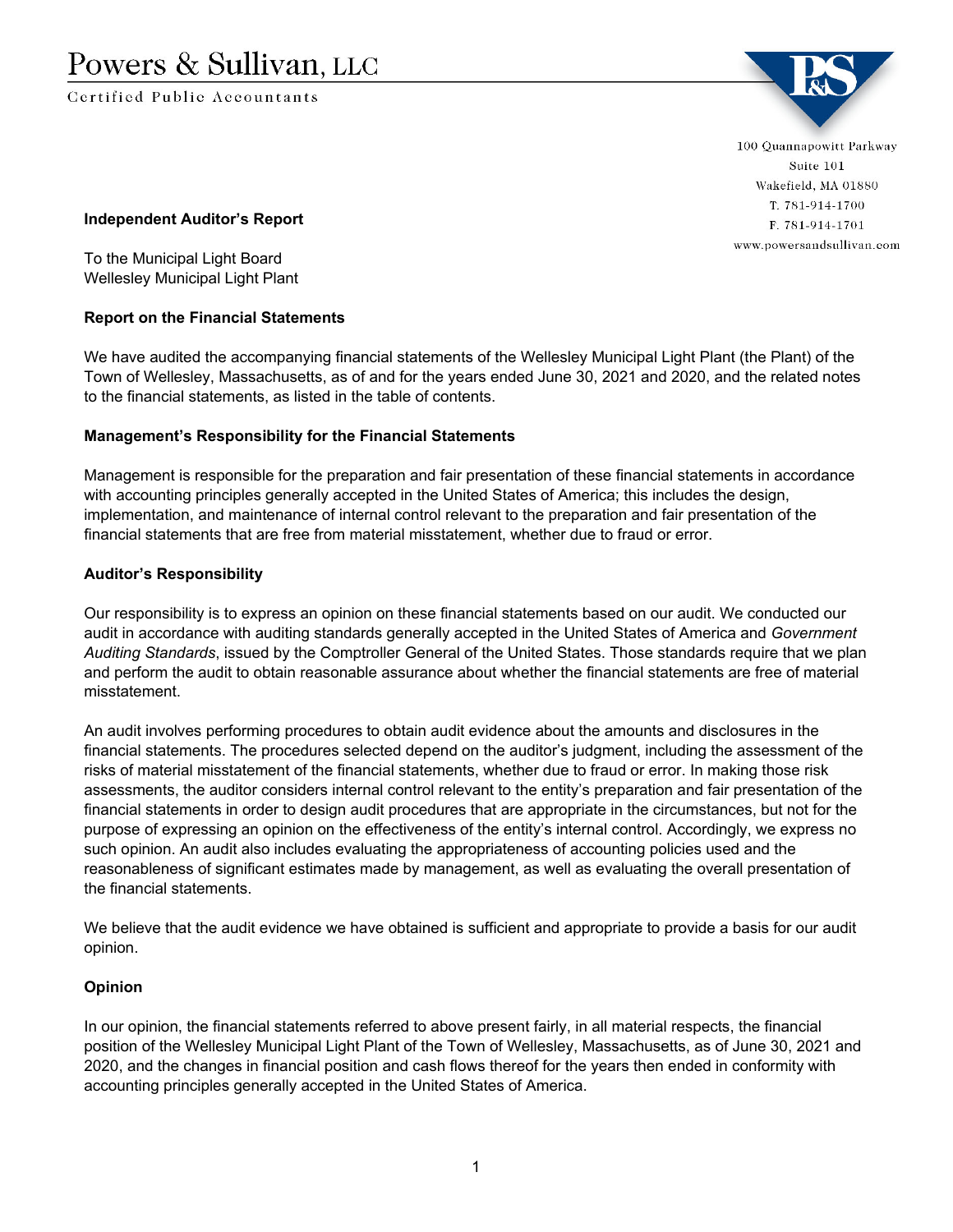#### **Emphasis of Matter**

As discussed in Note 1, the financial statements present only the Wellesley Municipal Light Plant and do not purport to, and do not, present fairly the financial position of the Town of Wellesley, Massachusetts, as of June 30, 2021 and 2020, the changes in its financial position and cash flows thereof for the years then ended in accordance with accounting principles generally accepted in the United States of America. Our opinion is not modified with respect to this matter.

#### **Other Matters**

#### *Required Supplementary Information*

Accounting principles generally accepted in the United States of America require that the management's discussion and analysis, located on the following pages, and the pension plan and other postemployment benefit plan schedules, as listed in the table of contents, located after the notes to the financial statements, be presented to supplement the financial statements. Such information, although not a part of the financial statements, is required by the Governmental Accounting Standards Board, who considers it to be an essential part of financial reporting for placing the financial statements in an appropriate operational, economic, or historical context. We have applied certain limited procedures to the required supplementary information in accordance with auditing standards generally accepted in the United States of America, which consisted of inquiries of management about the methods of preparing the information and comparing the information for consistency with management's responses to our inquiries, the financial statements, and other knowledge we obtained during our audit of the financial statements. We do not express an opinion or provide any assurance on the information because the limited procedures do not provide us with sufficient evidence to express an opinion or provide any assurance.

#### *Other Information*

Our audit was made for the purpose of forming an opinion on the financial statements that collectively comprise the Wellesley Municipal Light Plant's financial statements. The Schedules of Kilowatt Hours Sold and Number of Customers and Utility Plant in Service, as listed in the table of contents, are presented for the purpose of additional analysis and are not a required part of the financial statements. Such information is the responsibility of management and was derived from and relates directly to the underlying accounting and other records used to prepare the financial statements. Such information has been subjected to the auditing procedures applied in the audit of the financial statements and certain additional procedures, including comparing and reconciling such information directly to the underlying accounting and other records used to prepare the financial statements or to the financial statements themselves, and other additional procedures in accordance with auditing standards generally accepted in the United State of America. In our opinion, the information is fairly stated in all material respects in relation to the financial statements as a whole.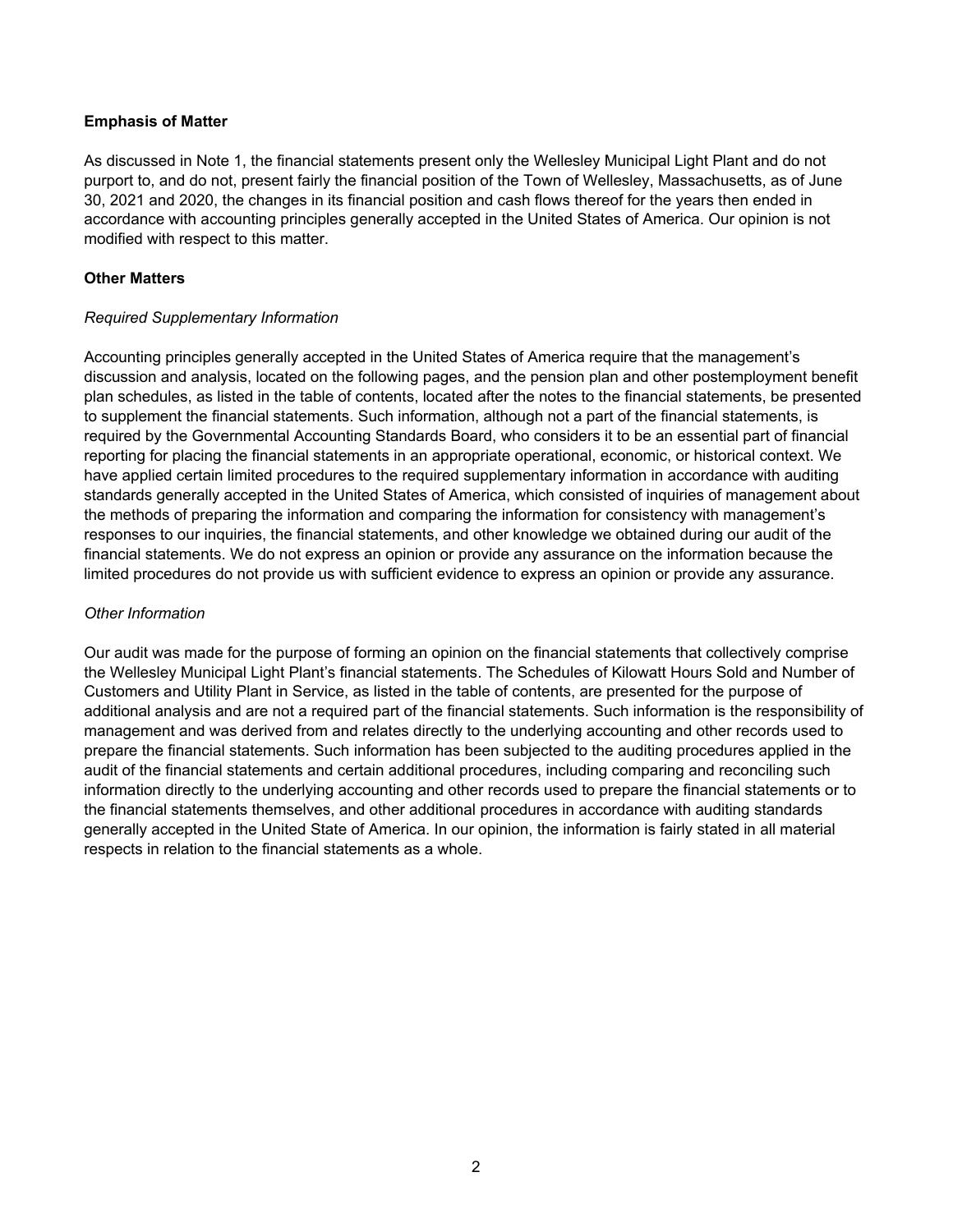#### **Other Reporting Required by** *Government Auditing Standards*

In accordance with *Government Auditing Standards*, we have also issued our report dated October 20, 2021, on our consideration of the Wellesley Municipal Light Plant's internal control over financial reporting and our tests of its compliance with certain provisions of laws, regulations, contracts and grant agreements and other matters. The purpose of that report is to describe the scope of our testing of internal control over financial reporting and compliance and the results of that testing, and not to provide an opinion on internal control over financial reporting or on compliance. That report is an integral part of an audit performed in accordance with *Government Auditing Standards* in considering the Wellesley Municipal Light Plant's internal control over financial reporting and compliance.

Powers & Sullivan LLC

October 20, 2021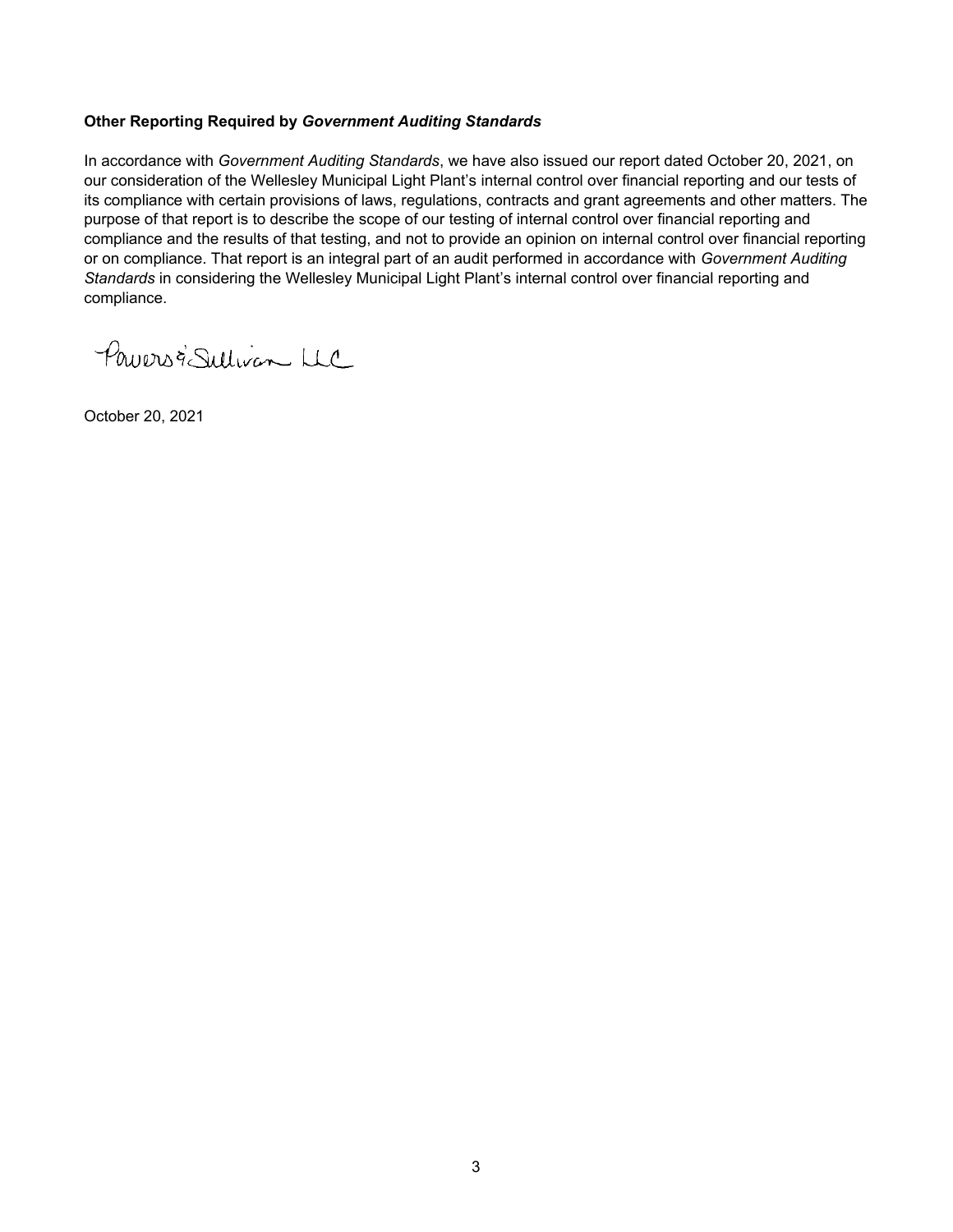## *Management's Discussion and Analysis*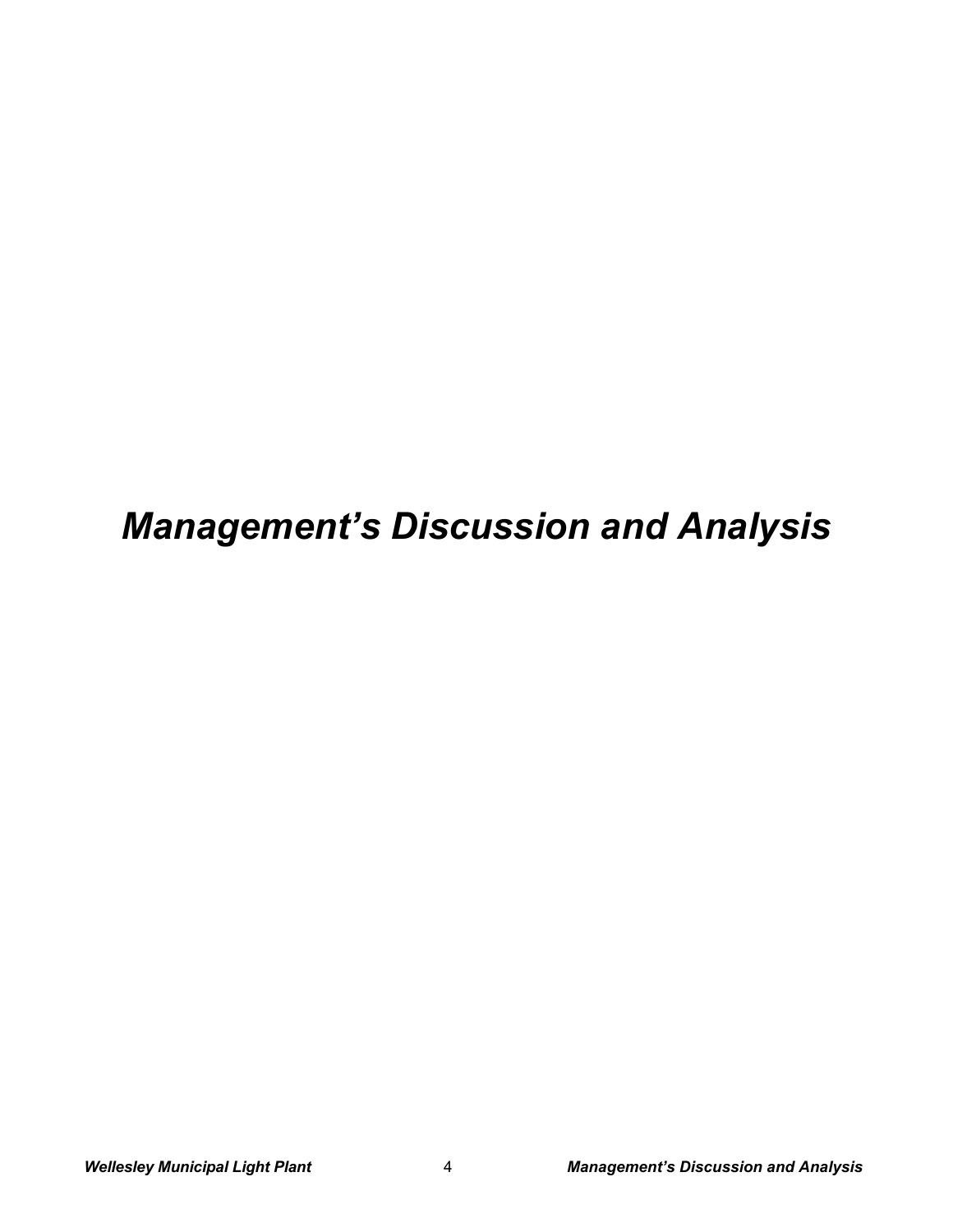## *Management's Discussion and Analysis*

As management of the Wellesley Municipal Light Plant (Plant), we offer readers of these financial statements this narrative overview and analysis of the financial activities for the years ended June 30, 2021 and 2020. The Plant's performance is discussed and analyzed within the context of the accompanying financial statements and disclosures following this section.

## *Overview of the Financial Statements*

The financial statements include (1) the statements of net position (2) the statements of revenues, expenses and changes in net position (3) the cash flow statements and (4) notes to the financial statements. This report also contains supplementary information in addition to the financial statements.

The statement of net position is designed to indicate the Plant's financial position as of a specific point in time. At June 30, 2021, it shows the Plant's net position to total \$64.1 million, which is comprised of \$62.4 million net investment of capital assets, \$1.0 million restricted for depreciation, and \$700,000 reported as unrestricted.

## *Condensed Statement of Net Position*

|                                                 | 2021             | 2020             |
|-------------------------------------------------|------------------|------------------|
| Assets:                                         |                  |                  |
|                                                 | 9,659,580        | \$<br>9,038,065  |
| Noncurrent assets (excluding capital)           | 3,339,246        | 2,333,201        |
| Capital assets, non depreciable                 | 181,019          | 236,257          |
| Capital assets, net of accumulated depreciation | 62,981,672       | 60,664,986       |
|                                                 | 76, 161, 517     | 72,272,509       |
| Deferred outflows of resources                  | 2,512,198        | 501,093          |
| Liabilities:                                    |                  |                  |
| Current liabilities (excluding debt)            | 5,645,274        | 3,880,403        |
| Noncurrent liabilities (excluding debt)         | 4,891,954        | 4,744,807        |
|                                                 | 84,043           | 84,043           |
|                                                 | 643,699          | 727,742          |
|                                                 | 11,264,970       | 9,436,995        |
| Deferred inflows of resources                   | 3,273,709        | 1,659,390        |
| Net position:                                   |                  |                  |
| Net investment in capital assets                | 62,434,949       | 60,089,458       |
|                                                 | 1,000,000        | 1,000,000        |
|                                                 | 700,087          | 587,759          |
|                                                 | \$<br>64,135,036 | \$<br>61,677,217 |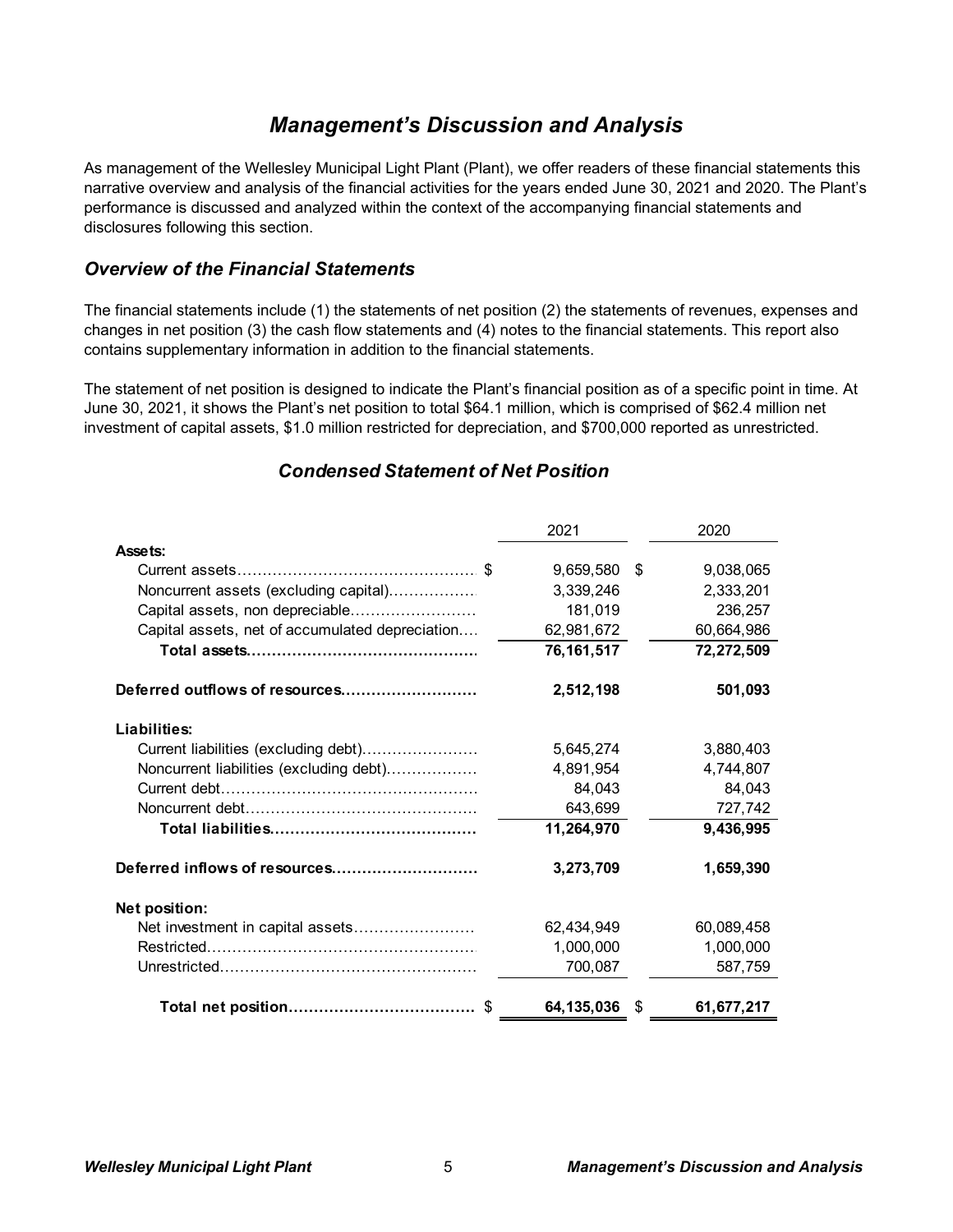The statements of revenues, expenses and changes in net position summarize the Plant's operating results and reveal how net position changed for the year. Net position increased for the year ended June 30, 2021 by \$2.5 million, as compared to an increase of \$1.2 million in 2020. The main reason for the change between years is discussed below.

The Statements of Cash Flows provide information about the cash receipts and cash payments during the accounting period. It also provides information about the operating activities, non-capital and capital related financing activities, and investing activities for the same period.

## *Condensed Statement of Revenues, Expenses, and Changes in Net Position*

|                                               | 2021                        | 2020                     |
|-----------------------------------------------|-----------------------------|--------------------------|
|                                               | 37,299,444 \$<br>34,279,416 | 35,661,467<br>33,995,464 |
|                                               | 3,020,028                   | 1,666,003                |
| Interest paid on customer security deposits   | (16, 756)                   | (19, 449)                |
| Excess before contribuions and transfers      | 3,003,272                   | 1,646,554                |
|                                               | 454.547                     | 541,559                  |
| Transfers out - payment in lieu of taxes      | (1,000,000)                 | (1,000,000)              |
|                                               | 2,457,819                   | 1,188,113                |
| Net position, beginning of year (as restated) | 61,677,217                  | 60,489,104               |
|                                               | 64,135,036 \$               | 61,677,217               |

## *Financial Highlights*

Operating revenues were \$37.3 million in 2021, an increase of \$1.6 million from 2020. Kilowatt hours sold increased to 242,118,183 in 2021, as compared to 237,580,900 in 2020. A primary reason for the increase in revenues from the prior year was the increase in other operating revenue of \$1.4 million due to the Plant receiving payments for installing 41 small cell antenna attachments. Kilowatt hours sold increased mainly in residential and partial primary usage, these increases were offset by declines in commercial usage.

Operating expenses were \$34.3 million in 2021, compared to \$34.0 million in 2020. The \$284,000 increase is mainly due to increases in purchase power expenses and transmission expenses which were offset by a decrease in forward capacity market charges.

Transfers out consists of a payment in lieu of taxes of \$1.0 million to the Town of Wellesley in both 2021 and 2020.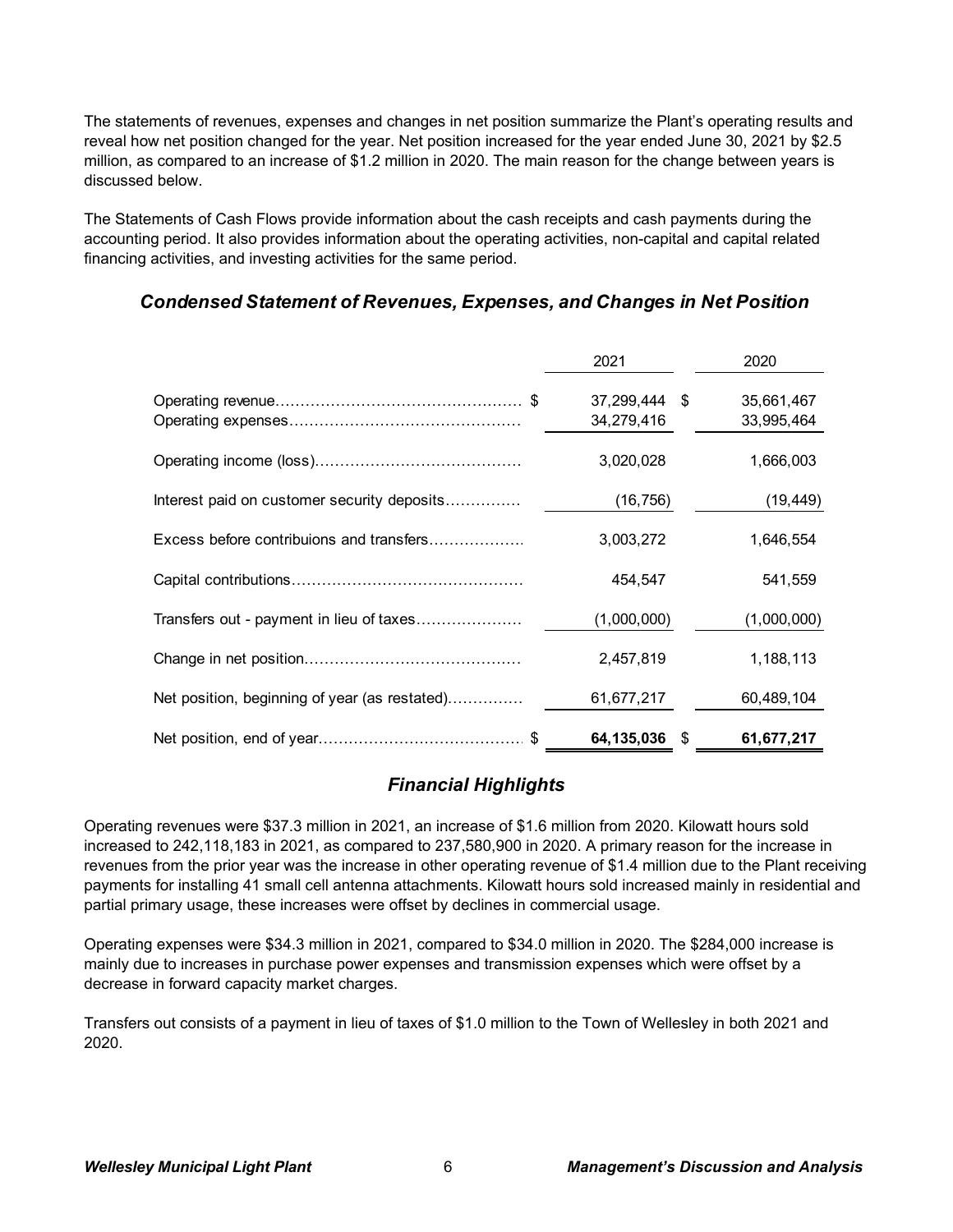#### Commercial Internet Service Business

On January 1, 2019, the Wellesley Municipal Light Plant ("WMLP") transitioned the Commercial Internet Pilot to an official commercial offering and invoiced the 17 internet pilot customers for the first time. Since then, WMLP has increased the customer count to 134 as of August 2021. The goal for this venture is to add a minimum of five new customers each month. The WMLP has installed and spliced fiber optic cable connecting 85 multi-tenant buildings to the system to date. This capital-intense effort continues to increase the fiber backbone and will allow the WMLP to access hundreds of potential customers with minimal additional expense.

Operating revenue from the Commercial Internet service grew from \$136,000 in 2020 to \$189,000 in 2021. In 2022 operating revenue is again projected to exceed operating expenses.

#### Forward Capacity Market

All load-serving electric utilities in New England are assessed a monthly Forward Capacity Market ("FCM") charge by ISO-New England. The FCM charge is based on the utility's load, coincident with the ISO New England System Peak for the previous capacity year, plus a reserve margin. FCM charges peaked in 2018 and have declined annually since. Wellesley Municipal Light Plant's ("WMLP") FCM charge is projected to decline 5% from \$4.7 million in 2021 to \$4.5 million in 2022. FCM charges are projected to continue to decline through 2024.

#### **Transmission**

Transmission costs are regulated by ISO-New England. The Regional Network Services ("RNS") rate has nearly doubled over a ten-year period and continues to move up. The RNS effective June 1, 2012 was \$75.25/kW-year while the rate effective June 1, 2021 is \$140.98/kW-year. The increase was driven by forecasted work in 2020 and the associated revenue requirement (\$7.99/kW-year) and a revenue requirement true-up 2018-2019 (\$3.62/kW-year) driven by under-collection as a result of load drop year-over-year. Wellesley Municipal Light Plant's ("WMLP") RNS charge is projected to increase by 11% from \$6.3 million in 2021 to \$7.1 million in 2022.

#### Utility Plant

The Plant had total acquisitions of approximately \$6.1 million in 2021. The Plant expended approximately \$4.7 million on the distribution plant, \$498,000 on the transmission plant, and \$979,000 for vehicles and communication equipment. The acquisitions include approximately \$55,000 in ongoing projects which were placed in service and removed from construction in progress, including, line reconstruction, Wellesley Square secondaries, and several fiber projects.

## *Requests for Information*

This financial report is designed to provide a general overview of the Wellesley Municipal Light Plant's finances for all those with an interest in the Plant's financial operations. Questions concerning any of the information provided in this report or requests for additional financial information should be addressed to the Light Plant Director, 4 Municipal Way, Wellesley, Massachusetts 02481.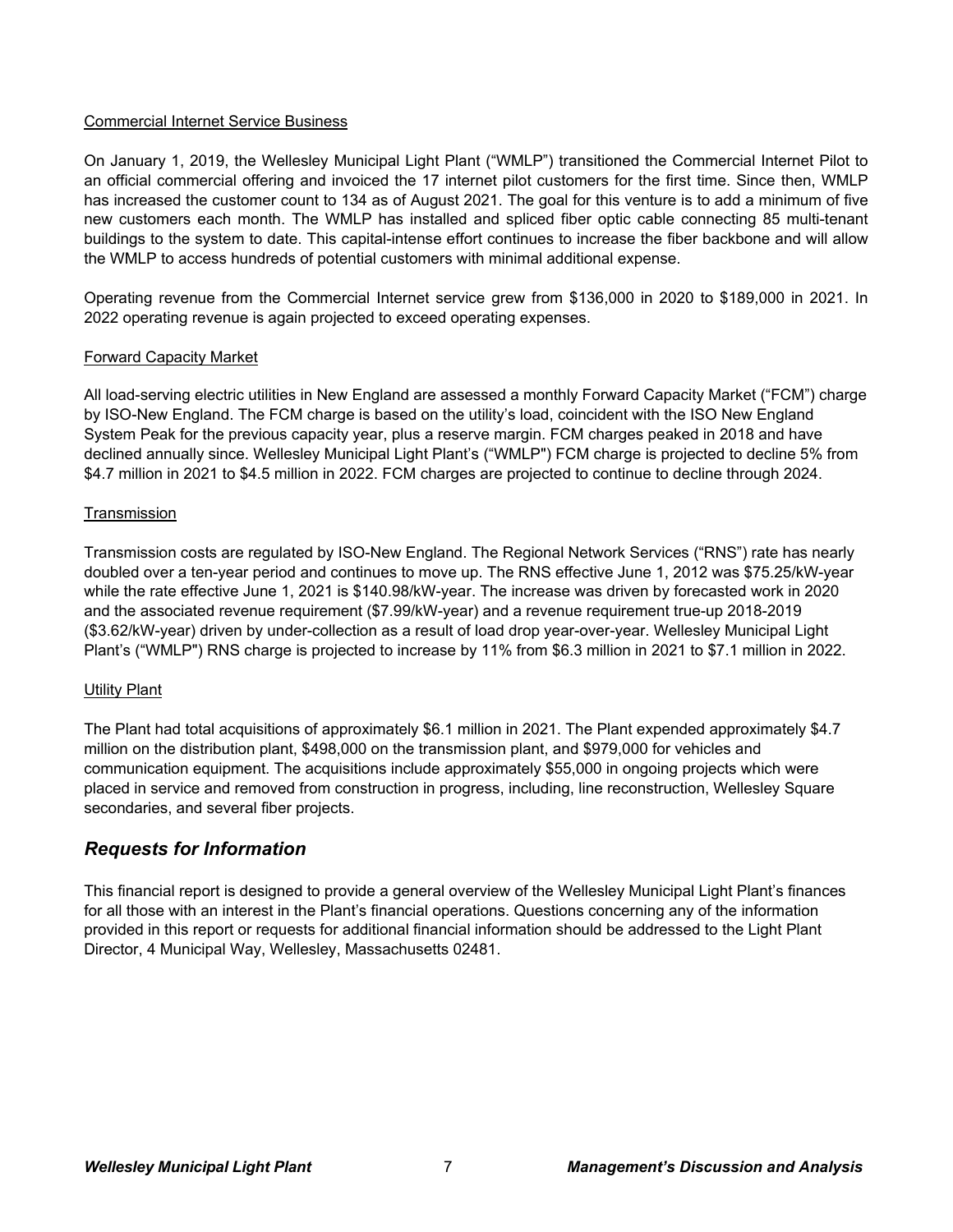## *Financial Statements*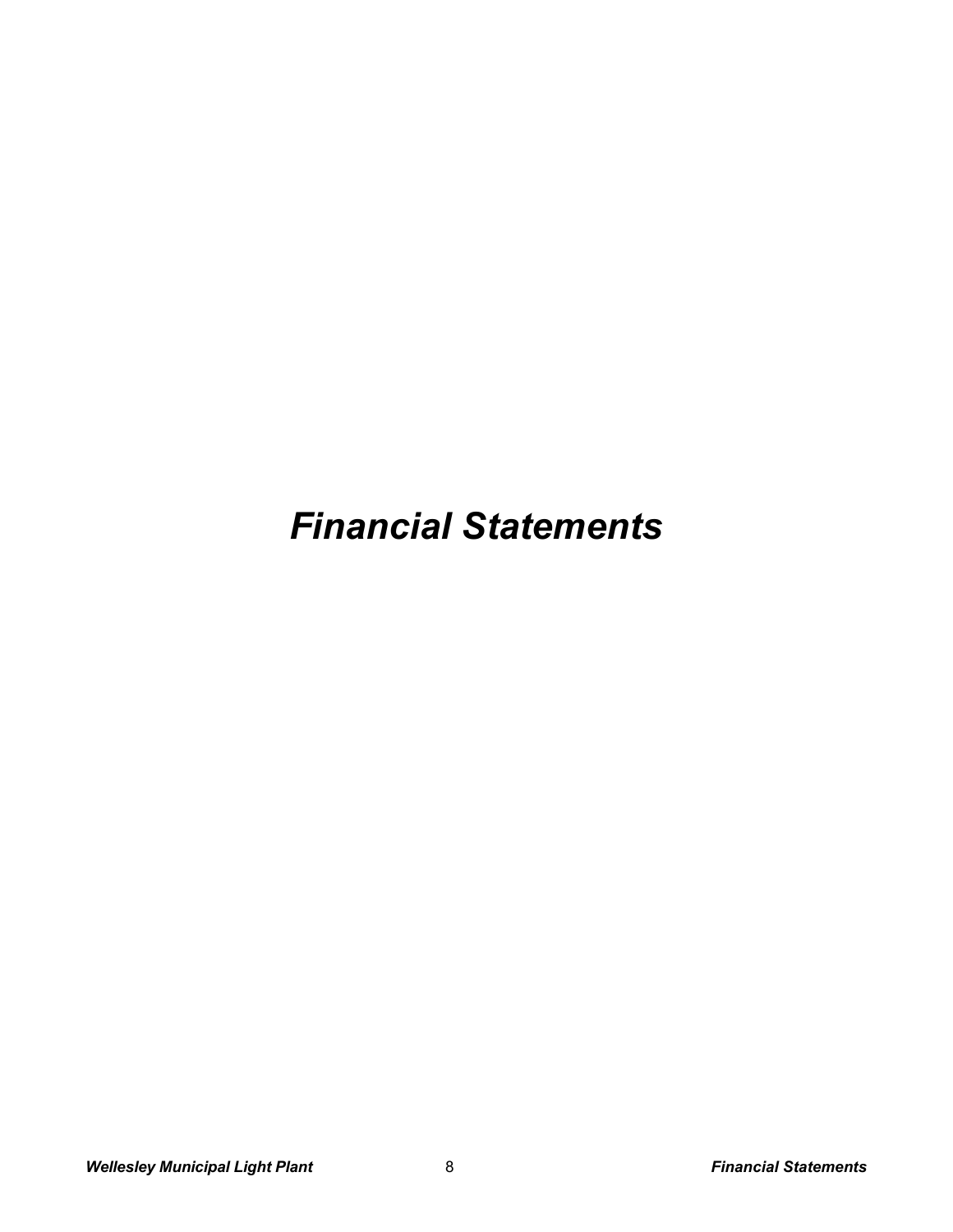#### **STATEMENT OF NET POSITION**

#### JUNE 30,

|                                                            | 2021                   |   | 2020                   |
|------------------------------------------------------------|------------------------|---|------------------------|
| <b>ASSETS</b>                                              |                        |   |                        |
| <b>CURRENT:</b>                                            |                        | S |                        |
|                                                            | 3,490,591<br>1,000,000 |   | 3,042,268<br>1,000,000 |
| Receivables, net of allowance for uncollectibles:          |                        |   |                        |
|                                                            | 3,881,969              |   | 3,844,903              |
|                                                            | 948,295<br>338,725     |   | 848,424<br>302,470     |
|                                                            | 9,659,580              |   | 9,038,065              |
|                                                            |                        |   |                        |
| NONCURRENT:                                                |                        |   |                        |
|                                                            | 150,000                |   | 150,000                |
|                                                            | 1,078,220              |   | 1,078,220              |
|                                                            | 2,111,026              |   | 1,104,981              |
|                                                            | 181,019                |   | 236,257                |
| Capital assets, net of accumulated depreciation            | 62,981,672             |   | 60,664,986             |
|                                                            | 66,501,937             |   | 63,234,444             |
|                                                            | 76,161,517             |   | 72,272,509             |
| DEFERRED OUTFLOWS OF RESOURCES                             |                        |   |                        |
|                                                            | 1,989,028              |   | 355,577                |
| Deferred outflows related to other postemployment benefits | 523,170                |   | 145,516                |
|                                                            |                        |   |                        |
| TOTAL DEFERRED OUTFLOWS OF RESOURCES                       | 2,512,198              |   | 501,093                |
| <b>LIABILITIES</b>                                         |                        |   |                        |
| <b>CURRENT:</b>                                            |                        |   |                        |
|                                                            | 3,831,372              |   | 2,952,440              |
|                                                            | 60,409                 |   | 48,786                 |
|                                                            | 1,729,293              |   | 859,260                |
|                                                            | 24,200                 |   | 19,917                 |
|                                                            | 84,043                 |   | 84,043                 |
|                                                            | 5,729,317              |   | 3,964,446              |
| NONCURRENT:                                                |                        |   |                        |
|                                                            | 840,803                |   | 872,197                |
|                                                            | 16,205                 |   | 13,278                 |
|                                                            | 4,034,946              |   | 3,859,332              |
|                                                            | 643,699                |   | 727,742                |
|                                                            | 5,535,653              |   | 5,472,549              |
|                                                            | 11,264,970             |   | 9,436,995              |
|                                                            |                        |   |                        |
| DEFERRED INFLOWS OF RESOURCES                              |                        |   |                        |
|                                                            | 1,934,906              |   | 1,096,907              |
| Deferred inflows related to other postemployment benefits  | 1,338,803              |   | 562,483                |
| TOTAL DEFERRED INFLOWS OF RESOURCES                        | 3,273,709              |   | 1,659,390              |
| <b>NET POSITION</b>                                        |                        |   |                        |
|                                                            | 62,434,949             |   | 60,089,458             |
| Restricted for:                                            |                        |   |                        |
|                                                            | 1,000,000              |   | 1,000,000              |
| Unrestricted……………………………………………………………………                     | 700,087                |   | 587,759                |
|                                                            |                        |   |                        |
|                                                            | 64,135,036 \$          |   | 61,677,217             |

See notes to financial statements.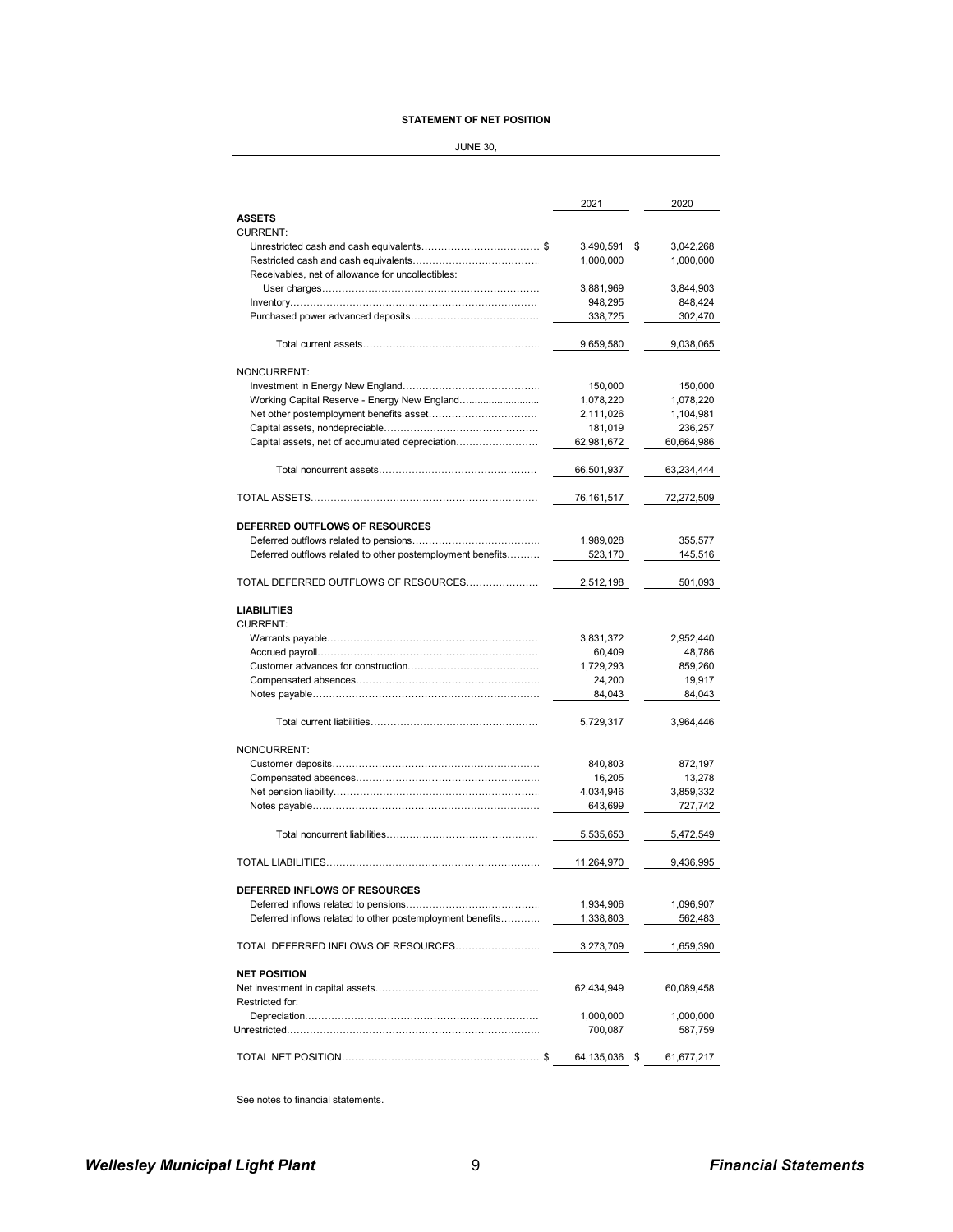#### STATEMENT OF REVENUES, EXPENSES AND CHANGES IN NET POSITION

#### FOR THE YEARS ENDED JUNE 30,

|                                                    | 2021        | 2020          |
|----------------------------------------------------|-------------|---------------|
| <b>OPERATING REVENUES:</b>                         |             |               |
|                                                    | 15,293      | 14,653<br>-\$ |
|                                                    | 16,477,344  | 15,292,011    |
|                                                    | 8,346,549   | 8,918,802     |
|                                                    | 1,355,421   | 1,333,875     |
|                                                    | 145,843     | 140,769       |
|                                                    | 5,624,925   | 5,854,828     |
|                                                    | 1,590,010   | 1,779,385     |
|                                                    | (778, 753)  | (747, 554)    |
|                                                    | 32,776,632  | 32,586,769    |
|                                                    | 1,164,202   | 1,123,237     |
|                                                    | 3,358,610   | 1,951,461     |
|                                                    | 37,299,444  | 35,661,467    |
| OPERATING EXPENSES:                                |             |               |
|                                                    | 14,451,591  | 13,470,928    |
|                                                    | 6,458,212   | 5,237,684     |
|                                                    | 6,237,310   | 8,180,102     |
|                                                    | 903,324     | 723,330       |
|                                                    | 537,186     | 605,543       |
|                                                    | 228,235     | 190,178       |
|                                                    | 922,163     | 855,710       |
|                                                    | 106,022     | 215,414       |
|                                                    | 617,622     | 709,551       |
|                                                    | 3,817,751   | 3,807,024     |
|                                                    | 34,279,416  | 33,995,464    |
|                                                    | 3,020,028   | 1,666,003     |
| NONOPERATING REVENUES (EXPENSES):                  |             |               |
|                                                    | (16, 756)   | (19, 449)     |
| INCOME (LOSS) BEFORE CAPITAL                       |             |               |
| CONTRIBUTIONS AND TRANSFERS                        | 3,003,272   | 1,646,554     |
| CONTRIBUTIONS IN AID OF CONSTRUCTION.              | 454,547     | 541,559       |
| TRANSFERS:<br>Transfers out…………………………………………………………… | (1,000,000) | (1,000,000)   |
|                                                    |             |               |
|                                                    | 2,457,819   | 1,188,113     |
|                                                    | 61,677,217  | 60,489,104    |
|                                                    |             |               |

See notes to financial statements.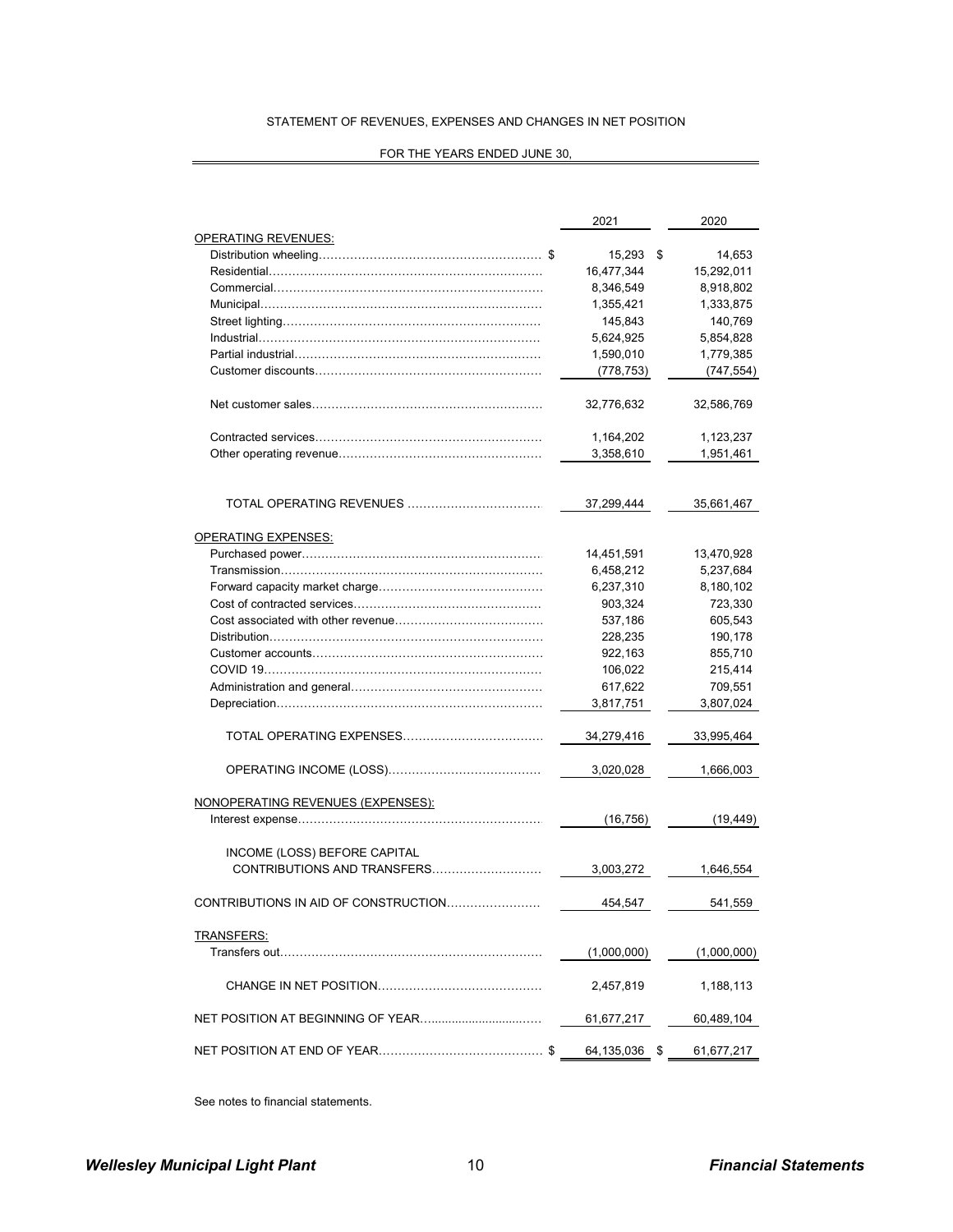#### STATEMENT OF CASH FLOWS

## FOR THE YEARS ENDED JUNE 30,

|                                                           | 2021           | 2020         |
|-----------------------------------------------------------|----------------|--------------|
|                                                           |                |              |
| CASH FLOWS FROM OPERATING ACTIVITIES:                     |                |              |
|                                                           | 38,016,974 \$  | 35,550,957   |
|                                                           | (29, 553, 410) | (29,671,189) |
|                                                           | (1,373,833)    | (1,367,519)  |
|                                                           | 7,089,731      | 4,512,249    |
| CASH FLOWS FROM NONCAPITAL FINANCING ACTIVITIES:          |                |              |
|                                                           | (1,000,000)    | (1,000,000)  |
|                                                           |                |              |
| CASH FLOWS FROM CAPITAL AND RELATED FINANCING ACTIVITIES: |                |              |
|                                                           | 454,547        | 541,559      |
|                                                           | (6,079,199)    | (3,521,736)  |
|                                                           | (16, 756)      | (19, 449)    |
| NET CASH FROM CAPITAL AND RELATED FINANCING ACTIVITIES    | (5,641,408)    | (2,999,626)  |
|                                                           | 448,323        | 512,623      |
| CASH AND CASH EQUIVALENTS AT BEGINNING OF YEAR            | 4,042,268      | 3,529,645    |
| CASH AND CASH EQUIVALENTS AT END OF YEAR\$ 4,490,591 \$   |                | 4,042,268    |
| RECONCILIATION OF OPERATING INCOME (LOSS) TO NET CASH     |                |              |
| FROM OPERATING ACTIVITIES:                                |                |              |
|                                                           | 3,020,028 \$   | 1,666,003    |
| Adjustments to reconcile operating income to net          |                |              |
| cash from operating activities:                           |                |              |
|                                                           | 3,817,751      | 3,807,024    |
|                                                           | (795, 452)     | 1,523,151    |
|                                                           | 398,666        | (503, 623)   |
|                                                           | (84, 043)      | (84, 043)    |
| Changes in assets and liabilities:                        |                |              |
|                                                           | (37,066)       | (406, 088)   |
|                                                           | (99, 871)      | (57, 832)    |
|                                                           | (36, 255)      | 715,309      |
|                                                           | 878,932        | (411, 378)   |
|                                                           | 11,623         | (22, 333)    |
|                                                           | 870,033        | 412,561      |
|                                                           | (31, 394)      | (32, 940)    |
|                                                           | 7,210          | 4,467        |
|                                                           | 175,614        | (1,765,756)  |
| Net other postemployment benefits asset/(liability)       | (1,006,045)    | (332, 273)   |
|                                                           | 4,069,703      | 2,846,246    |
|                                                           |                |              |
|                                                           | 7,089,731 \$   | 4,512,249    |

See notes to financial statements.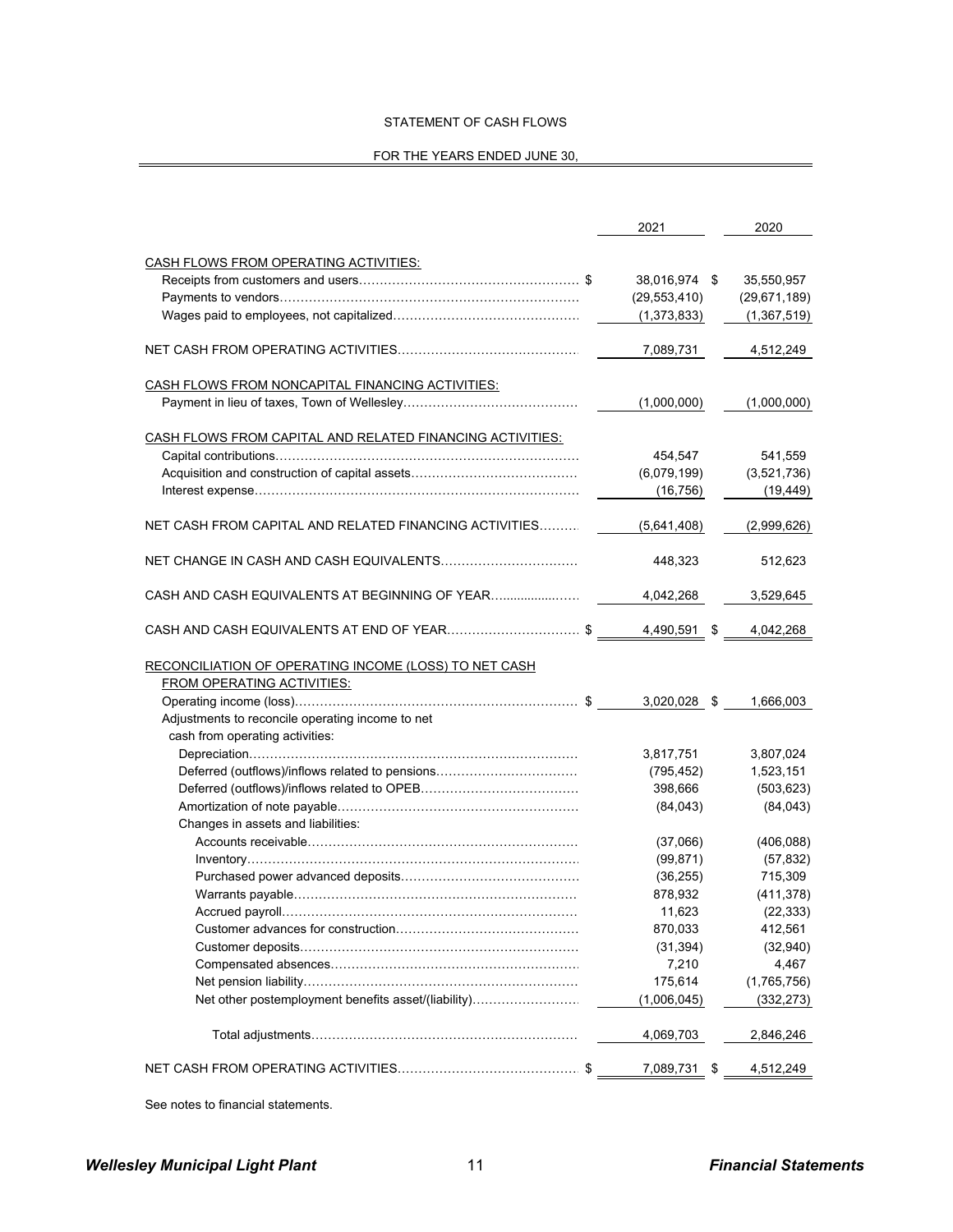#### **NOTE 1 – SUMMARY OF SIGNIFICANT ACCOUNTING POLICIES**

#### Reporting Entity

The financial statements present only the Wellesley Municipal Light Plant (the Plant or WMLP), an Enterprise Fund of the Town of Wellesley, Massachusetts. These statements are not intended to present fairly the financial position of the Town of Wellesley, Massachusetts and the results of operations and cash flows in conformity with accounting principles generally accepted in the United States of America.

The WMLP purchases power from various sources and distributes it to consumers within the Town of Wellesley. The WMLP operates under the provisions of Chapter 164 of the Massachusetts General Laws. The Municipal Light Board (Board) is comprised of 5 members; 3 of the members are elected and 2 members are appointed by the Town's Board of Selectmen. The Board appoints a director of municipal lighting who shall, under the direction of the Board, have full charge of the operation and management of the WMLP.

#### Regulation and Basis of Accounting

The WMLP complies with Generally Accepted Accounting Principles (GAAP). The Town's reporting entity applies all relevant Governmental Accounting Standards Board (GASB) pronouncements.

Proprietary funds distinguish operating revenues and expenses from nonoperating items. Operating revenues and expenses generally result from providing services and producing and delivering goods in connection with the proprietary fund's principal ongoing operations. All revenues and expenses not meeting this definition are reported as nonoperating revenues and expenses.

The WMLP has adopted the provisions of Governmental Accounting Standards Board (GASB) Statements No. 34, *Basic Financial Statements – and Management's Discussion and Analysis – for State and Local Governments*  (as amended).

The WMLP uses the economic resources measurement focus and the accrual basis of accounting. Under the accrual basis of accounting, revenues are recorded when earned and expenses are recorded at the time liabilities are incurred.

The electric rates are proposed by the Plant. The rates are approved by Wellesley's Municipal Light Board. Rate schedules are filed with the Massachusetts Department of Public Utilities (DPU). While the DPU exercises general supervisory authority over the Plant, rates are not subject to DPU approval. Rates must be set such that net earnings from operations do not exceed 8% of the cost of the utility plant.

#### Revenues

Revenues from the sale of electricity are recorded on the basis of bills rendered from monthly readings taken on a cycle basis. The revenues are based on rates established by the Plant, which are applied to customers' consumption of electricity.

#### Cash and Cash Equivalents

For purpose of the statement of cash flows, the WMLP considers all unrestricted and restricted cash on deposit with the Town Treasurer as cash or cash equivalents. For purposes of the statements of net position, investments with original maturities of three months or less are considered to be cash equivalents. Investments are carried at fair value based on quoted market prices for those or similar investments. As the Plant's cash balances are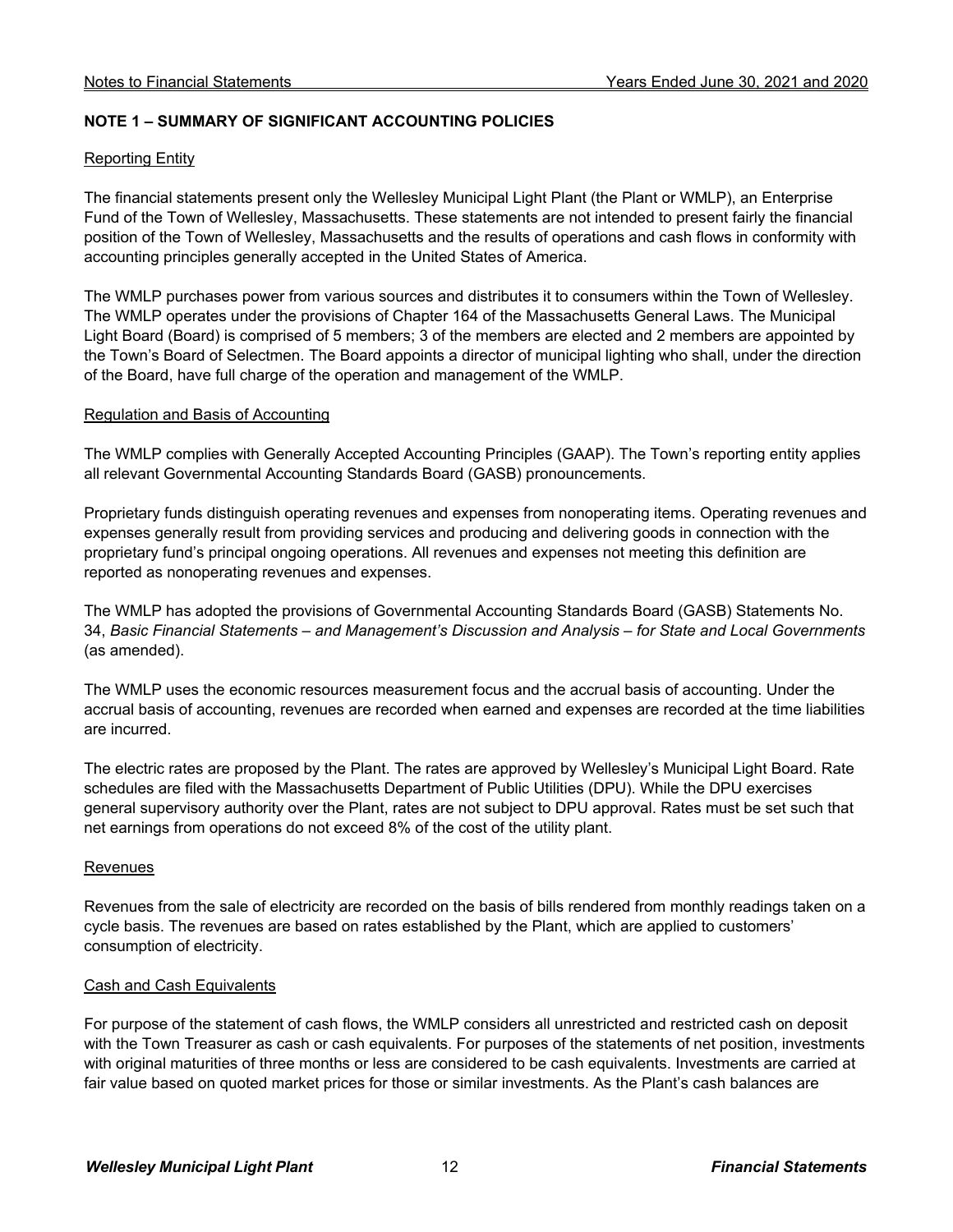comingled with other funds under the control of the Town's Treasurer, specific details about the fair value of investments are not available.

#### Inventories

Material and supplies inventory consists of parts and accessories purchased for use in the utility business for construction, operation, and maintenance purposes and are stated at cost using the average cost method. Meters and transformers are capitalized when purchased.

#### Utility Plant

Capital assets, which include property, plant, equipment, and infrastructure, are recorded at historical cost or estimated historical cost if purchased or constructed. Donated capital assets are recorded at acquisition value at the date of donation. The costs of normal maintenance and repairs that do not add to the value of the asset or materially extend asset lives are not capitalized.

Major outlays for capital assets and improvements are capitalized as projects are constructed. Generally, all purchases and construction costs in excess of \$500 are capitalized at the date of acquisition or construction, respectively, with expected useful lives of greater than one year.

The statutory provision for depreciation of a utility plant is computed on the straight-line method at 3 percent of the cost of plant in service at the beginning of the year, exclusive of land and land rights. Massachusetts law stipulates that the Plant may change from the statutory depreciation rate only with the approval of the DPU. The Plant has consistently used an overall depreciation rate of 3%, which approximates GAAP.

The estimated useful lives of capital assets being depreciated are as follows:

|                              | Estimated   |
|------------------------------|-------------|
|                              | Useful Life |
| Capital Asset Type           | (in years)  |
|                              |             |
| Transmission plant           | 25-33       |
| Distribution plant           | $10 - 40$   |
| Vehicles and other equipment | $3 - 10$    |

#### Deferred Outflows/Inflows of Resources

In addition to assets and liabilities, the statement of net position will sometimes report a separate section for deferred outflows and deferred inflows of resources. These separate financial statement elements, deferred outflows and inflows of resources, represent a consumption of net position that applies to a future period(s) and so will not be recognized as an outflow/inflow of resources (expense/expenditure) until then. The Plant reported deferred outflows and inflows of resources related to pensions and other postemployment benefits.

#### Compensated Absences

In accordance with the negotiated labor settlement with the AFSCME, Local 335, employees are allowed to accumulate personal days up to a maximum of 8 days. Upon retirement or separation from the department, the employees will be paid one day's pay for each of the accumulated personal days up to the maximum of 8 days.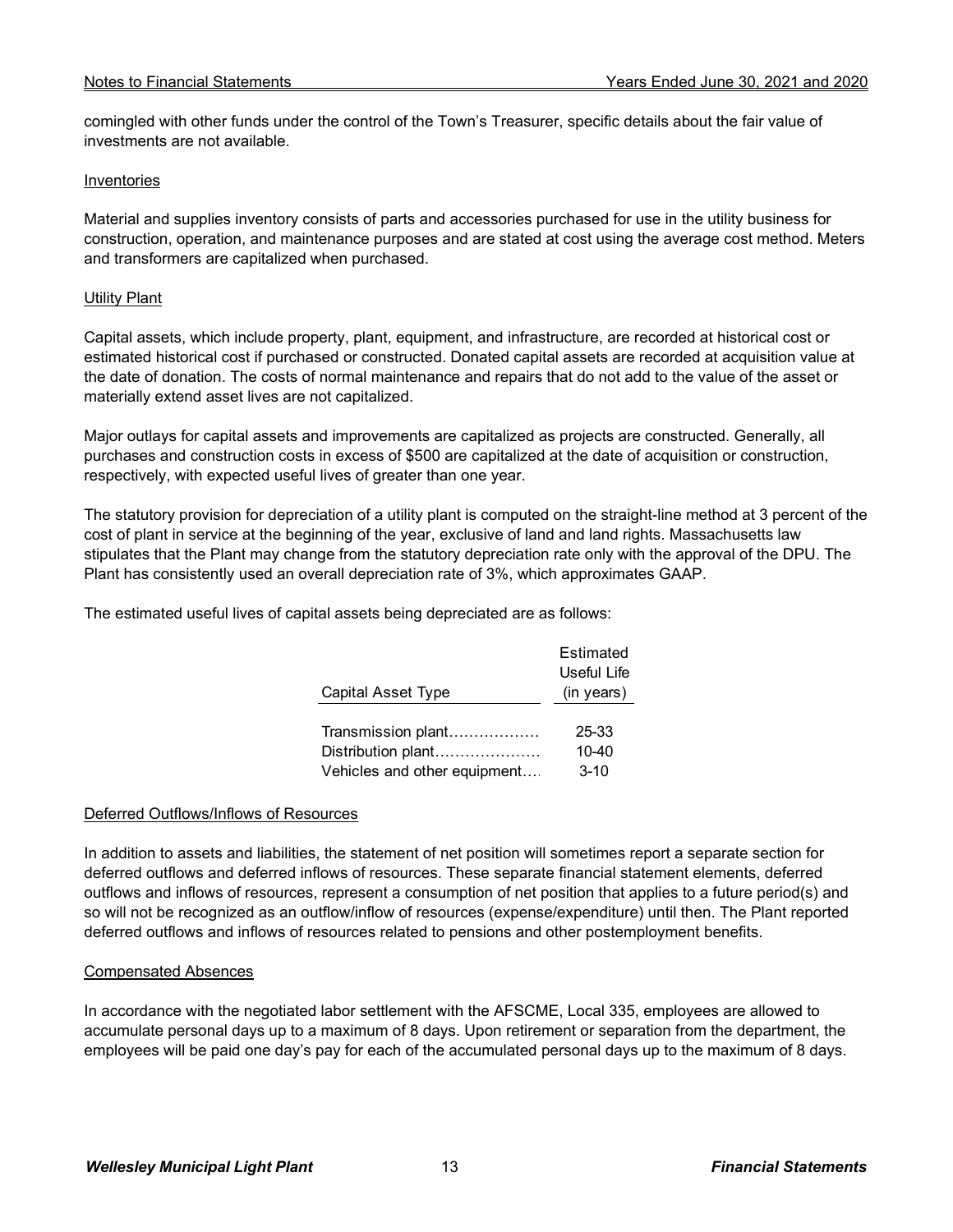#### Pensions

For purposes of measuring the net pension liability, deferred outflows of resources and deferred inflows of resources related to pensions and pension expense, information about the fiduciary net position of the Wellesley Contributory Retirement System (System) and additions to/deductions from the System's fiduciary net position have been determined on the same basis as they are reported by the System. For this purpose, benefit payments (including refunds of employee contributions) are recognized when due and payable in accordance with the benefit terms. Investments are reported at fair value.

## Taxes

The WMLP is exempt from federal and state income taxes. Although also exempt from property taxes, the WMLP pays amounts in lieu of taxes to the Town of Wellesley. A sales and use tax is assessed by the Commonwealth on a portion of the sale of electricity. Taxes are remitted to the Commonwealth monthly.

## Use of Estimates

The preparation of financial statements in conformity with generally accepted accounting principles requires management to make estimates and assumptions that affect the reported amounts of assets and liabilities, disclosure of contingent assets and liabilities at the date of the financial statements and the reported amounts of revenues and expenses during the reporting period. Actual results could differ from those estimates.

## **NOTE 2 – CASH AND INVESTMENTS**

Cash of the WMLP is in the control of the Town Treasurer, as required by state law. State and local statutes place certain limitations on the nature of deposits and investments available to the Plant. Separate general ledger accounts are maintained for the Plant's Operating cash fund, Depreciation fund and Escrow fund.

## Custodial Credit Risk – Deposits

In the case of deposits, this is the risk that in the event of a bank failure, the Plant's deposits may not be returned to it. Responsibility for enforcing policies addressing custodial credit risk of Plant deposits vests with the Town Treasurer. The Town's policy for mitigating custodial credit risk is that the Town will not have on deposit amounts exceeding 10% of capital and surplus and 10% of net equity unless those deposits carry full FDIC insurance or are collateralized. In addition, it is the Town's policy that at no time shall any single bank or bank holding company hold an excess of 25% of the cash balance under the control of the Treasurer for more than three consecutive days. At year-end, the carrying amount of deposits, including the escrow fund, totaled \$4,490,591 in 2021, and \$4,042,268 in 2020.

## **NOTE 3 – RESTRICTED CASH**

Restricted cash consists of the balance of the Depreciation Fund, which totaled \$1,000,000 as of June 30, 2021 and June 30, 2020, respectively.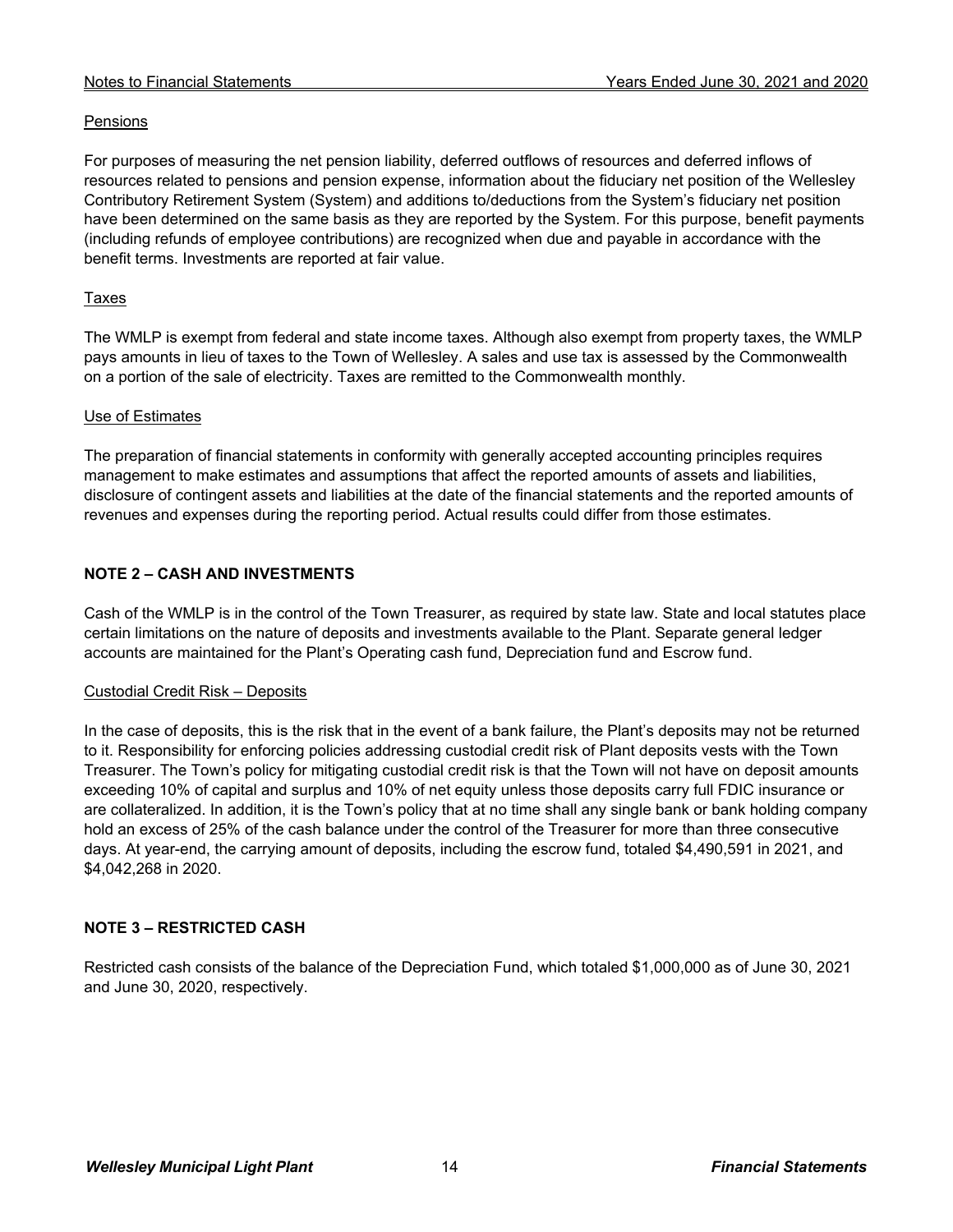#### **NOTE 4 – ESCROW FUND**

The WMLP has set up an escrow fund, which is to be used to offset the possible future payment of an unresolved issue with NSTAR. The monies are maintained in a certificate of deposit with Cambridge Trust in the amounts of approximately \$236,000 during years 2021 and 2020.

#### **NOTE 5 – ACCOUNTS RECEIVABLE**

Accounts receivable consists of the following at June 30,

|                                                           | 2021    |                        |
|-----------------------------------------------------------|---------|------------------------|
| Receivables, net of allowance for uncollectibles:         |         |                        |
|                                                           |         | 3,106,406 \$ 2,949,882 |
|                                                           | 52.617  | 54,622                 |
|                                                           | 721.951 | 838,604                |
|                                                           | 995     | 1,795                  |
| Total………………………………………………………    \$  3.881.969 \$  3.844.903 |         |                        |

Accounts receivable are net of an allowance for doubtful accounts in the amounts of \$26,000 and \$18,000 during years 2021 and 2020, respectively.

#### **NOTE 6 – PURCHASED POWER ADVANCE DEPOSITS**

Purchased power advance deposits consist of advance payments for monthly purchases of power. As of June 30, 2021 and 2020, these advances totaled \$338,725 and \$302,470, respectively.

#### **NOTE 7 – INVENTORY**

Inventories are comprised of the following as of June 30,

|                          | 2021       | 2020    |
|--------------------------|------------|---------|
| Street light materials\$ | 116.621 \$ | 119.611 |
|                          | 538.209    | 471,972 |
|                          | 100,792    | 89,400  |
|                          | 192,673    | 167,441 |
|                          |            | 848.424 |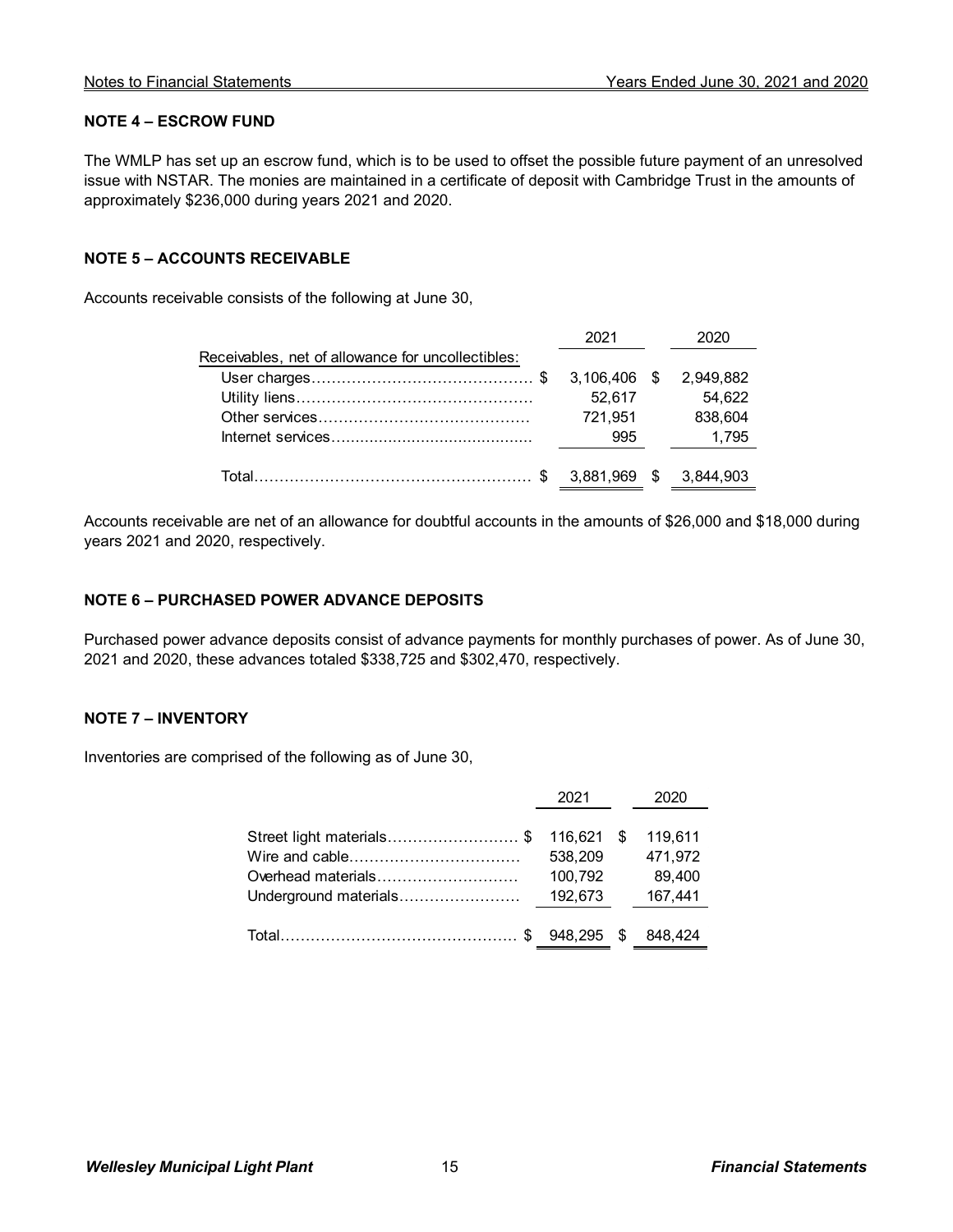#### **NOTE 8 – INVESTMENT IN ENERGY NEW ENGLAND, LLC**

In May 2007, the WMLP invested in a capital subscription for 5% ownership interest in Energy New England, LLC for \$150,000. The investment is carried at cost.

The WMLP purchases approximately 95% of its energy through its affiliation with Energy New England, LLC. The WMLP has entered into tradable hedging contracts with Energy New England, LLC through 2029.

Energy Purchase Commitments

The following are the WMLP's future purchase commitments at June 30, 2021:

| Megawatt-Hour (MWH)                  |                                                     |     |                                                     |                                   |                            |    |                                                                  |  |  |
|--------------------------------------|-----------------------------------------------------|-----|-----------------------------------------------------|-----------------------------------|----------------------------|----|------------------------------------------------------------------|--|--|
| Fiscal<br>Year                       | Projected<br>MWH's                                  | (1) | Committed<br>MWH's                                  | Average<br>Cost Per<br><b>MWH</b> |                            |    | Total<br>Commitments                                             |  |  |
| 2022<br>2023<br>2024<br>2025<br>2026 | 238,192<br>238,167<br>238,684<br>238,097<br>238,039 |     | 249,759<br>233,844<br>211,602<br>189.413<br>172,935 | \$                                | 55<br>53<br>53<br>49<br>54 | \$ | 13,806,678<br>12,433,485<br>11,259,342<br>9.316.560<br>9,312,960 |  |  |
|                                      | 1,191,179                                           |     | 1,057,553                                           |                                   |                            | S  | 56,129,025                                                       |  |  |

Amounts are based on Energy New England's analysis, through June 2026, of the Plant's firm commitment with respect to future energy purchases.

 $(1)$  Energy New England forecast assumes annual growth rate of 0%.

The Town has also established working capital reserves with Energy New England totaling \$1,078,220 as of June 30, 2021 and 2020.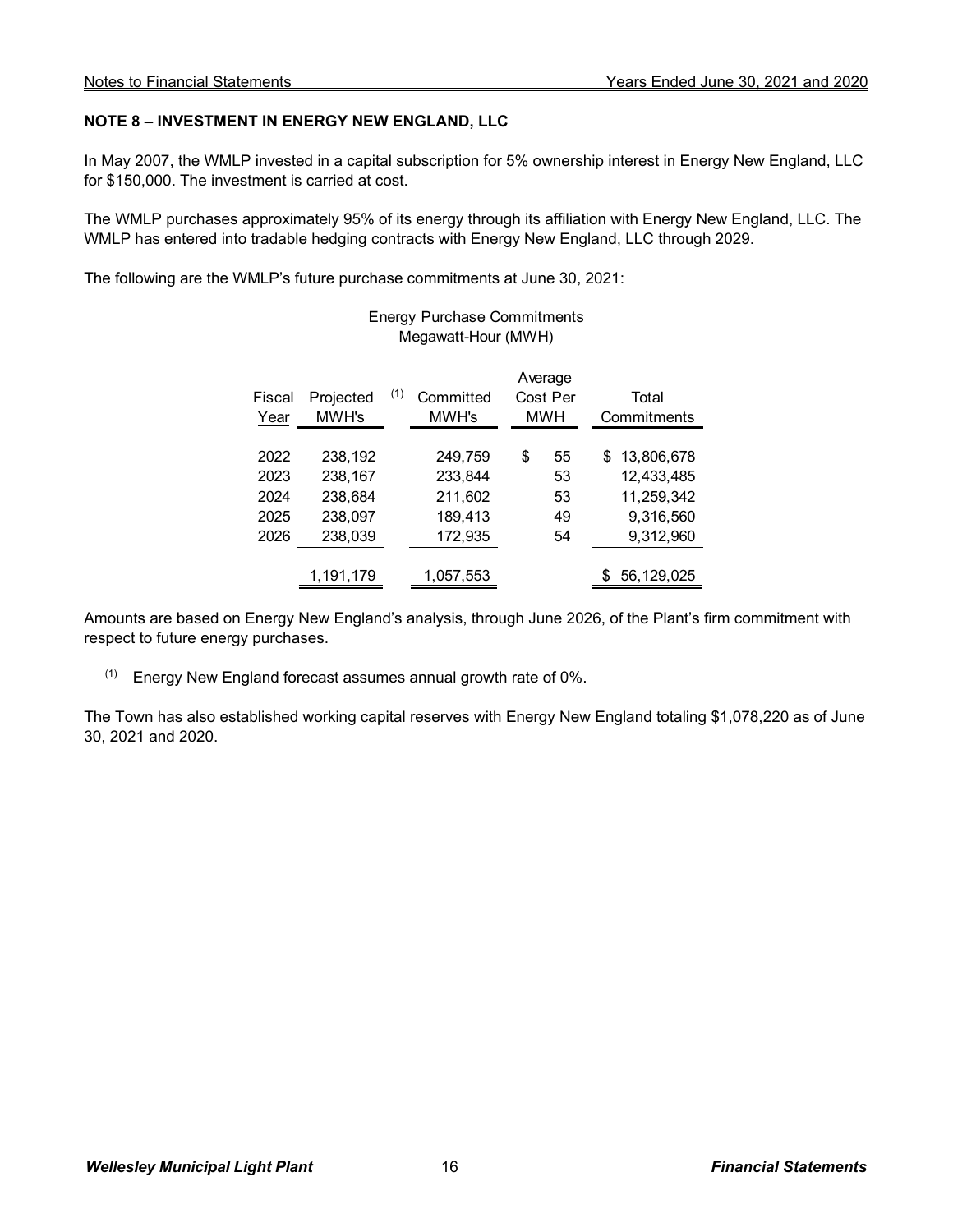#### **NOTE 9 – UTILITY PLANT ASSETS**

Capital asset activity for the year ended June 30, 2021, was as follows:

|                                                         | Beginning<br><b>Balance</b><br><b>Increases</b> |     |               | Decreases | Ending<br><b>Balance</b> |                |
|---------------------------------------------------------|-------------------------------------------------|-----|---------------|-----------|--------------------------|----------------|
| Capital assets not being depreciated:                   |                                                 |     |               |           |                          |                |
|                                                         | 137,770 \$                                      |     |               | $-$ \$    |                          | \$<br>137,770  |
|                                                         | 98,487                                          |     |               |           | (55, 238)                | 43,249         |
| Total capital assets not being depreciated              | 236,257                                         |     |               |           | (55, 238)                | 181,019        |
| Capital assets being depreciated:                       |                                                 |     |               |           |                          |                |
|                                                         | 12,887,064                                      |     | 498,163       |           |                          | 13,385,227     |
|                                                         | 100,411,484                                     |     | 4,657,345     |           |                          | 105,068,829    |
|                                                         | 6,683,713                                       |     | 978,929       |           | (28, 764)                | 7,633,878      |
| Total capital assets being depreciated                  | 119,982,261                                     |     | 6,134,437     |           | (28, 764)                | 126,087,934    |
| Less accumulated depreciation for:                      |                                                 |     |               |           |                          |                |
|                                                         | (10, 643, 445)                                  |     | (294, 355)    |           |                          | (10, 937, 800) |
|                                                         | (44, 894, 667)                                  |     | (3, 104, 147) |           |                          | (47, 998, 814) |
|                                                         | (3,779,163)                                     |     | (419, 249)    |           | 28,764                   | (4, 169, 648)  |
| Total accumulated depreciation                          | (59, 317, 275)                                  |     | (3,817,751)   |           | 28,764                   | (63, 106, 262) |
| Total capital assets being depreciated, net             | 60,664,986                                      |     | 2,316,686     |           |                          | 62,981,672     |
| Total municipal light activities capital assets, net \$ | 60,901,243                                      | -\$ | 2,316,686     | \$        | $(55,238)$ \$            | 63.162,691     |

Depreciation expense amounted to \$3,817,751 and \$3,807,024 for the years ended June 30, 2021 and 2020, respectively.

#### **NOTE 10 – NOTE PAYABLE, POLE SALE AGREEMENT**

In December 2014, the Plant entered into a Pole Sale Agreement (the Agreement) with Verizon New England, Inc. to purchase Verizon's interests in a 1956 Joint Ownership Agreement (JOA) where the Plant and Verizon jointly owned utility poles within the Town of Wellesley. Upon execution by both parties, the Agreement superseded the JOA in its entirety and the JOA was deemed terminated without the need for any further action. Under the Agreement, the Plant agreed to purchase Verizon's ownership interests in the poles for \$1,540,000. The purchase price was paid by the Plant as follows: (a) an initial cash payment of \$308,000 at closing on December 12, 2014, and (b) the balance of \$1,232,000 paid to the seller in the form of a zero-dollar attachment fee under the Agreement, which provides Verizon with continued attachment rights regarding new and existing poles without charge by the Plant until August 12, 2029. The Agreement specified that the annual attachment fees associated with the non-cash purchase price to be \$84,043 per year based on the number of poles and existing per pole attachment fees that Verizon would have been responsible for under the old JOA. The Plant has the right to purchase the net remaining value of the Transferred Poles at any time during this Agreement.

At June 30, 2021, the Plant has recorded a note payable in the amount of \$727,742. Over the next 10 years the Plant will amortize the liability as attachment fees in the annual amount of approximately \$84,000. Since the original JOA never required any cash payments to be made by either party, the Plant has not imputed an interest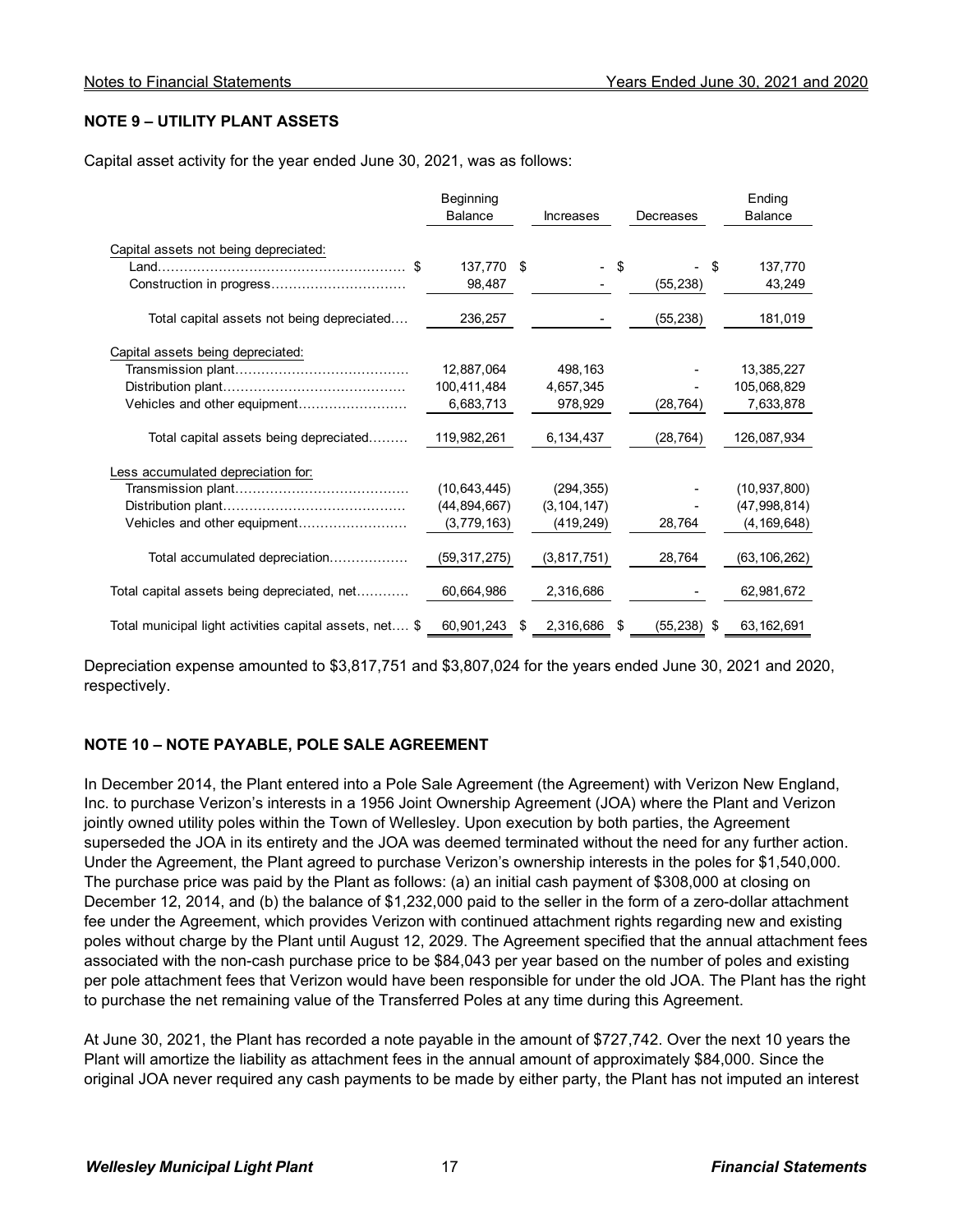factor into the transaction. If interest was to be imputed, the Plant deems the amount not to be material to its financial statements.

#### **NOTE 11 – RELATED PARTY TRANSACTIONS**

The WMLP provides electric service to the Town for all schools, municipal buildings, and street lighting at discounted rates. During 2021 the Plant's kilowatt-hour (kWh) charges were 13.58 cents/kwh and 15.76 cents/kwh for school & municipal buildings and streetlights, respectively.

Revenues from billings to the Town for the years ending June 30 were as follows:

|                                                        | 2021    | 2020    |  |
|--------------------------------------------------------|---------|---------|--|
| Schools & Municipal buildings\$ 1,355,421 \$ 1,333,875 | 145,843 | 140,769 |  |
|                                                        |         |         |  |

The WMLP made payments in lieu of property taxes to the Town of Wellesley, Massachusetts in the amount of \$1,000,000 for fiscal years 2021 and 2020, respectively.

#### **NOTE 12 – PENSION PLAN**

*Plan Description* – The Plant contributes to the Wellesley Contributory Retirement System (the "System"), a costsharing, multiple-employer defined benefit pension plan administered by the Wellesley Retirement Board (the "Board"). Chapter 32 of the MGL assigns authority to establish and amend benefit provisions of the plan. The System issues a publicly available audited financial report. That report may be obtained by contacting the System located at 525 Washington Street, Wellesley, Massachusetts 02482.

#### *Benefits Provided*

The System provides retirement, disability and death benefits to plan members and beneficiaries. Massachusetts Contributory Retirement System benefits are, with certain exceptions, uniform from system to system. The System provides for retirement allowance benefits up to a maximum of 80% of a member's highest three-year average annual rate of regular compensation. For persons who became members on or after April 2, 2012, average salary is the average annual rate of regular compensation received during the five consecutive years that produce the highest average, or, if greater, during the last five years (whether or not consecutive) preceding retirement. Benefit payments are based upon a member's age, length of creditable service, level of compensation, and group classification.

Substantially all employees are members of the System, except for public school teachers and certain administrators who are members of the Massachusetts Teachers Retirement System, to which the Town of Wellesley does not contribute. Pension benefits and administrative expenses paid by the Teachers Retirement Board are the legal responsibility of the Commonwealth.

There are three classes of membership in the retirement system: group 1, group 2, and group 4. Group 1 consists of general employees which includes clerical and administrative positions. Group 2 consists of positions that have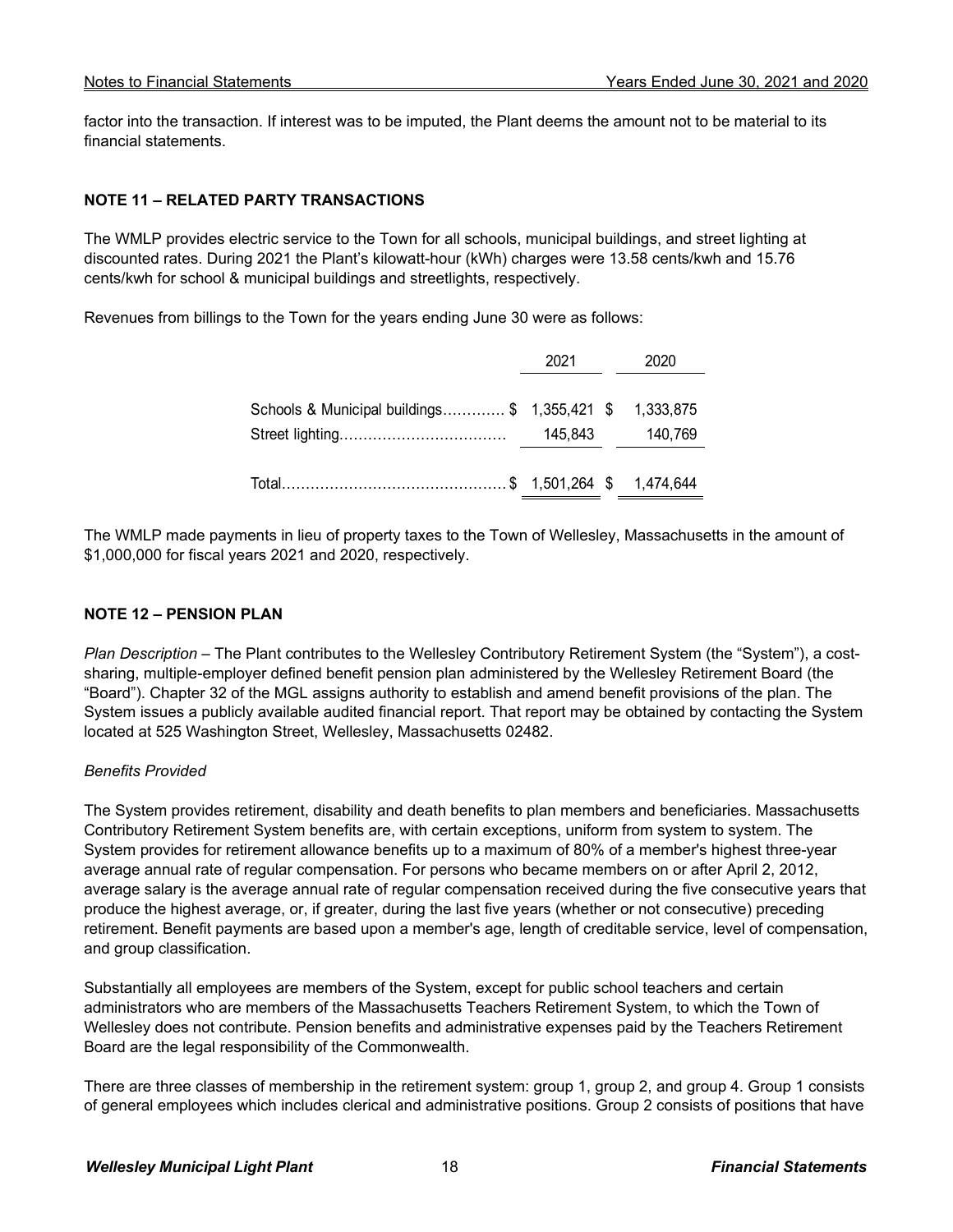been specified as hazardous. Lastly, group 4 consists of police officers, firefighters, and other hazardous positions.

Members become vested after ten years of creditable service. A superannuation retirement allowance may be received upon the completion of 20 years of service or upon reaching the age of 55 with 10 years of service if hired after 1978 and if classified in groups 1 or 2. A person who became a member on or after April 2, 2012 is eligible for a superannuation retirement allowance upon reaching the age of 60 with 10 years of service if in group 1, 50 years of age with 10 years of service if in group 2, and 55 years of age if hired prior to 1978 or if classified in group 4. Normal retirement for most employees occurs at age 65 (except for certain hazardous duty and public safety positions, whose normal retirement is at age 55).

Members who become permanently and totally disabled for further duty may be eligible to receive a disability retirement allowance. The amount of benefits to be received in such cases is dependent on several factors, including whether or not the disability is work related, the member's age, years of creditable service, level of compensation, veterans' status and group classification.

Employees who resign from service and who are not eligible to receive a retirement allowance or are under the age of 55 are entitled to request a refund of their accumulated total deductions. Survivor benefits are extended to eligible beneficiaries of members whose death occurs prior to or following retirement.

Cost-of-living adjustments granted between 1981 and 1997 and any increase in other benefits imposed by the Commonwealth's state law during those years are borne by the Commonwealth and are deposited into the pension fund. Cost-of-living adjustments granted after 1997 must be approved by the Board and are borne by the System.

## *Contributions*

Chapter 32 of the MGL governs the contributions of plan members and the Town. Active plan members are required to contribute to the System at rates ranging from 5% to 9% of gross regular compensation with an additional 2% contribution required for compensation exceeding \$30,000. The percentage rate is keyed to the date upon which an employee's membership commences. The Plant is required to pay into the System its share of the system-wide actuarial determined contribution that is apportioned among the member units based on the actuarial study. The Plant's proportionate share of the required contribution equaled its actual contribution for the year ended June 30, 2021 which totaled \$921,561 and 33.95% of covered payroll, actuarially determined as an amount that, when combined with plan member contributions, is expected to finance the costs of benefits earned by plan members during the year, with an additional amount to finance any unfunded accrued liability.

#### *Pension Liabilities*

At June 30, 2021, the Plant reported a liability of \$4,034,946 for its proportionate share of the net pension liability. The net pension liability was measured as of December 31, 2020, and the total pension liability used to calculate the net pension liability was determined by an actuarial valuation as of January 1, 2020. The Plant's proportion of the net pension liability was based on a projection of the Town's long-term share of contributions to the pension plan relative to the projected contributions of all participating member units. At December 31, 2020, the Plant's proportion was 9.36% of the Town of Wellesley's overall percentage.

#### *Pension Expense*

For the year ended June 30, 2021, the Plant recognized a pension expense of \$301,725. At June 30, 2021, the Plant reported deferred outflows and deferred (inflows) of resources related to pensions of \$1,989,028 and (\$1,934,906), respectively.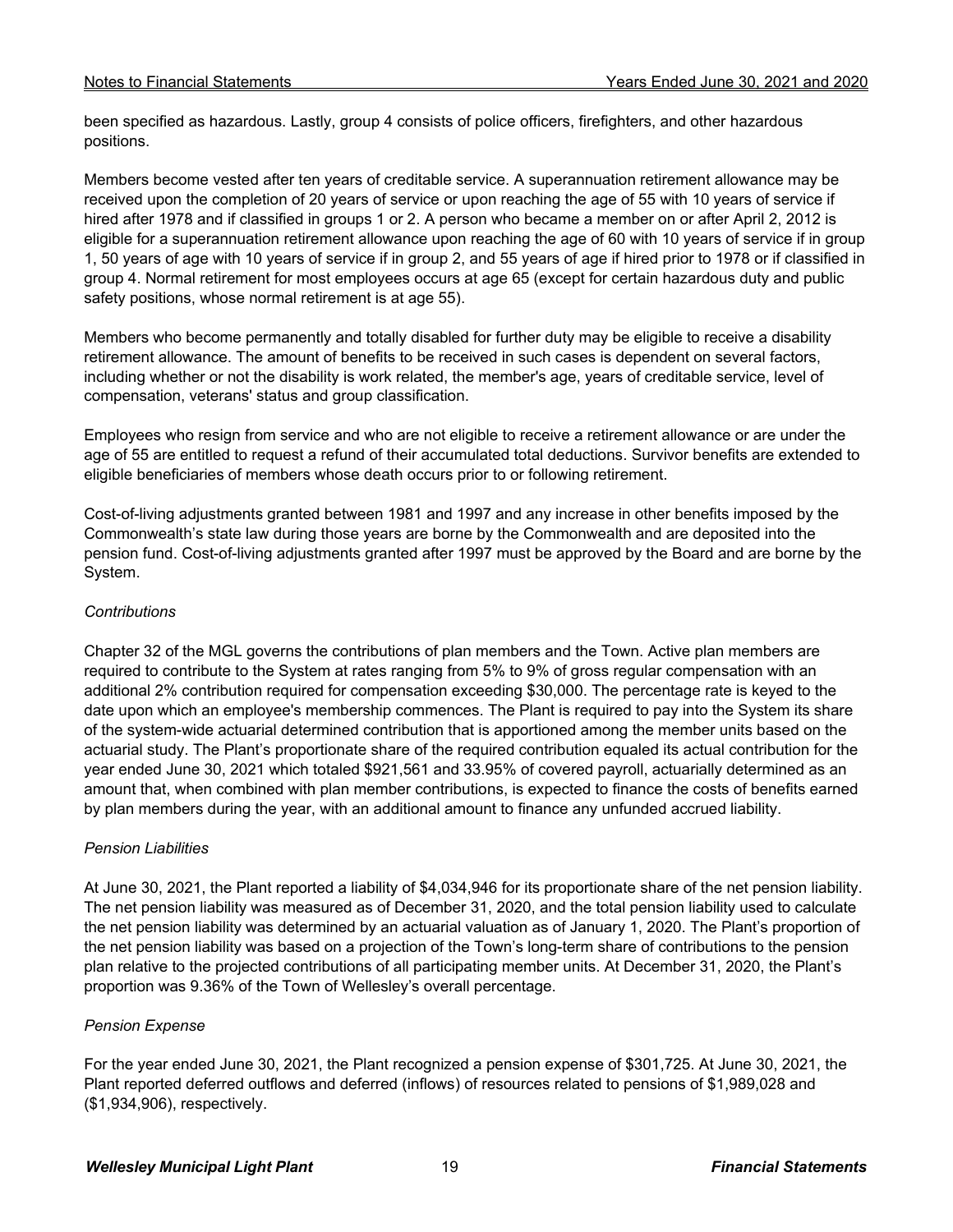The deferred outflows and (inflows) for the Plant at June 30, 2021 consist of the following:

| Deferred Category                                                                                                                                                               | Deferred<br>Outflows of<br>Resources                 |    | Deferred<br>Inflows of<br>Resources | Total                                             |
|---------------------------------------------------------------------------------------------------------------------------------------------------------------------------------|------------------------------------------------------|----|-------------------------------------|---------------------------------------------------|
| Differences between expected and actual experience\$<br>Difference between projected and actual earnings, net<br>Changes in proportion and proportionate share of contributions | 144,918 \$<br>$\overline{a}$<br>1,654,279<br>189,831 |    | $(429, 876)$ \$<br>(1,505,030)      | (284, 958)<br>(1,505,030)<br>1,654,279<br>189,831 |
| Total deferred outflows/(inflows) of resources\$                                                                                                                                | 1,989,028                                            | -S | $(1.934.906)$ \$                    | 54,122                                            |

The deferred outflows/ (inflows) of resources related to pensions will be recognized in pension expense as follows:

| Year ended June 30: |                                                          |
|---------------------|----------------------------------------------------------|
| 2022\$<br>2023      | (201, 078)<br>118,472<br>(209, 333)<br>72,360<br>273,701 |
| Total\$             | 54,122                                                   |

#### *Actuarial Assumptions*

The total pension liability as of December 31, 2020 was determined by an actuarial valuation as of January 1, 2020, using the following actuarial assumptions, applied to all periods included in the measurement date:

| Valuation date                | January 1, 2020                                                                                                                                                                                                                                                                 |
|-------------------------------|---------------------------------------------------------------------------------------------------------------------------------------------------------------------------------------------------------------------------------------------------------------------------------|
| Actuarial cost method         | Entry Age Normal Cost Method                                                                                                                                                                                                                                                    |
| Amortization method           | Level payments on the 2010 ERI liability and 3.5% increasing<br>payments for the remaining unfunded liability                                                                                                                                                                   |
| Remaining amortization period | As of July 1, 2019, 3 years for the 2010 ERI liability and 11 years<br>for the remaining unfunded liability.                                                                                                                                                                    |
| Asset valuation method        | The difference between the expected return and the actuarial<br>investment return on a market value basis and is recognized over<br>five-year period with a fresh start as of January 1, 2015. Asset<br>value is adjusted as necessary to be within 20% of the market<br>value. |
|                               | 2.75%                                                                                                                                                                                                                                                                           |
| Projected salary increases    | Based on years of service, ranging from 7.00% decreasing to 3.50%<br>after 11 years of service from Group 1 and 2 employees, and<br>ranging from 8.00% decreasing to 4.00% after 11 years for Group 4<br>employees.                                                             |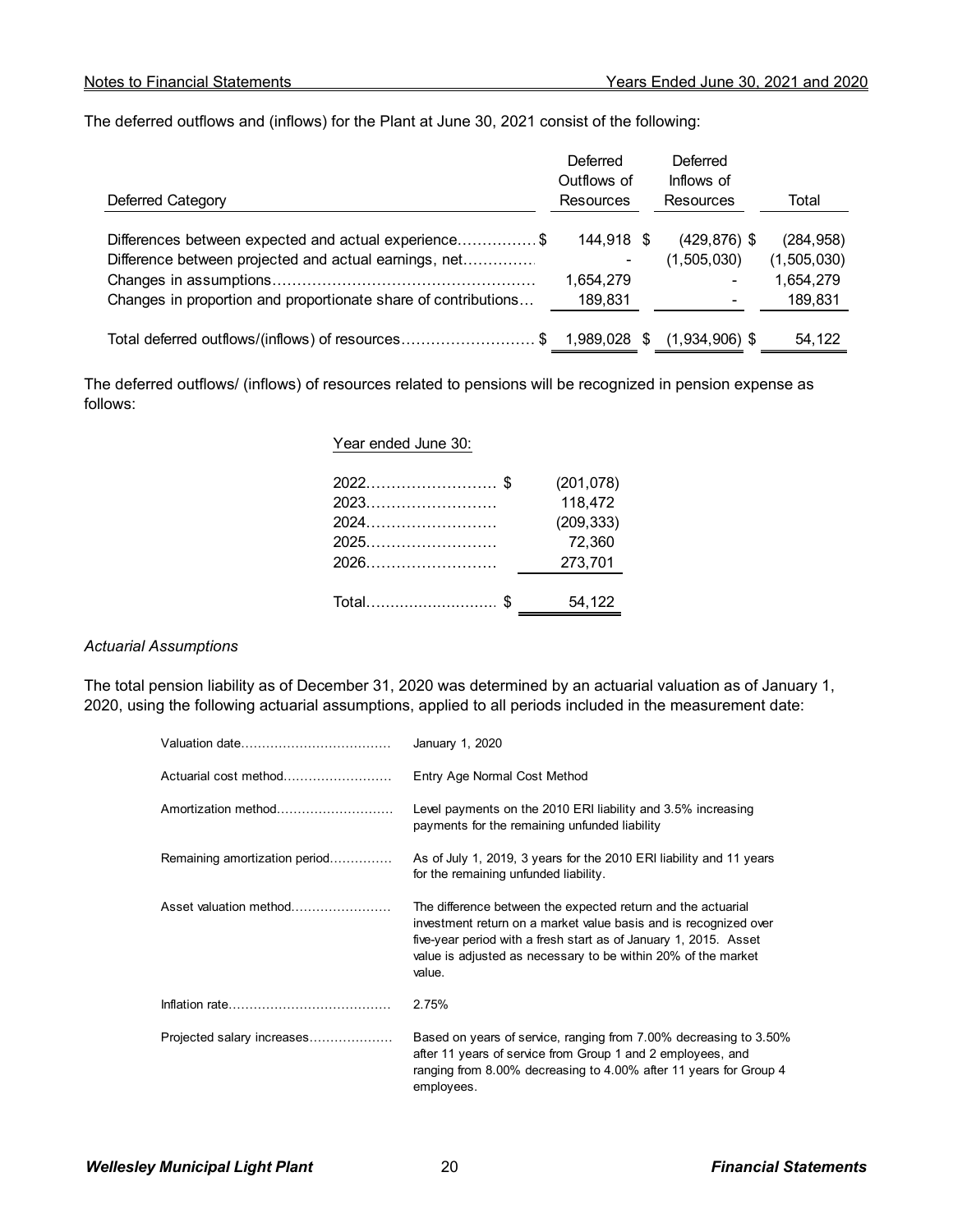| Cost of living adjustments | 2.75% of first \$17,000 of retirement allowance, increasing to<br>\$18,000 effective July 1, 2020.                                                        |
|----------------------------|-----------------------------------------------------------------------------------------------------------------------------------------------------------|
| Mortality rates:           | The RP-2014 Blue Collar Employee Mortality Table set forward one<br>year for female participants projected generationally with a Scale<br>MP-2016.        |
|                            | The RP-2014 Blue Collar Healthy Annuitant Mortality Tables set<br>forward one year for female participants projected generationally<br>with Scale MP-2016 |
| Disabled Retiree           | The RP-2014 Blue Colar Healthy Annuitant Mortality Table set<br>forward one year and projected generationally with Scale MP-2016.                         |
|                            |                                                                                                                                                           |

Investment rate of return/Discount rate…… 6.00%

#### *Investment Policy*

The pension plan's policy in regard to the allocation of invested assets is established by PRIT. Plan assets are managed on a total return basis with a long-term objective of achieving a fully funded status for the benefits provided through the pension plan.

The long-term expected rate of return on pension plan investments was determined using a building-block method in which best-estimate ranges of expected future real rates of return (expected returns, net of pension plan investment expense and inflation) are developed for each major asset class. These ranges are combined to produce the long-term expected rate of return by weighting the expected future real rates of return by the target asset allocation percentage and by adding expected inflation. Best estimates of arithmetic real rates of return for each major asset class included in the pension plan's target asset allocation as of December 31, 2020 are summarized in the following table:

| Asset Class                             | Long-Term Expected<br><b>Asset Allocation</b> | Long-Term Expected<br>Real Rate of Return |
|-----------------------------------------|-----------------------------------------------|-------------------------------------------|
|                                         |                                               |                                           |
|                                         | 22.00%                                        | 6.28%                                     |
| International developing markets equity | 12.00%                                        | 7.00%                                     |
| International emerging markets equity   | 5.00%                                         | 8.82%                                     |
|                                         | 15.00%                                        | 0.39%                                     |
| High-yield fixed income                 | 8.00%                                         | 2.97%                                     |
|                                         | 10.00%                                        | 3.50%                                     |
|                                         | 4.00%                                         | 3.45%                                     |
| Hedge fund, GTAA, Risk parity           | 10.00%                                        | 2.35%                                     |
|                                         | 14.00%                                        | 10.11%                                    |
| Total.                                  | 100.00%                                       |                                           |

#### *Rate of Return*

For the year ended December 31, 2020, the annual money-weighted rate of return on pension plan investments, net of pension plan investment expense was 12.02%. The money-weighted rate of return expresses investment performance, net of investment expense, adjusted for the changing amounts actually invested.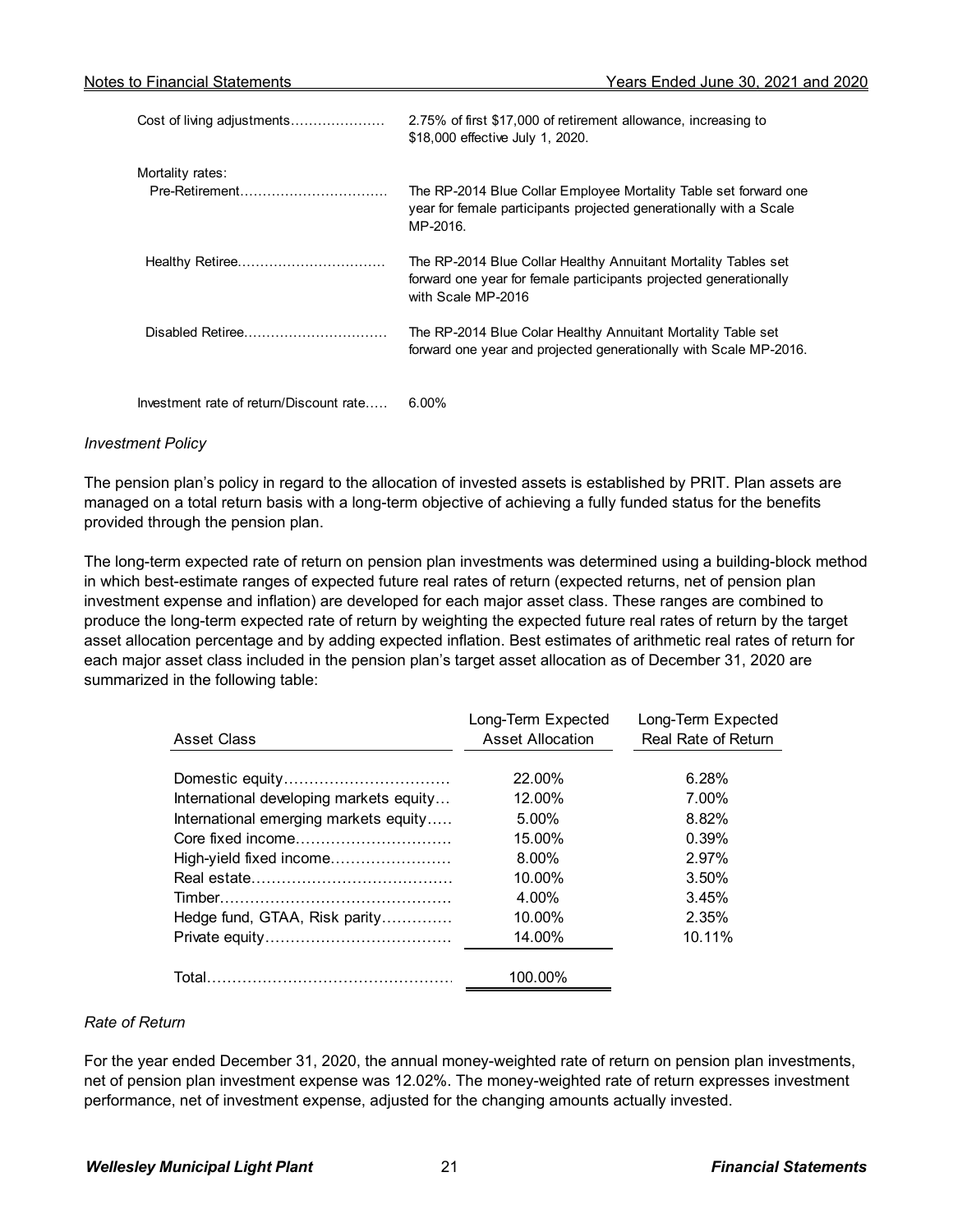#### *Discount Rate*

The discount rate used to measure the total pension liability was 6.00%. The projection of cash flows used to determine the discount rate assumed plan member contributions will be made at the current contribution rate and that contributions will be made at rates equal to the actuarially determined contribution rates. Based on those assumptions, the pension plan's fiduciary net position was projected to be available to make all projected future benefit payments of current plan members. Therefore, the long-term expected rate of return on pension plan investments was applied to all periods of projected benefit payments to determine the total pension liability.

#### *Sensitivity of the Net Pension Liability to Changes in the Discount Rate*

The following presents the net pension liability, calculated using the discount rate of 6.00% as well as what the net pension liability would be if it were calculated using a discount rate that is 1-percentage-point lower (5.00%) or 1-percentage-point higher (7.00%) than the current rate:

|                                                                      |              | Current         |             |
|----------------------------------------------------------------------|--------------|-----------------|-------------|
|                                                                      | 1% Decrease  | <b>Discount</b> | 1% Increase |
|                                                                      | $(5.00\%)$   | $(6.00\%)$      | $(7.00\%)$  |
|                                                                      |              |                 |             |
| The Municipal Light Plant's proportionate<br>net pension liability\$ | 7,431,075 \$ | 4,034,946       | 1,204,210   |

#### *Changes of Assumptions*

- The discount rate was lowered form 6.625% to 6.00%.
- The mortality assumption for disabled pensioners was changed from the PR-2000 Healthy Annuitant Mortality Table projected generationally with Scale BB from 2015 to the RP-2014 Blue Collar Healthy Annuitant Mortality Table set forward one year and projected generationally with Scale MP-2016.
- The retirement assumption for members hired on or after April 2, 2012 was adjusted to reflect a 50% increase to retirement rates at age 60 for members of Group 1 and 2.

#### *Changes in Plan Provisions*

None.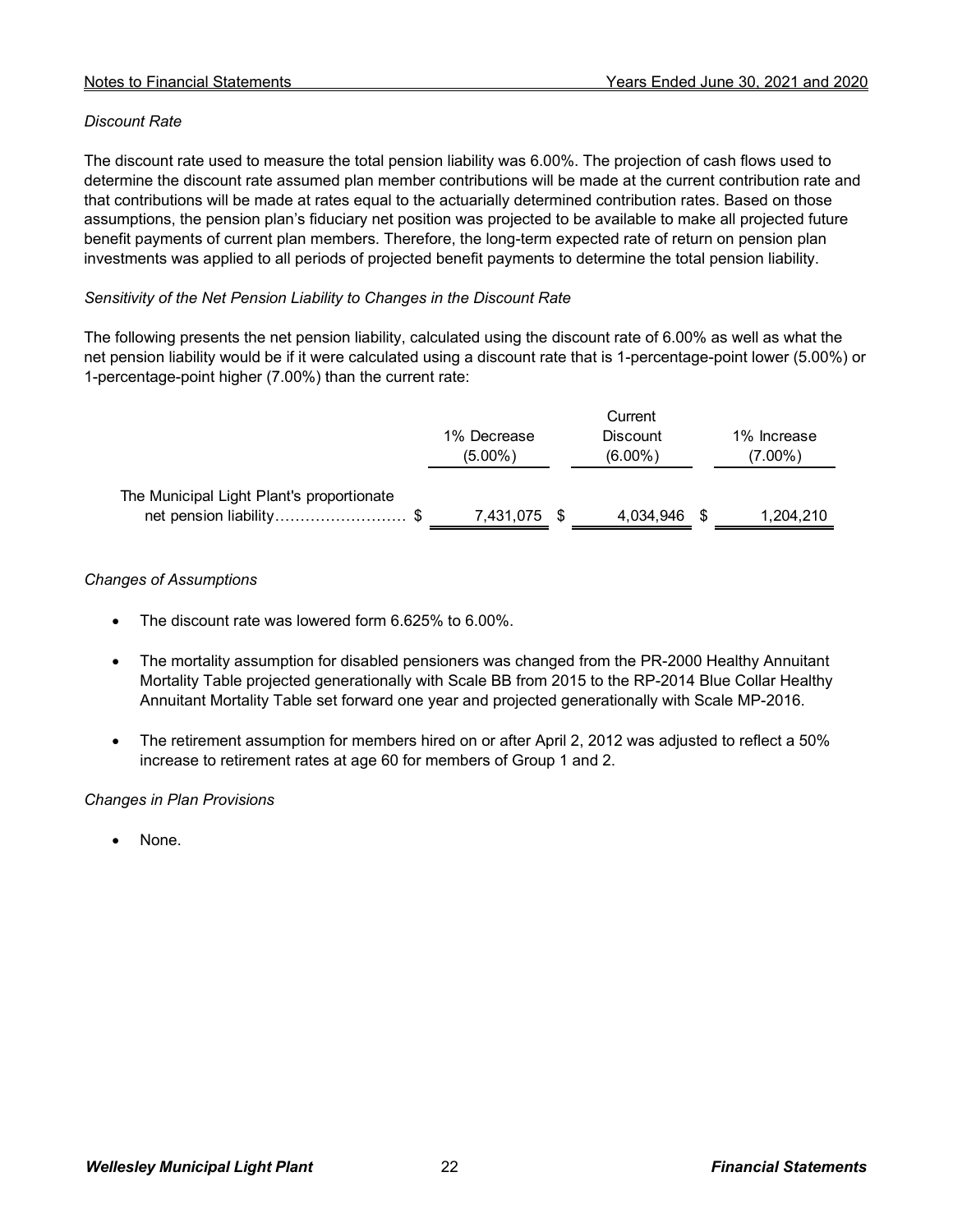#### **NOTE 13 – POSTEMPLOYMENT BENEFITS OTHER THAN PENSIONS**

#### *Plan Description*

The Town of Wellesley administers a single-employer defined benefit healthcare plan ("the Retiree Health Plan"), which the WMLP participates in. The plan provides lifetime healthcare, dental and life insurance for eligible retirees and their spouses through the Town's group health insurance plan, which covers both active and retired members. Chapter 32B of the MGL assigns authority to establish and amend benefit provisions of the plan. Benefit provisions are negotiated between the Town and the unions representing Town employees and are renegotiated each bargaining period. The Retiree Health Plan does not issue a publicly available financial report.

#### *Funding Policy*

Contribution requirements are also negotiated between the Town and union representatives. Retired plan members and beneficiaries currently receiving benefits are required to contribute between 17.7% and 50% of the cost of benefits provided depending on the plan they choose. The Town is required to contribute the balance of the current premiums and may contribute additional amounts to pre-fund benefits. The Plant contributed \$304.145, during the current year towards these benefits including the pre-funding amount discussed below. Administrative costs of the Plan are assumed to be included in the fully insured premium rates.

The Commonwealth of Massachusetts passed special legislation that has allowed the Town to establish a postemployment benefit trust fund and to enable the Town to begin pre-funding its other postemployment benefit (OPEB) liabilities. The Town has named the Health Care Security Board of Trustees (HCSBT) as Trustees of the OPEB Fund, and as such, has authorized the OPEB Trust funds to be invested entirely in the State Retirements Benefits Trust Fund (SRBT Fund). Massachusetts General Law directs the HSCBT to invest the SRBT Fund in the Pension Reserves Investment Trust (PRIT) Fund. The Trustees have adopted a trust agreement detailing their duties and responsibilities as Trustees. The PRIT fund is subject to oversight by the Pension Reserves Investment Management (PRIM) Board. A nine member Board of Trustees governs the PRIM Board. The board of Trustees has the authority to employ an Executive Director, outside investment managers, custodians, consultants, and other as it deems necessary to formulate policies and procedures and to take such other actions as necessary and appropriate to manage the assets of the PRIT Fund. As of June 30, 2021, the Plant has prefunded future OPEB liabilities by contributing funds to the Other Postemployment Benefit Fund in excess of the pay-as-you-go required contribution. As of June 30, 2021, the Plant's OPEB Fund totaled \$7.9 million.

#### *Investment Policy*

The OPEB plan's assets are managed on a total return basis with a long-term objective of achieving and maintaining a fully funded status for the benefits provided through the OPEB plan. The long-term real rate of return on OPEB investments was determined using the Town's investment policy.

#### *Measurement Date*

The net OPEB liability/(asset) was measured as of June 30, 2021, and the total OPEB liability used to calculate the net OPEB liability/(asset) was determined by an actuarial valuation as of December 31, 2020.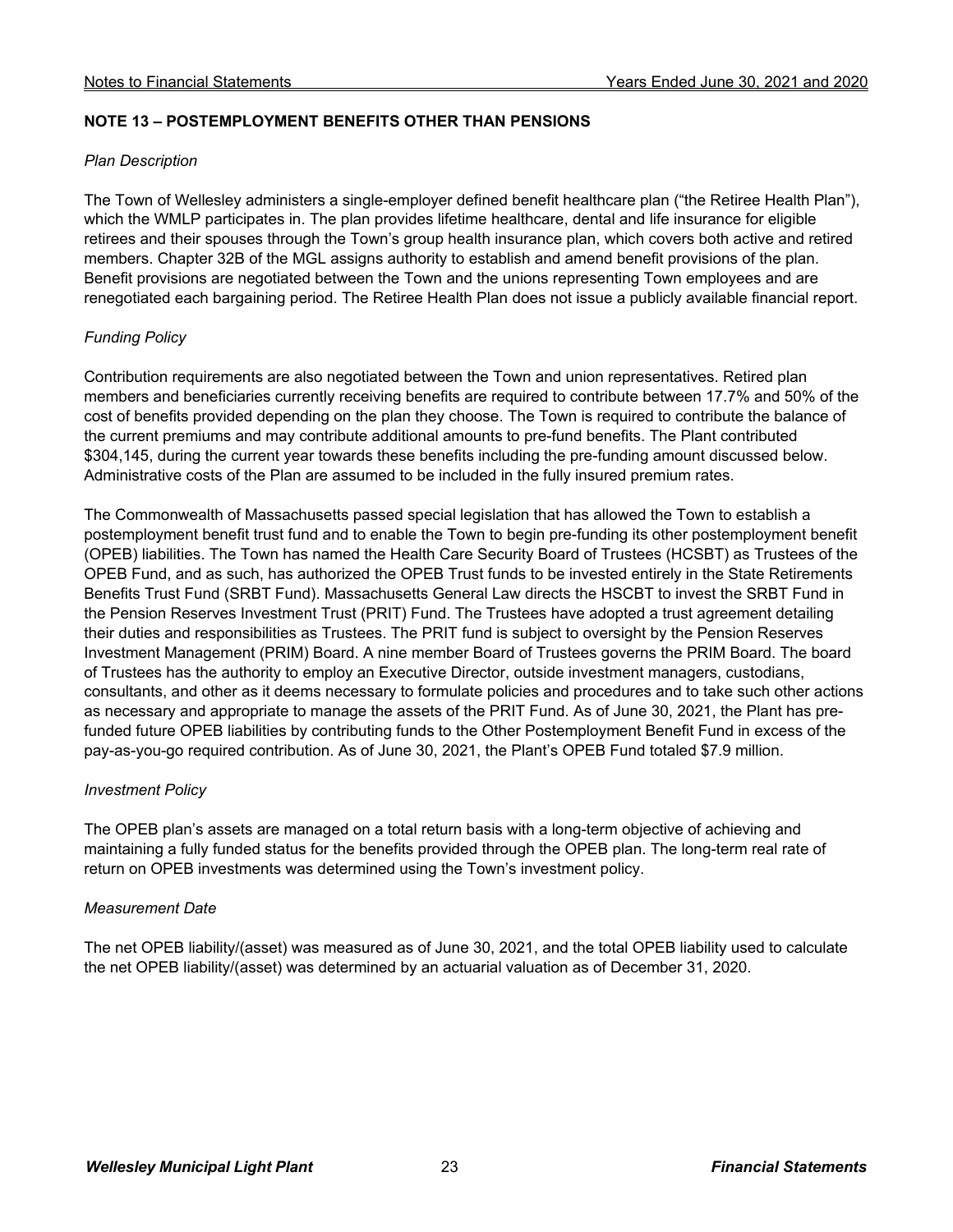#### *Employees Covered by Benefit Terms*

The following table represents the Plan's membership at December 31, 2020:

|                                              | 26 |
|----------------------------------------------|----|
| Retired members currently receiving benefits | 44 |
|                                              |    |
|                                              |    |

#### *Significant Actuarial Methods and Assumptions*

The total OPEB liability in the December 31, 2020, actuarial valuation was determined using the following actuarial assumptions, applied to all periods included in the measurement, unless otherwise specified, that was updated to June 30, 2021, to be in accordance with GASB Statement #74:

|                                             | December 31, 2020                                                                                                                                                                                                                   |
|---------------------------------------------|-------------------------------------------------------------------------------------------------------------------------------------------------------------------------------------------------------------------------------------|
|                                             | Entry Age Normal - Level Percentage of Payroll                                                                                                                                                                                      |
|                                             | Payments increase 3.0% per year.                                                                                                                                                                                                    |
| Remaining amortization period               | 17 years as of July 1, 2020.                                                                                                                                                                                                        |
|                                             | <b>Market Value</b>                                                                                                                                                                                                                 |
| Discount rate and investment rate of return | 6.00%                                                                                                                                                                                                                               |
|                                             | 3.00%                                                                                                                                                                                                                               |
|                                             | Service realted increases for Group 1 and 2 members: 7.0%<br>decreasing over 11 years to an ultimate level of 3.5%.<br>Service related increases for Group 4 members: 8.0%<br>decresing over 11 years to an ultimate level of 4.0%. |
|                                             | Medical and Prescription Drug: 7.0% graded by 0.25% for 10<br>years to an ultimate level of 4.5% per year.<br>Medical Part B Premium 4.5%.                                                                                          |
|                                             | Pre-Retirement: RP-2014 Blue Collar Employee Mortality Table<br>projected generationally with scale MP-2016 set forward for one<br>year for females.                                                                                |
|                                             | Healthy Retiree: RP-2014 Blue Collar Healthy Annuitant<br>Mortality projected generationally with scale MP-2016 set<br>forward one year for females.                                                                                |
|                                             | Disabled Retiree: RP-2014 Blue Collar Healthy Annuity<br>Mortality Table projected generationally with scale MP-2016 set<br>forward one year.                                                                                       |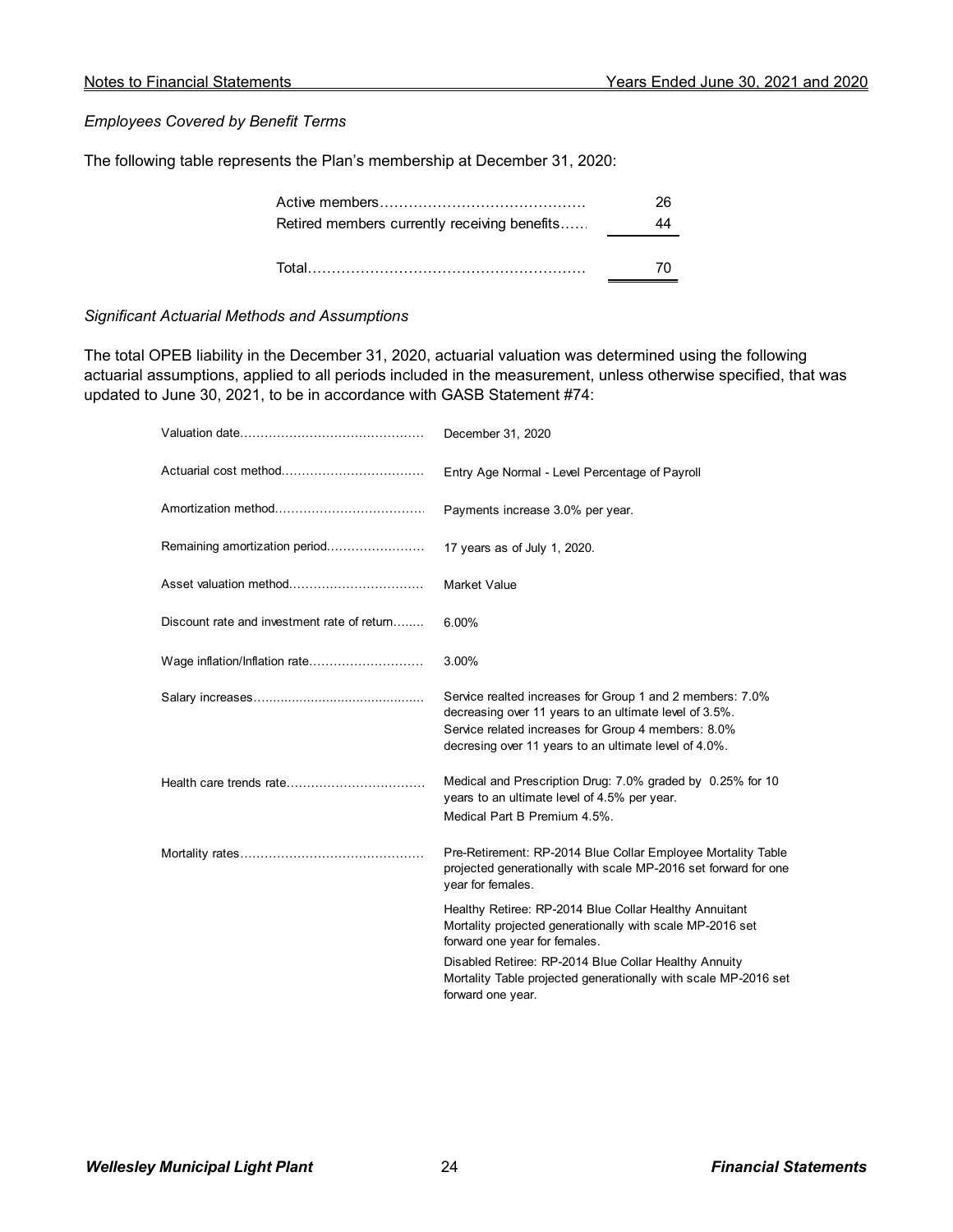## *Rate of Return*

For the year ended June 30, 2021, the annual money-weighted rate of return on investments, net of investment expense, was 29.58%. The money-weighted rate of return expresses investment performance, net of investment expense, adjusted for the changing amounts actually invested.

The long-term expected rate of return on OPEB plan investments was determined using a building-block method in which best-estimate ranges of expected future real rates of return (expected returns, net of pension plan investment expense and inflation) are developed for each major asset class. These ranges are combined to produce the long-term expected rate of return by weighting the expected future real rates of return by the target asset allocation percentage and by adding expected inflation and subtracting expected investment expense and a risk margin. The target allocation and projected arithmetic real rates of return for each major asset class, after deducting inflation, but before investment expenses, used in the derivation of the long-term expected investment rate of return assumption are summarized on the following page.

|                                          | Long-Term Expected | Long-Term Expected  |
|------------------------------------------|--------------------|---------------------|
| Asset Class                              | Asset Allocation   | Real Rate of Return |
|                                          |                    |                     |
|                                          | 22.00%             | 6.28%               |
| International developing markets equity. | 12.00%             | 7.00%               |
| International emerging markets equity    | 5.00%              | 8.82%               |
| Core fixed income                        | 15.00%             | 0.38%               |
| High-yield fixed income                  | 8.00%              | 2.97%               |
|                                          | 10.00%             | 3.50%               |
|                                          | 4.00%              | 3.45%               |
| Hedge fund, GTAA, Risk parity            | 10.00%             | 2.23%               |
|                                          | 14.00%             | 10.11%              |
| Total……………………………………………                   | 100.00%            |                     |

#### *Discount Rate*

The discount rate used to measure the total OPEB liability was 6.00% as of June 30, 2021 and June 30, 2020. The projection of cash flows used to determine the discount rate assumed that contributions will be made in accordance with the Plan's funding policy. Based on those assumptions, the OPEB plan's fiduciary net position was projected to be sufficient to make all projected benefit payments to current plan members. Therefore, the long-term expected rate of return on the OPEB plan assets was applied to periods of projected future benefit payments.

#### *Summary of Significant Accounting Policies*

For purposes of measuring the net OPEB liability/(asset), deferred outflows of resources and deferred inflows of resources related to OPEB, and OPEB expense, information about the fiduciary net position of the Plan and additions to/deductions from the Plan's fiduciary net position have been determined on the same basis as they are reported by the Plan. For this purpose, the Plan recognizes benefit payments when due and payable in accordance with the benefit terms. Investments are reported at fair value, except for money market investments and participating interest-earning investment contracts (repurchase agreements) that have a maturity at the time of purchase of one year or less, which are reported at cost.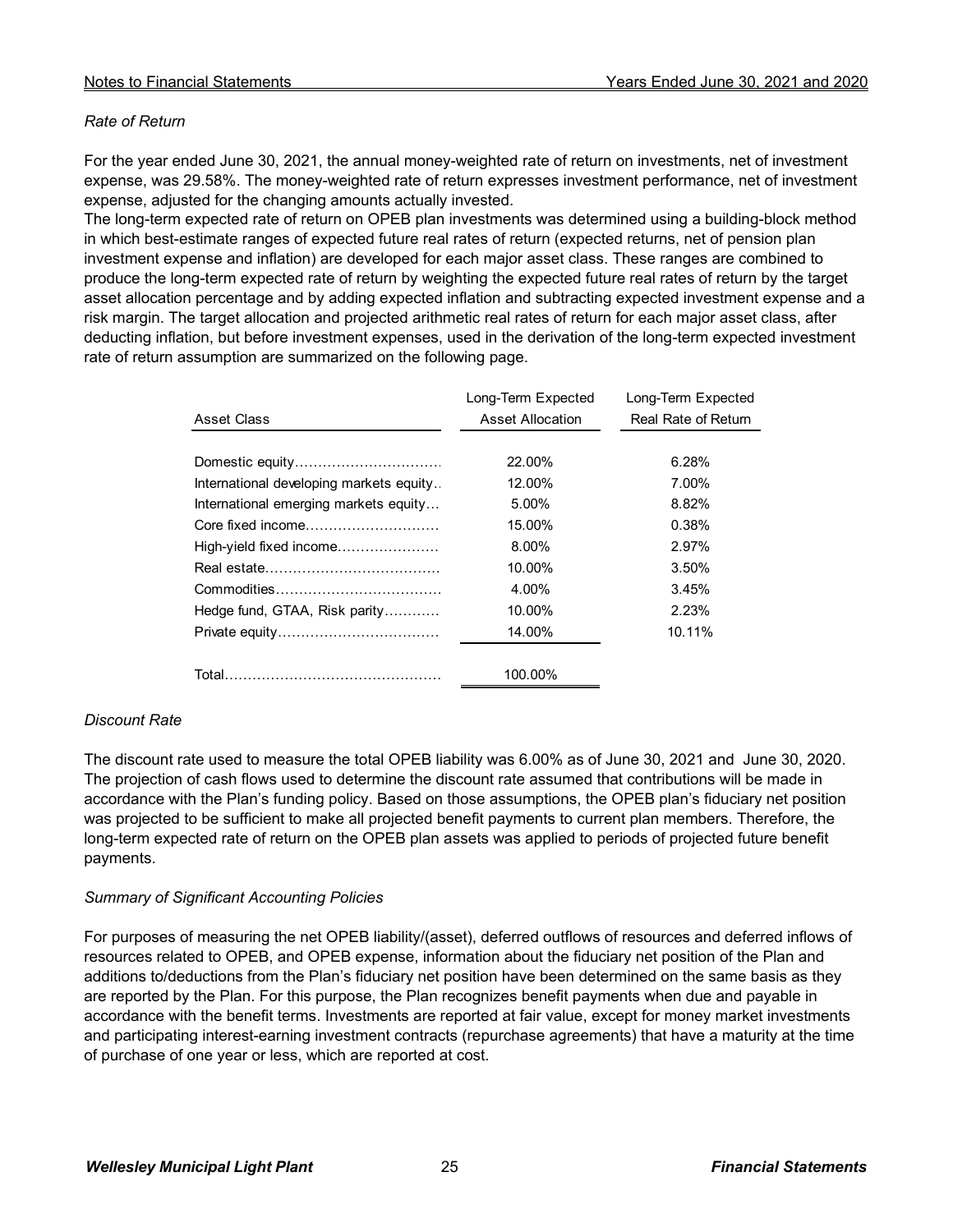#### *Components of Net OPEB Liability/(Asset)*

The following table represents the components of the Plant's net OPEB liability/(asset) as of June 30, 2021:

|                                             | 5,787,453   |
|---------------------------------------------|-------------|
| Less: OPEB plan's fiduciary net position    | (7,898,479) |
|                                             |             |
| Net OPEB liability/(asset)\$ (2,111,026)    |             |
|                                             |             |
| The OPEB plan's fiduciary net position      |             |
| as a percentage of the total OPEB liability | 136.5%      |

#### *Changes in the Net OPEB Liability/(Asset)*

|                                                    | Increase (Decrease)            |      |                                          |   |                                              |
|----------------------------------------------------|--------------------------------|------|------------------------------------------|---|----------------------------------------------|
|                                                    | Total OPEB<br>Liability<br>(a) |      | Plan<br>Fiduciary<br>Net Position<br>(b) |   | Net OPEB<br>Liability/(Asset)<br>$(a) - (b)$ |
|                                                    | 4,998,839 \$                   |      | 6,103,820 \$                             |   | (1, 104, 981)                                |
| Changes for the year:                              |                                |      |                                          |   |                                              |
|                                                    | 134,767                        |      |                                          |   | 134,767                                      |
|                                                    | 330,188                        |      |                                          |   | 330,188                                      |
|                                                    |                                |      | 304,145                                  |   | (304, 145)                                   |
|                                                    |                                |      | 1,794,659                                |   | (1,794,659)                                  |
| Differences between expected and actual experience | 363,744                        |      |                                          |   | 363,744                                      |
| Changes in assumptions and other inputs            | 264,060                        |      |                                          |   | 264,060                                      |
|                                                    | (304, 145)                     |      | (304, 145)                               |   |                                              |
|                                                    | 788,614                        |      | 1,794,659                                |   | (1,006,045)                                  |
|                                                    | 5,787,453                      | - \$ | 7,898,479                                | S | (2, 111, 026)                                |

#### *Sensitivity of the Net OPEB Liability/(Asset) to Changes in the Discount Rate*

The following table presents the net other postemployment benefit liability/(asset), calculated using the discount rate of 6.00%, as well as what the net other postemployment benefit liability/(asset) would be if it were calculated using a discount rate that is 1-percentage-point lower (5.00%) or 1-percentage-point higher (7.00%) than the current discount rate.

|                              | Current          |                    |             |  |  |
|------------------------------|------------------|--------------------|-------------|--|--|
|                              | 1% Decrease      | Discount Rate      | 1% Increase |  |  |
|                              | $(5.00\%)$       | $(6.00\%)$         | $(7.00\%)$  |  |  |
| Net OPEB liability/(asset)\$ | $(1,384,355)$ \$ | $(2, 111, 026)$ \$ | (2,711,485) |  |  |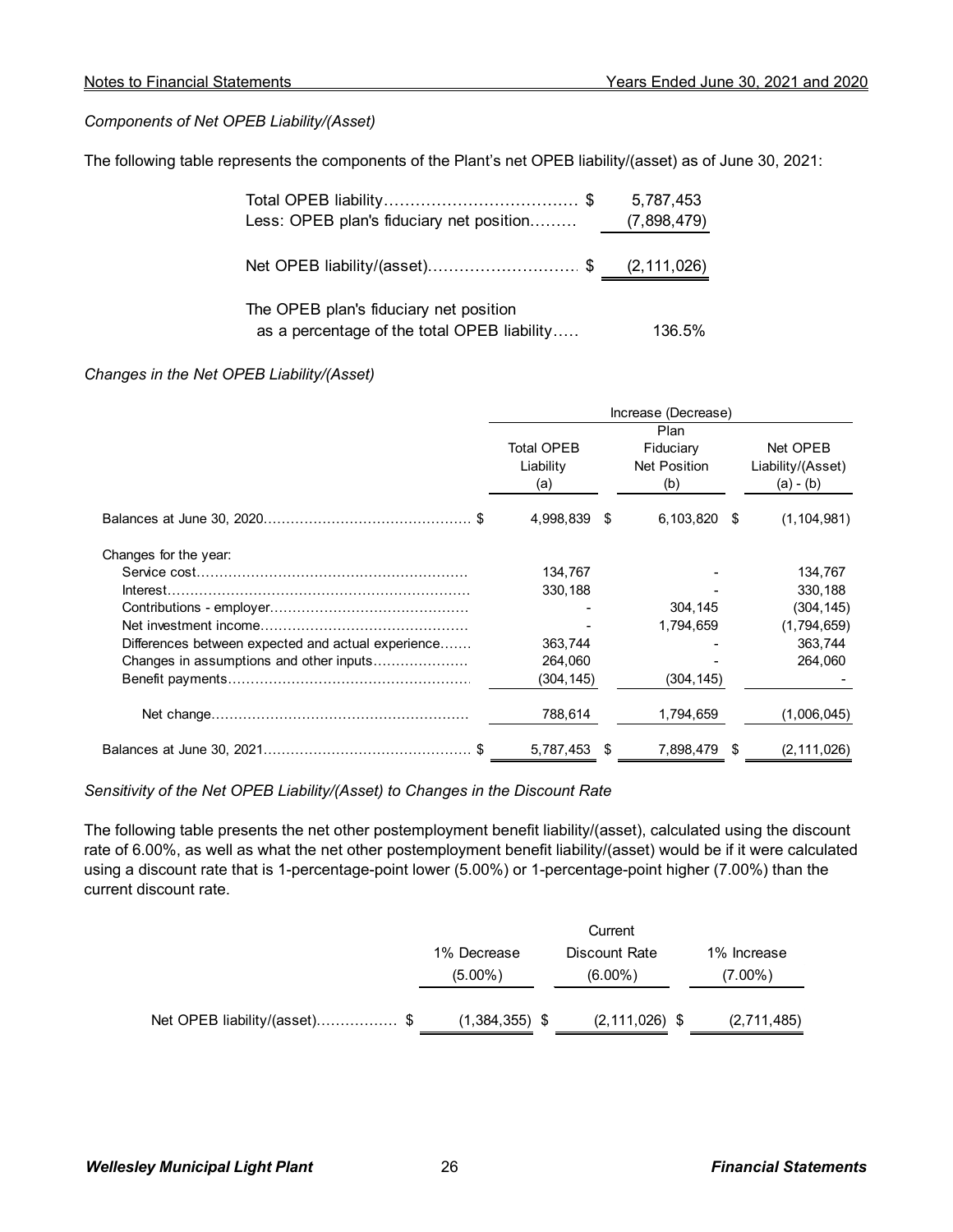#### *Sensitivity of the Net OPEB Liability/(Asset) to Changes in the Healthcare Cost Trend Rates*

The following table presents the net other postemployment benefit liability/(asset), calculated using the current healthcare trend rate of 7.00% decreasing by 0.25% each year to an ultimate rate of 4.50%, as well as what the net other postemployment benefit liability/(asset) would be if it were calculated using a healthcare trend rate that is 1-percentage-point lower or 1-percentage-point higher.

|                              | 1% Decrease      | Current Trend      | 1% Increase   |
|------------------------------|------------------|--------------------|---------------|
|                              |                  |                    |               |
| Net OPEB liability/(asset)\$ | $(2,806,673)$ \$ | $(2, 111, 026)$ \$ | (1, 245, 342) |

#### *Deferred Outflows of Resources Related to OPEB*

For the year ended June 30, 2021, the Plant reported deferred outflows of resources related to OPEB from the following sources:

| Deferred Category                                                                                              | Deferred<br>Outflows of<br><b>Resources</b> | Deferred<br>Inflows of<br>Resources | Total                |
|----------------------------------------------------------------------------------------------------------------|---------------------------------------------|-------------------------------------|----------------------|
| Differences between expected and actual experience \$<br>Difference between projected and actual earnings, net | 303,120 \$                                  | $(247, 228)$ \$<br>(953, 805)       | 55,892<br>(953, 805) |
|                                                                                                                | 220,050                                     | (137,770)                           | 82,280               |
| Total deferred outflows/(inflows) of resources\$                                                               | 523,170                                     | $(1,338,803)$ \$                    | (815, 633)           |

Amounts reported as deferred outflows of resources related to OPEB will be recognized in OPEB expense in the following years:

#### Measurement date year ended June 30:

| (312, 843) |
|------------|
| (285, 762) |
| (133, 226) |
| (188, 436) |
| 104.634    |
|            |
| (815, 633) |

#### *Changes of Assumptions*

The following changes of assumptions as of June 30, 2021:

- The expected rate of return was decreased from 6.625% to 6.00%.
- The trend assumptions were revised to reflect future expectations.
- The per capita health costs were updated to reflect current premiums.
- The disabled life mortality assumption was updated.
- The retirement assumption for Group 1 employees hired on or after April 2, 2012 was updated.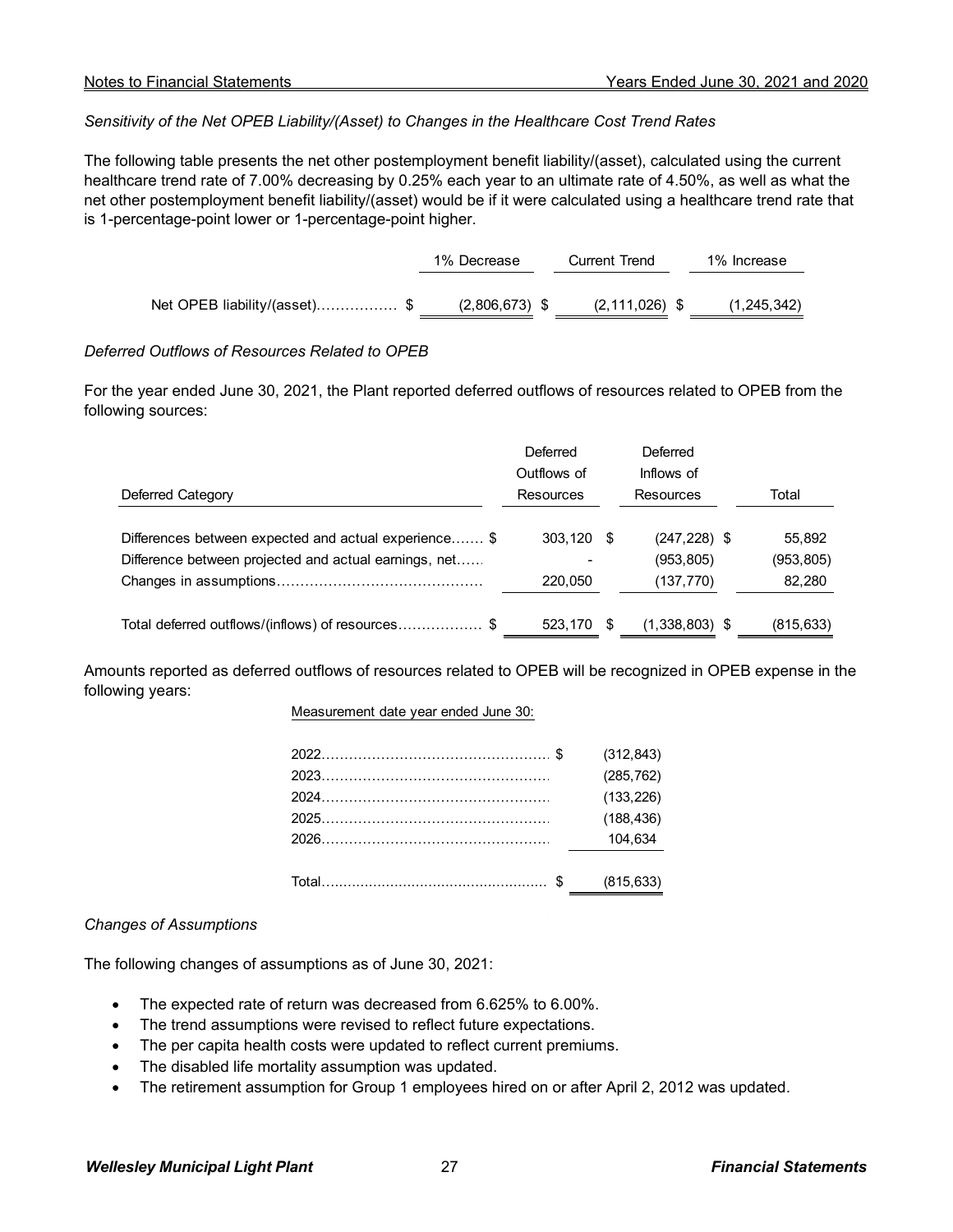*Changes in Plan Provisions* 

None.

#### **NOTE 14 – COMMITMENTS AND CONTINGENCIES**

WMLP purchases its power through contracts with various power suppliers. These contracts are subject to certain market factors. Based on current market conditions, the Plant anticipates some stability to its power cost expenses over the next few years.

The WMLP is involved in legal proceedings and claims arising in the normal course of business. In the opinion of management and legal counsel, Wellesley Municipal Light Plant's liability, if any, would not materially affect its financial condition or results of operations.

See Note 8 regarding energy purchase commitments with Energy New England, LLC.

#### **NOTE 15 – COMMERCIAL INTERNET SERVICE**

On January 1, 2019, the Wellesley Municipal Light Plant ("WMLP") transitioned the Commercial Internet Pilot to an official commercial offering and invoiced the 17 internet pilot customers for the first time. Since then, WMLP has increased the customer count to 134 as of August 2021. The goal for this venture is to add a minimum of five new customers each month. The WMLP has installed and spliced fiber optic cable connecting 85 multi-tenant buildings to the system to date. This capital-intense effort continues to increase the fiber backbone and will allow the MLP to access hundreds of potential customers with minimal additional expense.

Operating revenue from the Commercial Internet service grew from \$135,505 in 2020 to \$188,945 in 2021. In 2022 operating revenue is again projected to exceed operating expenses.

#### **NOTE 16 – FORWARD CAPACITY MARKET**

All load-serving electric utilities in New England are assessed a monthly Forward Capacity Market ("FCM") charge by ISO-New England. The FCM charge is based on the utility's load, coincident with the ISO New England System Peak for the previous Capacity Year, plus a reserve margin. FCM charges peaked in 2018 and have declined annually since. Wellesley Municipal Light Plant's ("WMLP") FCM charge is projected to decline 5% from \$4.7 million in 2021 to \$4.5 million in 2022. FCM charges are projected to continue to decline through 2024.

The full extent of the financial impact cannot be determined as of the date of the financial statements.

## **NOTE 17 – SUBSEQUENT EVENTS**

Management has evaluated subsequent events through October 20, 2021, which is the date the financial statements were available to be issued.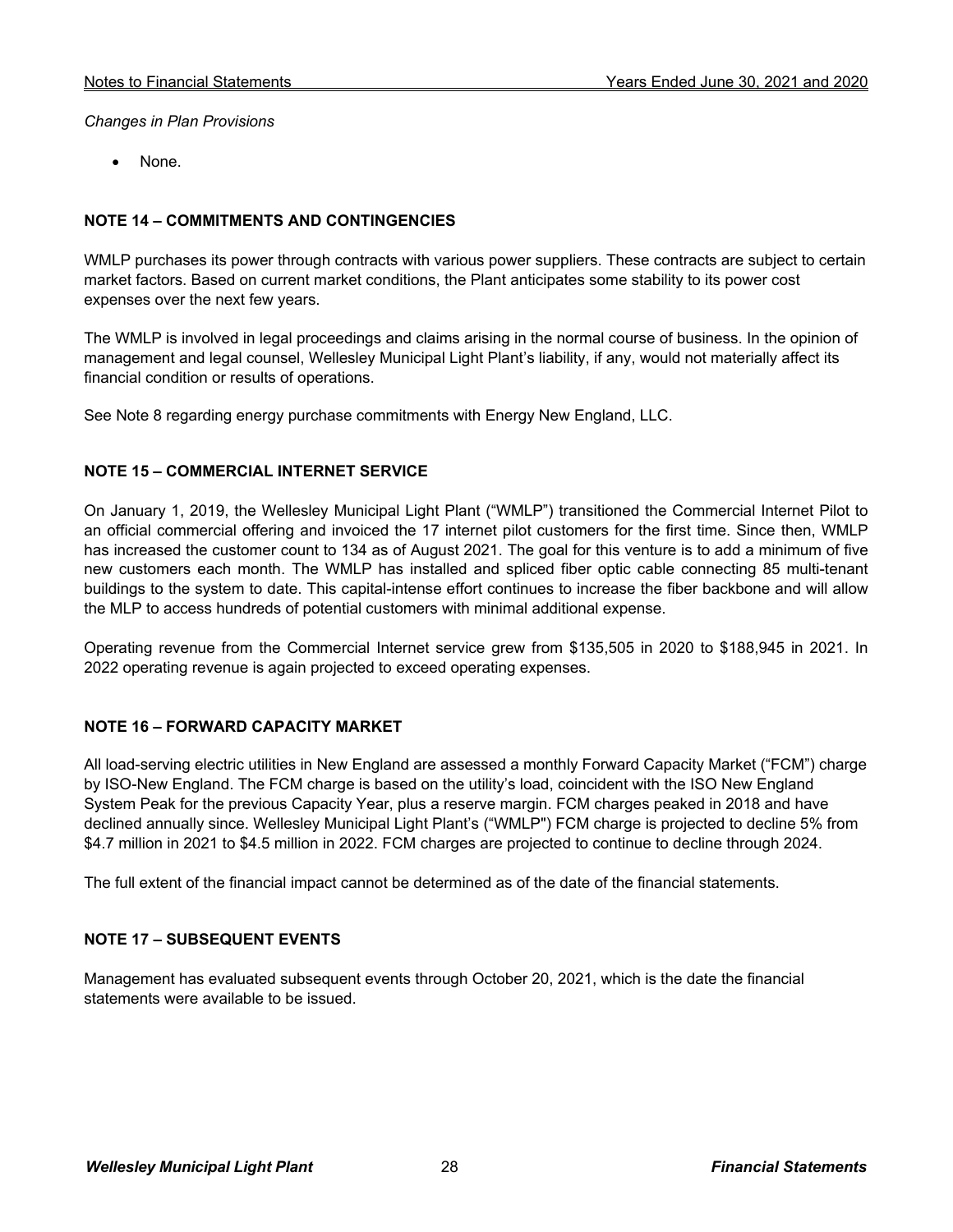This page left intentionally blank.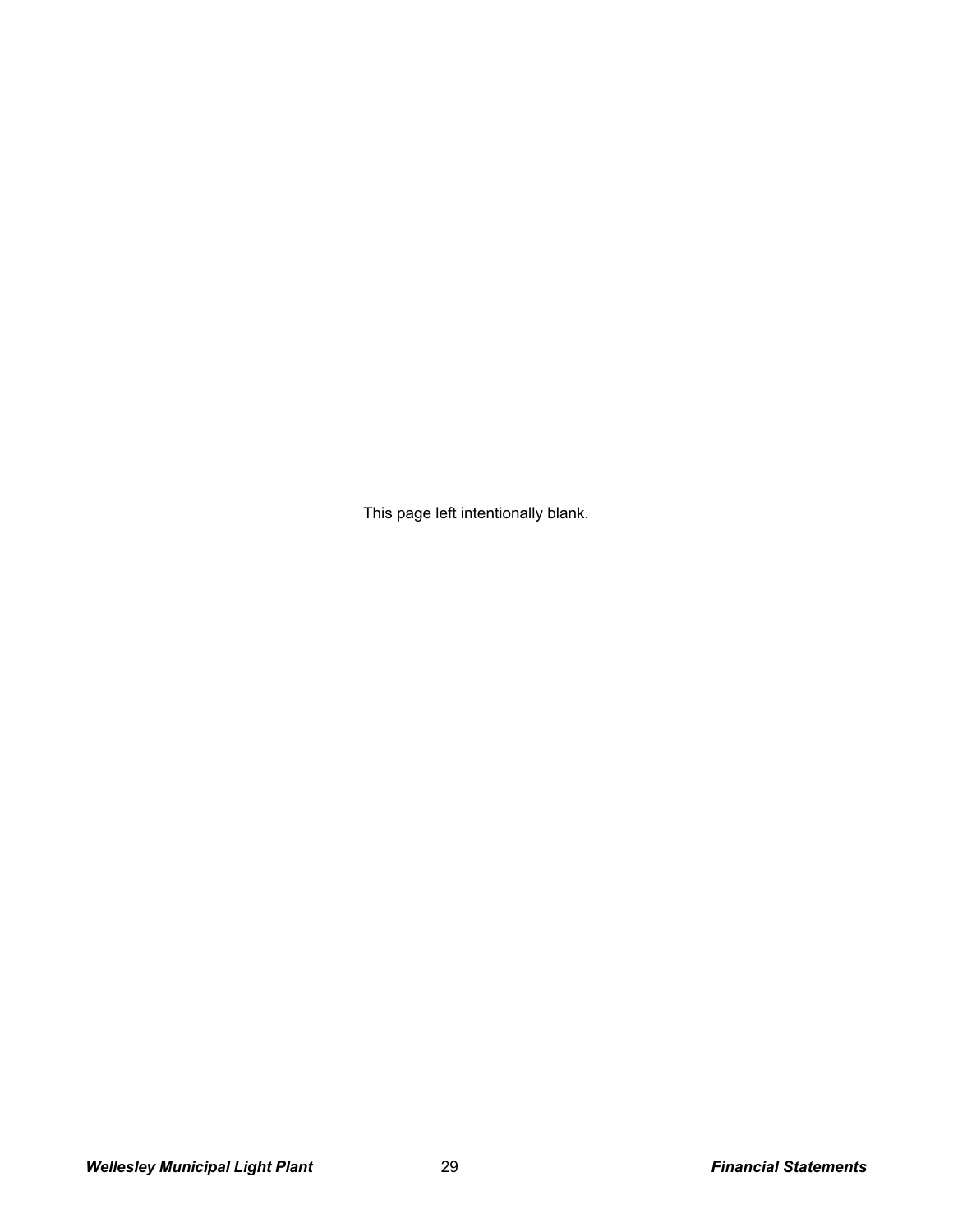*Required Supplementary Information*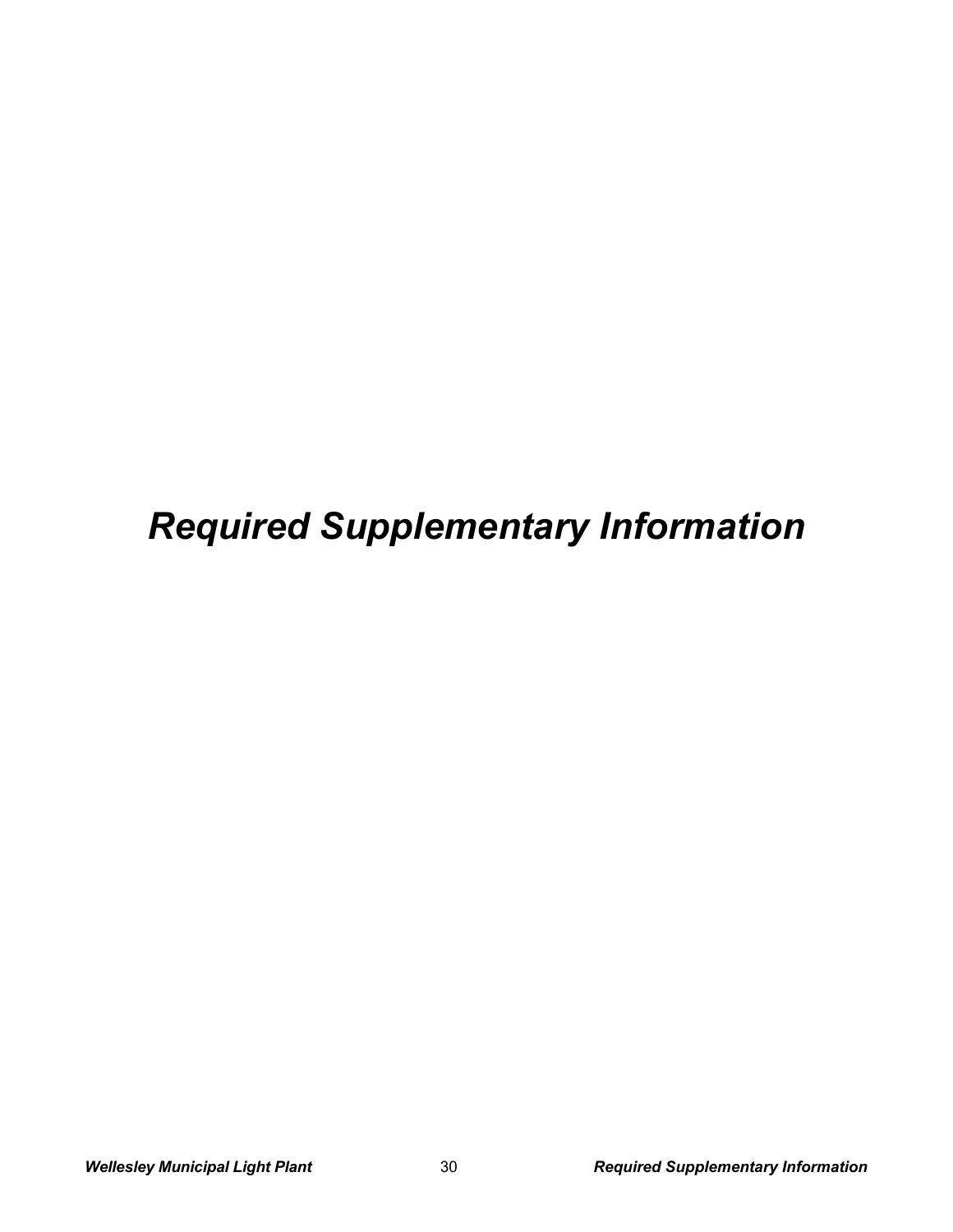# *Pension Plan Schedules*

The Schedule of the Plant's Proportionate Share of the Net Pension Liability presents multi-year trend information on the Plant's net pension liability and related ratios.

The Schedule of Contributions presents multi-year trend information on the Plant's required and actual contributions to the pension plan and related ratios.

These schedules are intended to present information for ten years. Until a ten year trend is compiled, information is presented for those years for which information is available.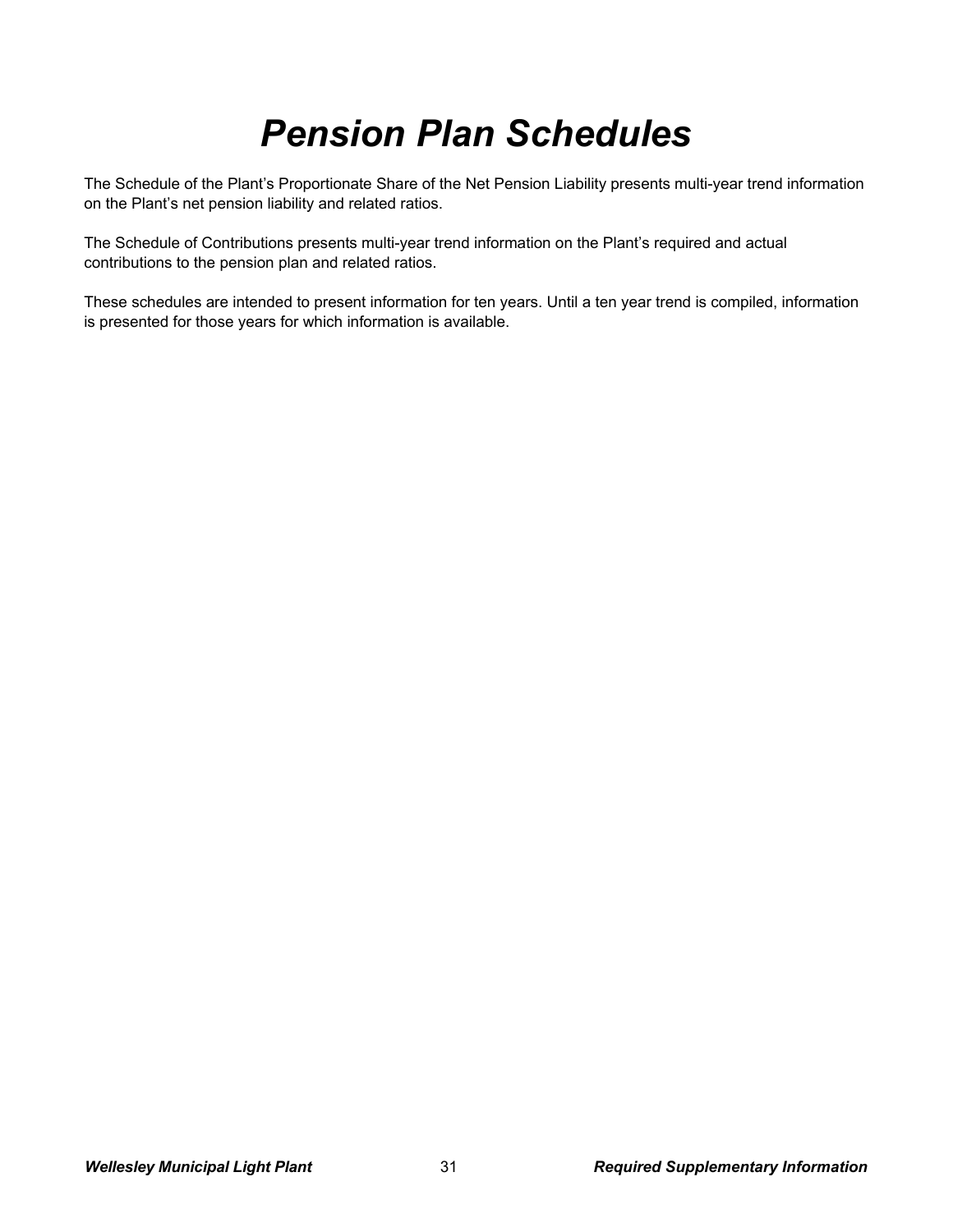#### **SCHEDULE OF THE MUNICIPAL LIGHT PLANT'S PROPORTIONATE SHARE OF THE NET PENSION LIABILITY WELLESLEY CONTRIBUTORY RETIREMENT SYSTEM**

| Year              | Proportion of<br>the net pension<br>liability (asset) | Proportionate<br>share of the<br>net pension<br>liability (asset) | Covered<br>payroll | Net pension<br>liability as a<br>percentage of<br>covered<br>payroll | Plan fiduciary<br>net position as<br>a percentage of<br>the total<br>pension liability |
|-------------------|-------------------------------------------------------|-------------------------------------------------------------------|--------------------|----------------------------------------------------------------------|----------------------------------------------------------------------------------------|
| December 31, 2020 | 9.36%                                                 | \$<br>4,034,946 \$                                                | 2,687,562          | 150.13%                                                              | 84.93%                                                                                 |
| December 31, 2019 | 9.15%                                                 | 3,859,332                                                         | 2,454,140          | 157.26%                                                              | 83.71%                                                                                 |
| December 31, 2018 | 9.14%                                                 | 5,625,088                                                         | 2,356,382          | 238.72%                                                              | 75.33%                                                                                 |
| December 31, 2017 | 9.18%                                                 | 4,059,497                                                         | 2,275,487          | 178.40%                                                              | 81.29%                                                                                 |
| December 31, 2016 | 9.22%                                                 | 5,509,711                                                         | 2,186,311          | 252.01%                                                              | 73.33%                                                                                 |
| December 31, 2015 | 9.07%                                                 | 5,710,679                                                         | 2,303,625          | 247.90%                                                              | 70.92%                                                                                 |
| December 31, 2014 | 9.19%                                                 | 5,054,067                                                         | 2,452,473          | 206.08%                                                              | 73.56%                                                                                 |

Note: this schedule is intended to present information for 10 years.

Until a 10-year trend is compiled, information is presented for those years for which information is available.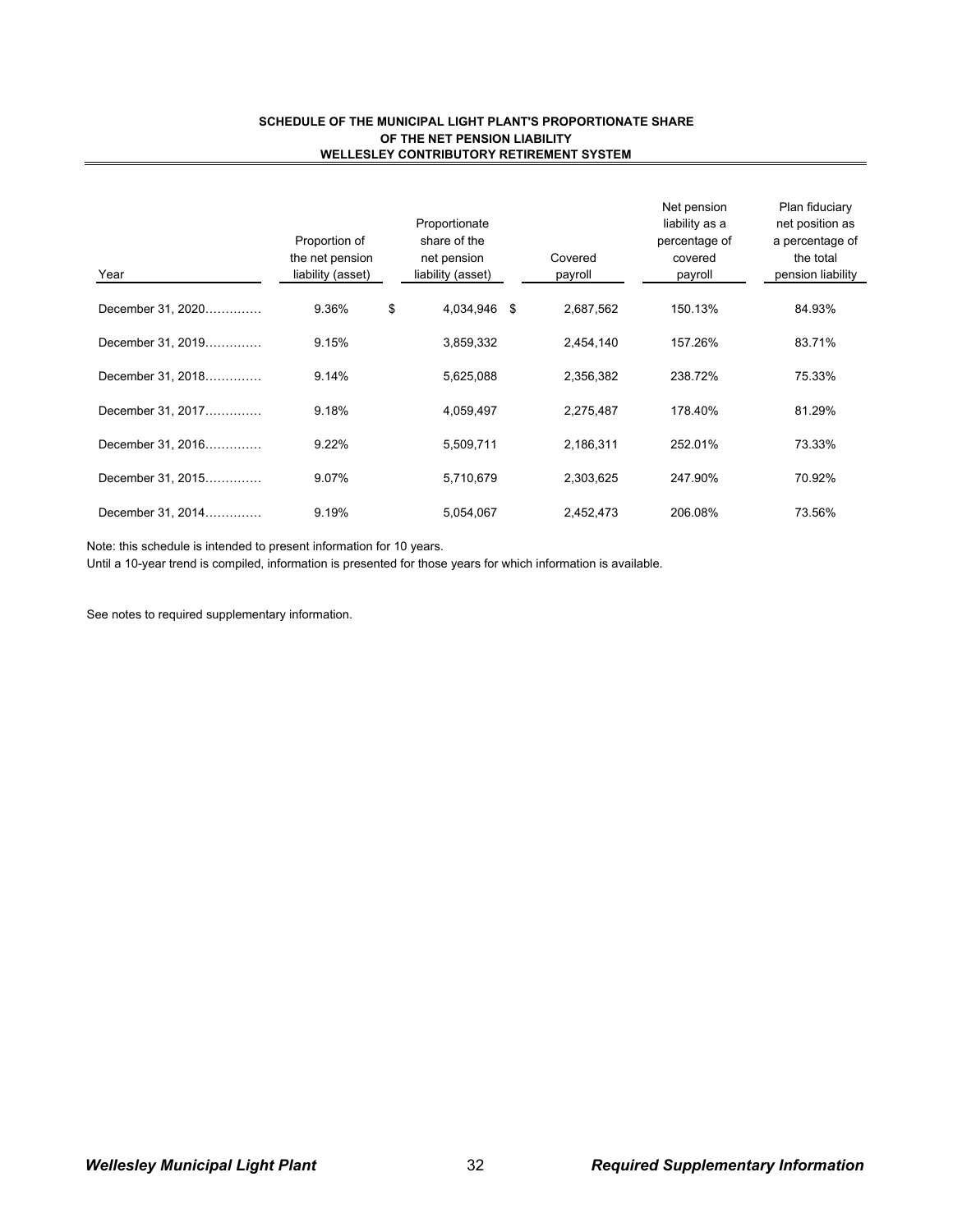#### **SCHEDULE OF CONTRIBUTIONS WELLESLEY CONTRIBUTORY RETIREMENT SYSTEM**

| Year          | Actuarially<br>determined<br>contribution | Contributions in<br>relation to the<br>actuarially<br>determined<br>contribution | Contribution<br>deficiency<br>(excess) | Covered<br>payroll | Contributions as<br>a percentage of<br>covered<br>payroll |
|---------------|-------------------------------------------|----------------------------------------------------------------------------------|----------------------------------------|--------------------|-----------------------------------------------------------|
|               | 921,561 \$                                | $(921, 561)$ \$                                                                  | - \$                                   | 2,714,438          | 33.95%                                                    |
| June 30, 2020 | 850,422                                   | (850, 422)                                                                       | $\overline{\phantom{a}}$               | 2,478,681          | 34.31%                                                    |
| June 30, 2019 | 804,239                                   | (804, 239)                                                                       | $\overline{\phantom{a}}$               | 2,379,946          | 33.79%                                                    |
| June 30, 2018 | 771,140                                   | (771, 140)                                                                       | $\overline{\phantom{a}}$               | 2,298,242          | 33.55%                                                    |
| June 30, 2017 | 744,853                                   | (744, 853)                                                                       | $\overline{\phantom{a}}$               | 2,208,174          | 33.73%                                                    |
| June 30, 2016 | 774,704                                   | (774, 704)                                                                       |                                        | 2,326,661          | 33.30%                                                    |
| June 30, 2015 | 748,559                                   | (748, 559)                                                                       |                                        | 2,476,998          | 30.22%                                                    |

Note: this schedule is intended to present information for 10 years.

Until a 10-year trend is compiled, information is presented for those years for which information is available.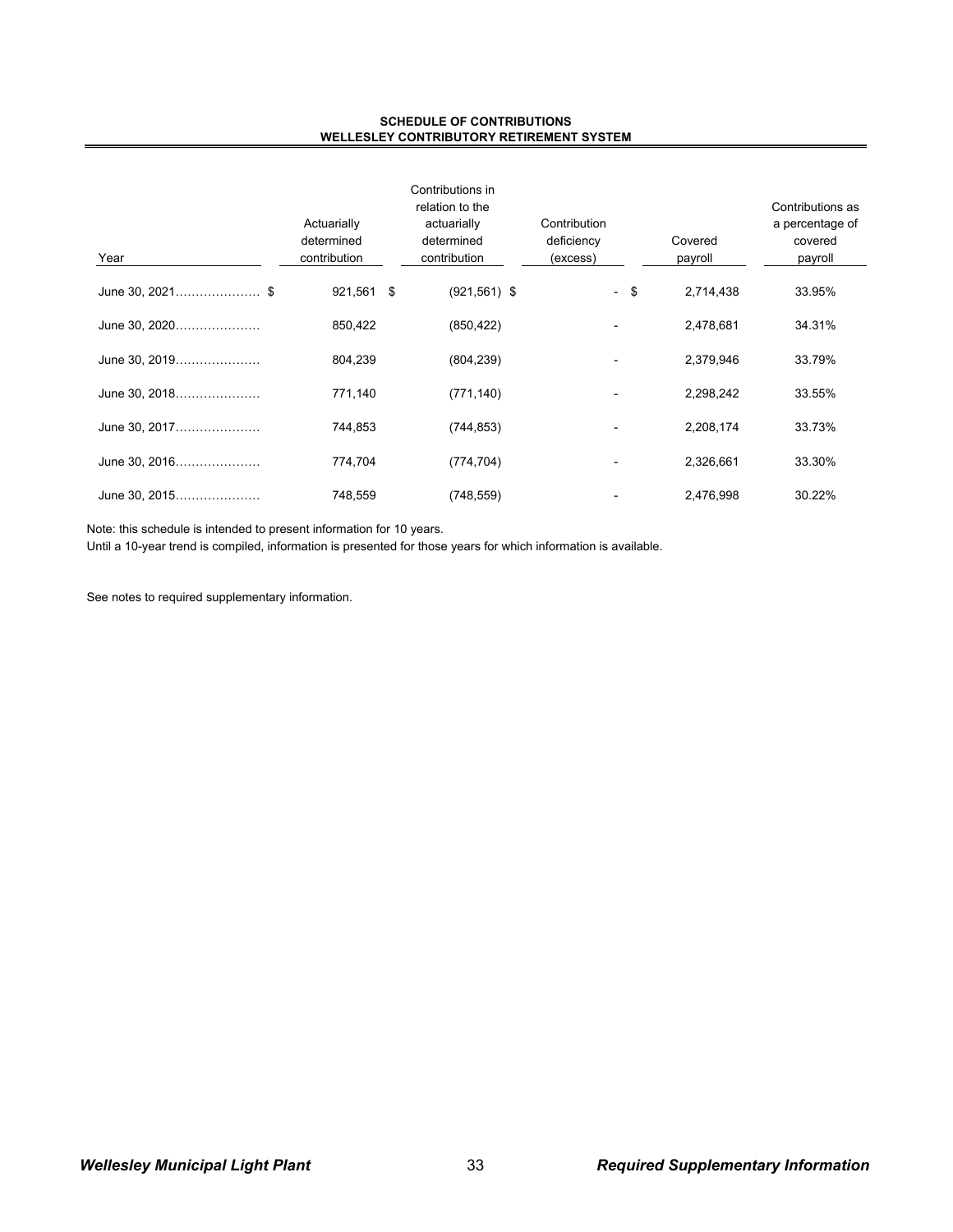# *Other Postemployment Benefit Plan Schedules*

The Schedule of Changes in the Plant's Net Other Postemployment Benefit Liability/(Asset) and Related Ratios presents multi-year trend information on changes in the Plan's total OPEB liability, changes in the Plan's net position, and ending net OPEB liability/(asset). It also demonstrates the Plan's net position as a percentage of the total liability and the Plan's net other postemployment benefit liability/(asset) as a percentage of coveredemployee payroll.

The Schedule of the Plant's Contributions presents multi-year trend information on the Plant's actual contributions to the other postemployment benefit plan and related ratios.

The Schedule of Investment Returns presents multi-year trend information on the money-weighted investment return on the Plan's other postemployment assets, net of investment expense.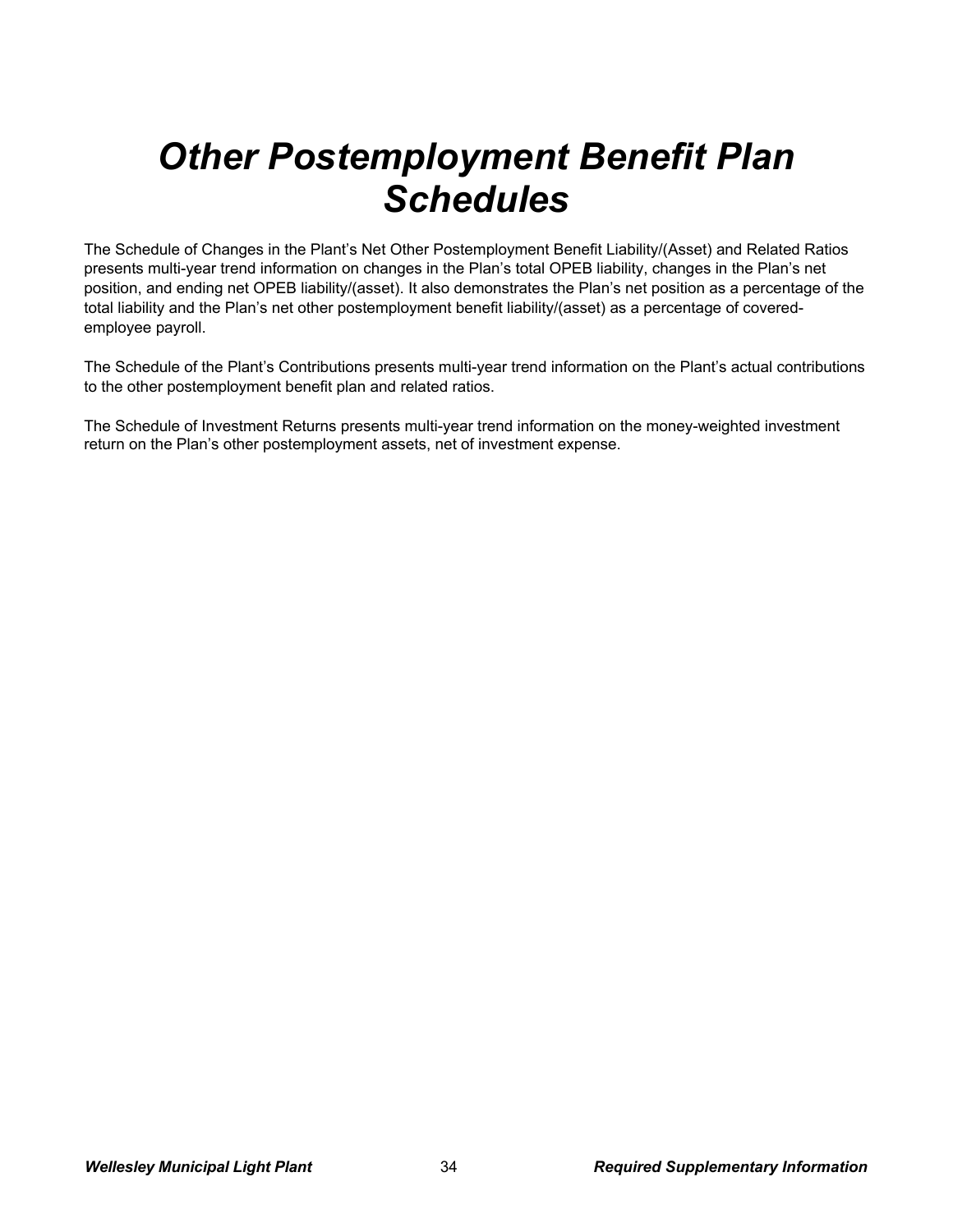#### **SCHEDULE OF CHANGES IN THE MUNICIPAL LIGHT PLANT'S NET OPEB LIABILITY/(ASSET) AND RELATED RATIOS** OTHER POSTEMPLOYMENT BENEFIT PLAN

|                                                    | June 30,<br>2017 | June 30,<br>2018 | June 30,<br>2019   | June 30,<br>2020   | June 30,<br>2021 |
|----------------------------------------------------|------------------|------------------|--------------------|--------------------|------------------|
| <b>Total OPEB Liability</b>                        |                  |                  |                    |                    |                  |
|                                                    | 150,131 \$       | 154,115 \$       | 158,205 \$         | 134,371 \$         | 134,767          |
|                                                    | 355.671          | 370,974          | 385,944            | 324,951            | 330,188          |
| Differences between expected and actual experience |                  | (741, 684)       |                    |                    | 363,744          |
|                                                    |                  | (233, 142)       |                    | (90,084)           | 264,060          |
|                                                    | (267, 372)       | (299, 308)       | (372, 594)         | (281, 910)         | (304, 145)       |
|                                                    | 238,430          | (749, 045)       | 171,555            | 87,328             | 788,614          |
|                                                    | 5,250,571        | 5,489,001        | 4,739,956          | 4,911,511          | 4,998,839        |
|                                                    | 5,489,001 \$     | 4,739,956        | \$<br>4,911,511 \$ | 4,998,839 \$       | 5,787,453        |
| Plan fiduciary net position                        |                  |                  |                    |                    |                  |
|                                                    | 568,889 \$       | 452,308 \$       | 525,594 \$         | 434,910 \$         | 304,145          |
|                                                    | 529,951          | 461,630          | 311,214            | 115,601            | 1,794,659        |
|                                                    | (267, 372)       | (299, 308)       | (372, 594)         | (281, 910)         | (304, 145)       |
|                                                    | 831,468          | 614,630          | 464,214            | 268,601            | 1,794,659        |
| Plan fiduciary net position - beginning of year    | 3,924,907        | 4,756,375        | 5,371,005          | 5,835,219          | 6,103,820        |
| Plan fiduciary net position - end of year (b)\$    | 4,756,375 \$     | 5,371,005        | \$<br>5,835,219 \$ | 6,103,820 \$       | 7,898,479        |
| Net OPEB liability/(asset) - ending (a)-(b)\$      | 732,626 \$       | $(631,049)$ \$   | $(923, 708)$ \$    | $(1, 104, 981)$ \$ | (2, 111, 026)    |
| Plan fiduciary net position as a percentage of the |                  |                  |                    |                    |                  |
|                                                    | 86.7%            | 113.3%           | 118.81%            | 122.10%            | 136.48%          |

Note: this schedule is intended to present information for 10 years.

Until a 10-year trend is compiled, information is presented for those years for which information is available.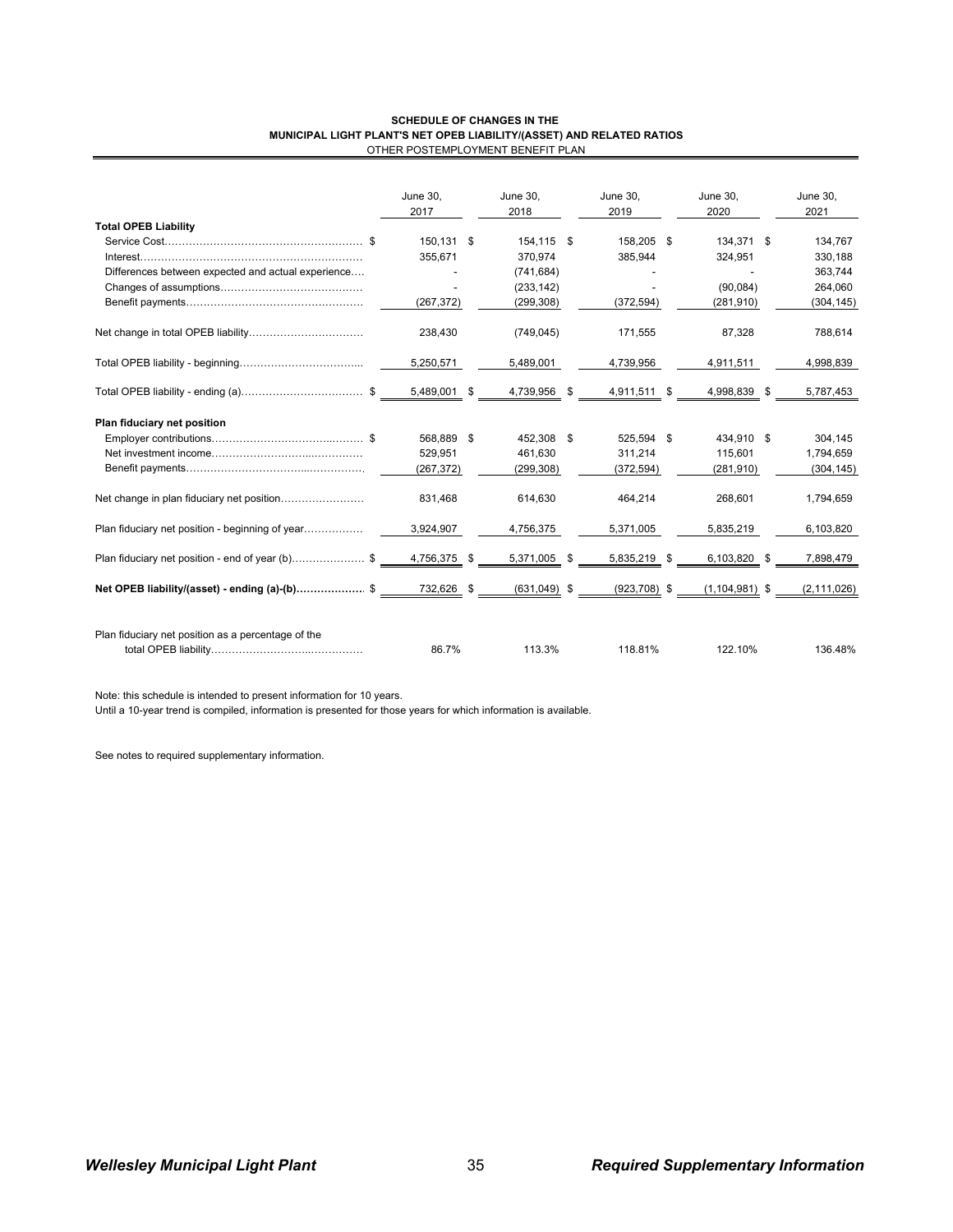## **SCHEDULE OF MUNICIPAL LIGHT PLANT'S CONTRIBUTIONS OTHER POSTEMPLOYMENT BENEFIT PLAN**

|      | Actuarially<br>determined | Contribution<br>deficiency |            |
|------|---------------------------|----------------------------|------------|
| Year | contribution              | determined<br>contribution | (excess)   |
|      | 194,432 \$                | $(304, 145)$ \$            | (109, 713) |
|      | 134.456                   | (434, 910)                 | (300, 454) |
|      | 130,344                   | (468, 763)                 | (338, 419) |
|      | 374.564                   | (452, 308)                 | (77, 744)  |
|      | 478,266                   | (568, 889)                 | (90, 623)  |

Note: this schedule is intended to present information for 10 years.

Until a 10-year trend is compiled, information is presented for those years for which information is available.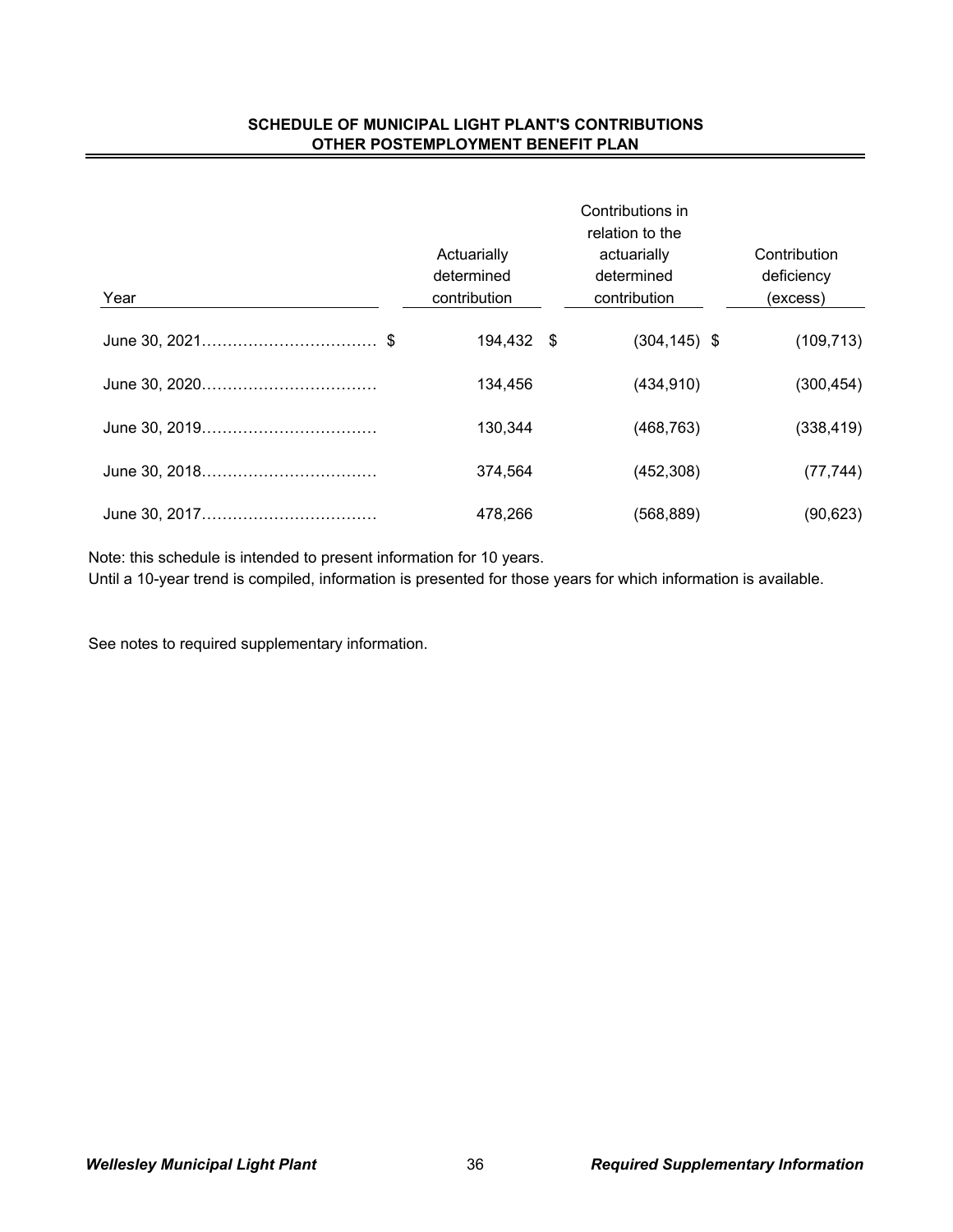## **SCHEDULE OF INVESTMENT RETURNS** OTHER POSTEMPLOYMENT BENEFIT PLAN

| Year          | Annual money-weighted<br>rate of return.<br>net of investment expense |
|---------------|-----------------------------------------------------------------------|
|               | 29.58%                                                                |
| June 30, 2020 | 1.93%                                                                 |
| June 30, 2019 | 5.79%                                                                 |
| June 30, 2018 | 9.62%                                                                 |
| June 30, 2017 | 12.80%                                                                |

Note: this schedule is intended to present information for 10 years. Until a 10-year trend is compiled, information is presented for those years for which information is available.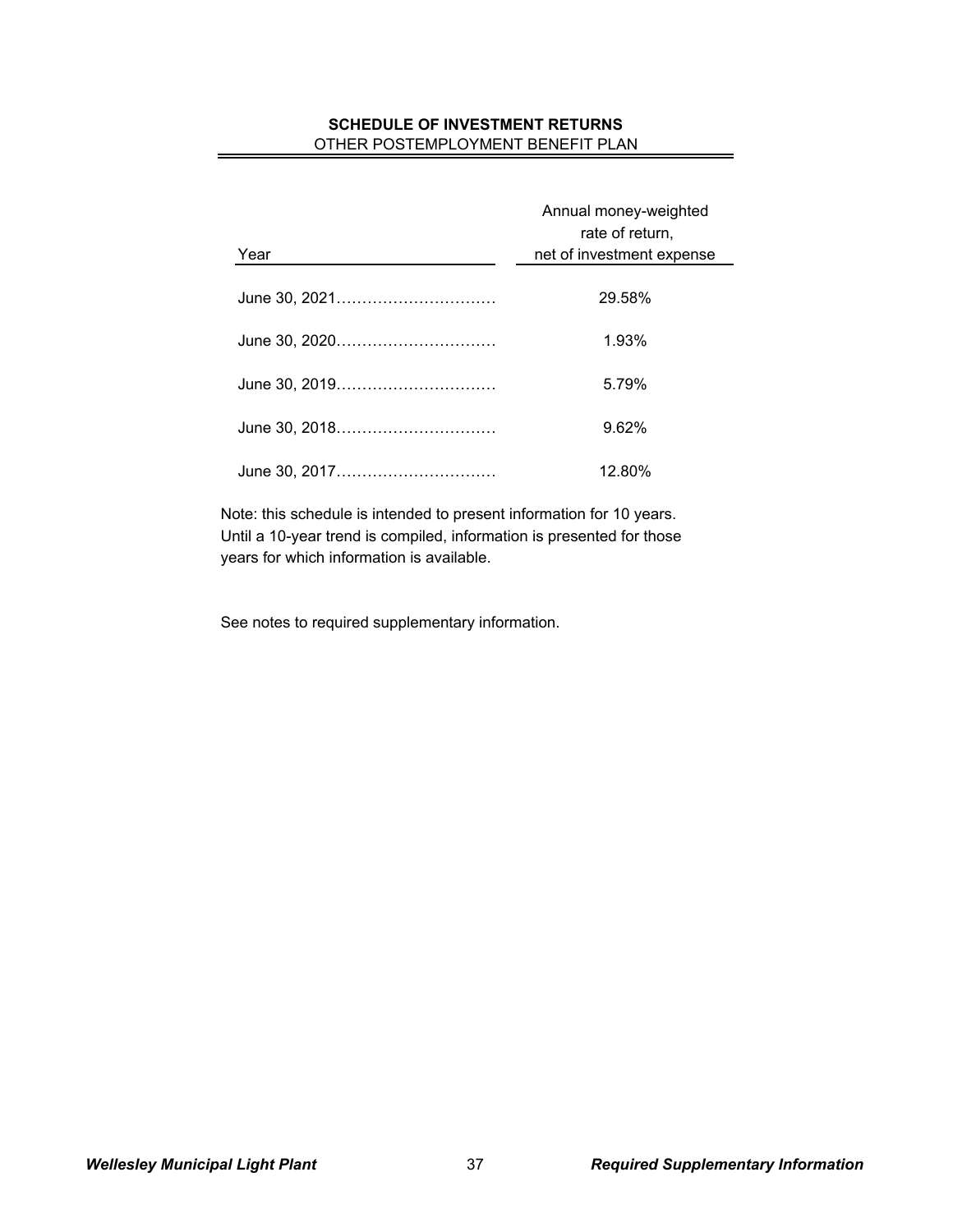#### **NOTE A – PENSION PLAN**

#### A. Schedule of the Plant's Proportionate Share of the Net Pension Liability

The Schedule of the Plant's Proportionate Share of the Net Pension Liability details the allocated percentage of the net pension liability (asset), the proportionate share of the net pension liability, and the covered employee payroll. It also demonstrates the net position as a percentage of the pension liability and the net pension liability as a percentage of covered payroll.

#### B. Schedule of Plant's Contributions

Governmental employers are required to pay an annual appropriation as established by PERAC. The appropriation includes the amounts to pay the pension portion of each member's retirement allowance, and amount to amortize the actuarially determined unfunded liability to zero in accordance with the system's funding schedule, and additional appropriations in accordance with adopted early retirement incentive programs. The appropriations are payable on July 1 and January 1. The Plant may choose to pay the entire appropriation in July at a discounted rate. Accordingly, actual contributions may be less than the "total appropriation". The pension fund appropriation is allocated to the Plant based on covered payroll.

#### C. Changes of Assumptions

- The discount rate was lowered form 6.625% to 6.00%.
- The mortality assumption for disabled pensioners was changed from the PR-2000 Healthy Annuitant Mortality Table projected generationally with Scale BB from 2015 to the RP-2014 Blue Collar Healthy Annuitant Mortality Table set forward one year and projected generationally with Scale MP-2016.
- The retirement assumption for members hired on or after April 2, 2012 was adjusted to reflect a 50% increase to retirement rates at age 60 for members of Group 1 and 2.

#### D. Changes of Plan Provisions

None.

#### **NOTE B – OTHER POSTEMPLOYMENT BENEFITS**

The Town administers a single-employer defined benefit healthcare plan ("The Other Postemployment Benefit Plan"), which WMLP participates in. The plan provides lifetime healthcare and life insurance for eligible retirees and their spouses through the Town's group health insurance plan, which covers both active and retired members.

#### *The Other Postemployment Benefit Plan*

#### A. Schedule of Changes in the Plant's Net Other Postemployment Benefit Liability/(Asset) and Related Ratios

The Schedule of Changes in the Plant's Net Other Postemployment Benefit Liability/(Asset) and Related Ratios presents multi-year trend information on changes in the Plan's total OPEB liability, changes in the Plan's net position, and ending net OPEB liability/(asset). It also demonstrates the Plan's net position as a percentage of the total liability and the Plan's net other postemployment benefit liability/(asset) as a percentage of covered payroll.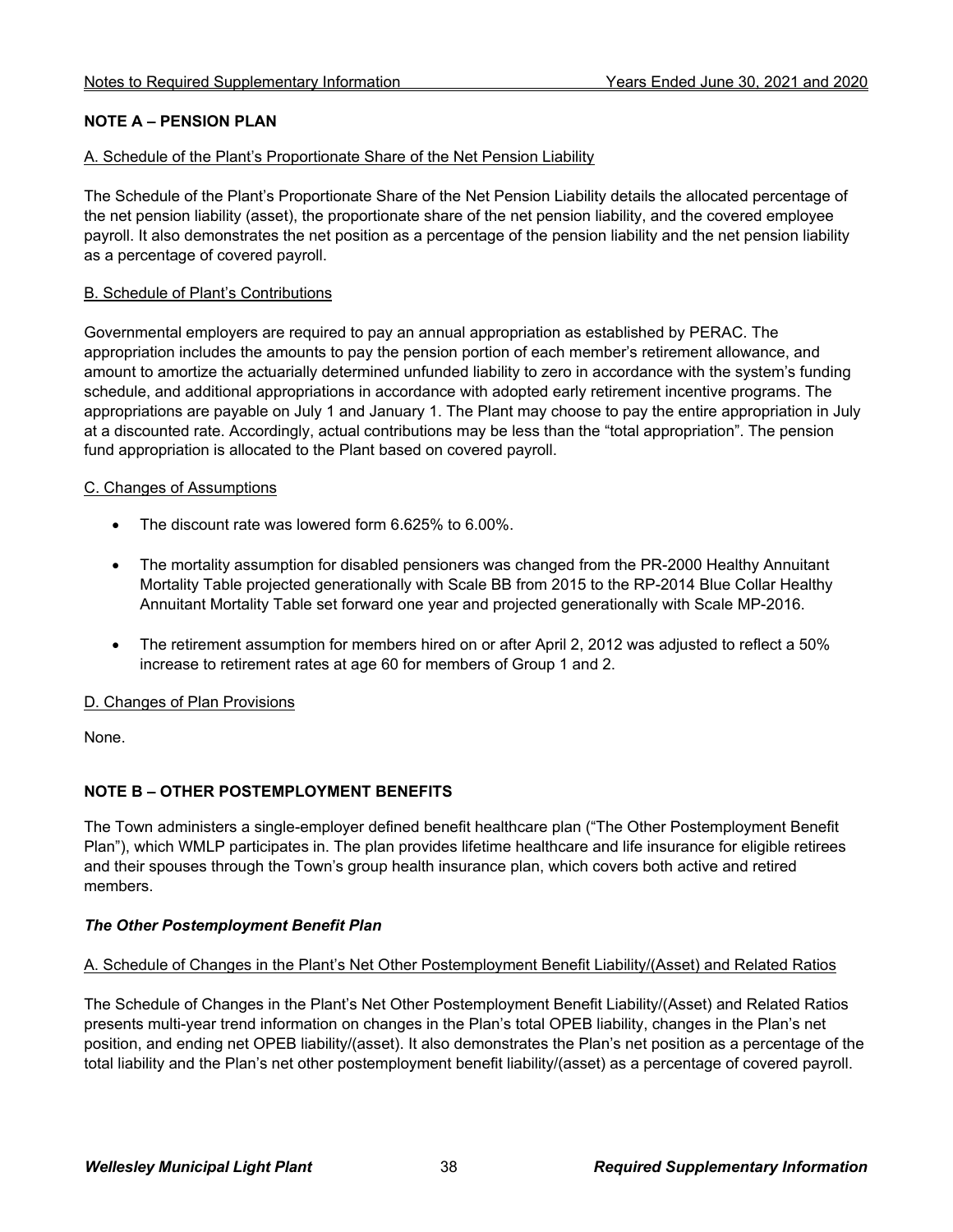#### B. Schedule of the Plant's Contributions

The Schedule of the Plant's Contributions includes the Plant's annual required contribution to the plan, along with the contribution made in relation to the actuarially determined contribution and the covered employee payroll. The Plant is not required to fully fund this contribution. It also demonstrates the contributions as a percentage of covered payroll. Actuarial contribution rates are calculated as of June 30, two years prior to the end of the fiscal year in which contributions are reported. Methods and assumptions used to determine contribution rates are as follows:

|                                             | December 31, 2020                                                                                                                                                                                                                   |
|---------------------------------------------|-------------------------------------------------------------------------------------------------------------------------------------------------------------------------------------------------------------------------------------|
|                                             | Entry Age Normal - Level Percentage of Payroll                                                                                                                                                                                      |
|                                             | Payments increase 3.0% per year.                                                                                                                                                                                                    |
| Remaining amortization period               | 17 years as of July 1, 2020.                                                                                                                                                                                                        |
|                                             | <b>Market Value</b>                                                                                                                                                                                                                 |
| Discount rate and investment rate of return | $6.00\%$                                                                                                                                                                                                                            |
|                                             | 3.00%                                                                                                                                                                                                                               |
|                                             | Service realted increases for Group 1 and 2 members: 7.0%<br>decreasing over 11 years to an ultimate level of 3.5%.<br>Service related increases for Group 4 members: 8.0%<br>decresing over 11 years to an ultimate level of 4.0%. |
|                                             | Medical and Prescription Drug: 7.0% graded by 0.25% for 10<br>years to an ultimate level of 4.5% per year.<br>Medical Part B Premium 4.5%.                                                                                          |
|                                             | Pre-Retirement: RP-2014 Blue Collar Employee Mortality Table<br>projected generationally with scale MP-2016 set forward for one<br>year for females.                                                                                |
|                                             | Healthy Retiree: RP-2014 Blue Collar Healthy Annuitant<br>Mortality projected generationally with scale MP-2016 set<br>forward one year for females.                                                                                |
|                                             | Disabled Retiree: RP-2014 Blue Collar Healthy Annuity<br>Mortality Table projected generationally with scale MP-2016 set<br>forward one year.                                                                                       |

#### C. Schedule of Investment Return

The Schedule of Investment Return includes the money-weighted investment return on the Plan's other postemployment assets, net of investment expenses.

D. Changes of Assumptions –The following changes of assumptions as of June 30, 2021:

- The expected rate of return was decreased from 6.625% to 6.00%.
- The trend assumptions were revised to reflect future expectations.
- The per capita health costs were updated to reflect current premiums.
- The disabled life mortality assumption was updated.
- The retirement assumption for Group 1 employees hired on or after April 2, 2012 was updated.

E. Changes in Plan Provisions –None.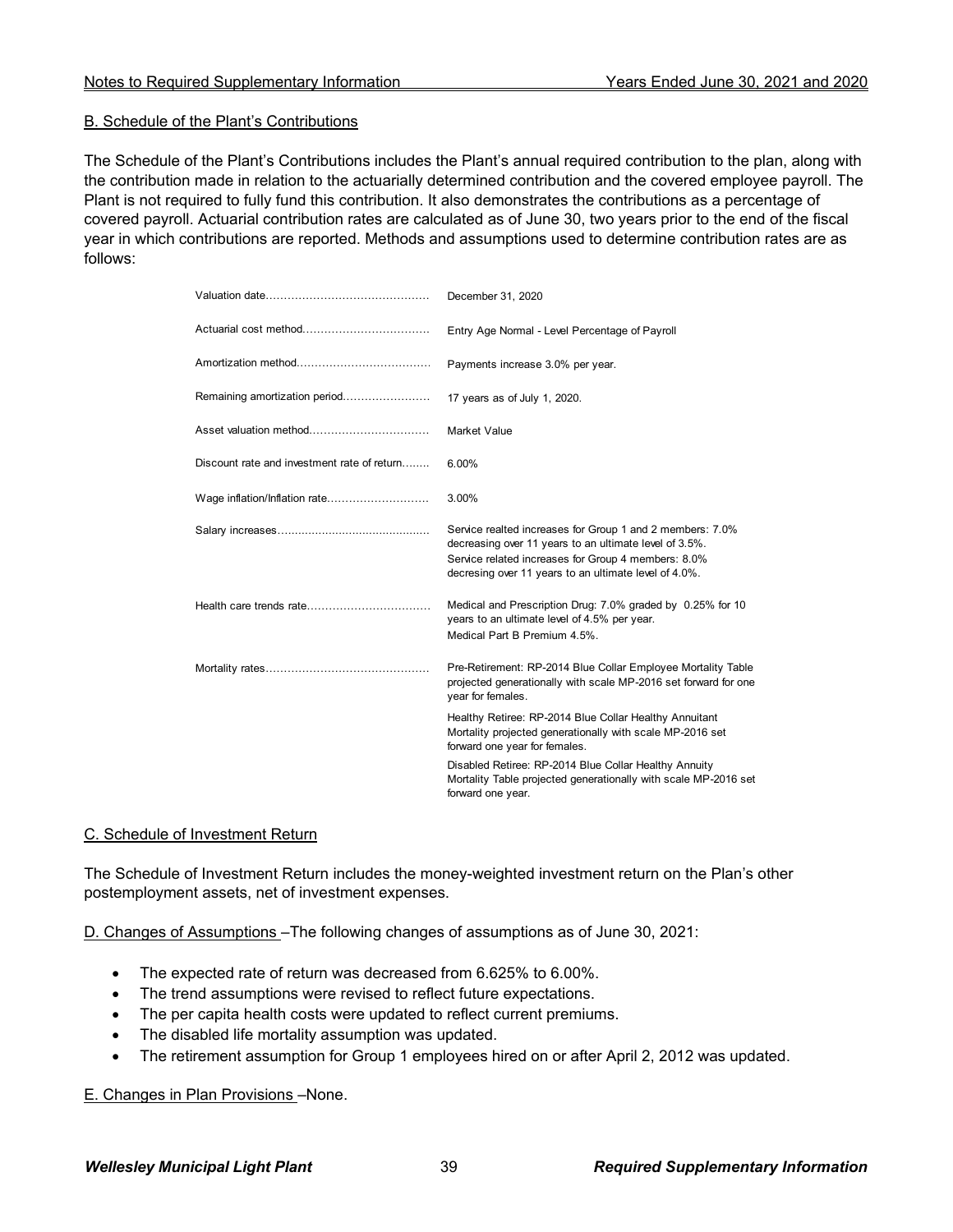*Other Supplementary Information*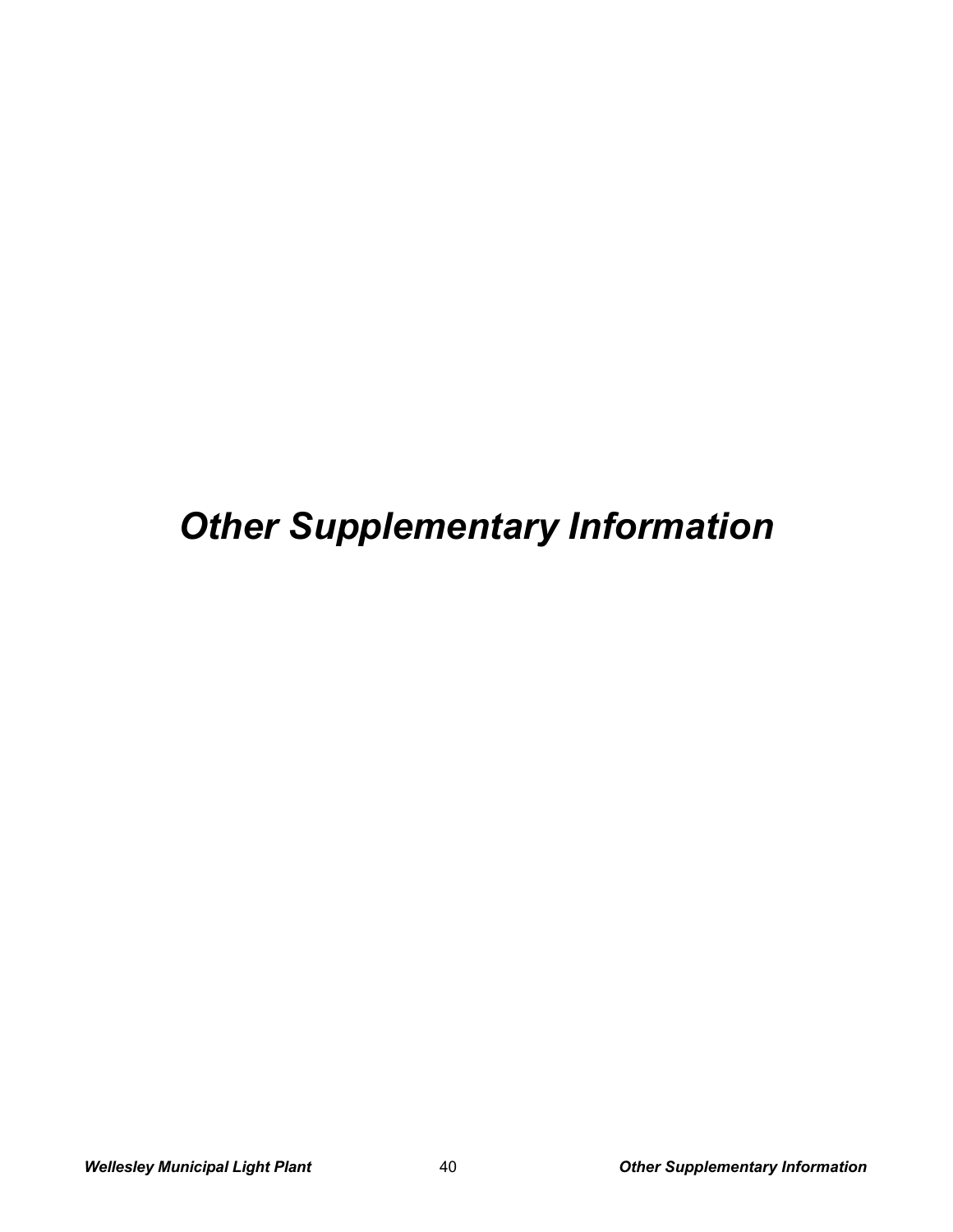## **SCHEDULE OF KILOWATT HOURS SOLD AND NUMBER OF CUSTOMERS**

## FOR THE YEARS ENDED JUNE 30,

|                          | <b>Kilowatt Hours Sold</b> |             |                                       |  |  |  |
|--------------------------|----------------------------|-------------|---------------------------------------|--|--|--|
|                          | 2021                       | 2020        | Percentage<br>Increase/<br>(Decrease) |  |  |  |
| <b>Class of Customer</b> |                            |             |                                       |  |  |  |
| Distribution wheeling    | 511,277                    | 494.297     | $3.44\%$                              |  |  |  |
|                          | 110,464,457                | 103,134,234 | 7.11%                                 |  |  |  |
|                          | 57.279.610                 | 61.473.426  | $-6.82%$                              |  |  |  |
|                          | 9.983.606                  | 9.875.496   | 1.09%                                 |  |  |  |
|                          | 925.681                    | 925.581     | 0.01%                                 |  |  |  |
|                          | 42.152.990                 | 43.618.150  | $-3.36\%$                             |  |  |  |
|                          | 20,800,562                 | 18,059,716  | 15.18%                                |  |  |  |
| Total KWH's Sold         | 242,118,183                | 237,580,900 | 1.91%                                 |  |  |  |

|                          | <b>Number of Customers</b> |        |                                       |  |  |
|--------------------------|----------------------------|--------|---------------------------------------|--|--|
|                          | 2021                       | 2020   | Percentage<br>Increase/<br>(Decrease) |  |  |
| <b>Class of Customer</b> |                            |        |                                       |  |  |
| Distribution wheeling    |                            |        | $0.00\%$                              |  |  |
|                          | 8,988                      | 8,969  | 0.21%                                 |  |  |
|                          | 1.114                      | 1.104  | 0.91%                                 |  |  |
|                          | 92                         | 91     | 1.10%                                 |  |  |
|                          |                            |        | $0.00\%$                              |  |  |
|                          | 5                          | 5      | $0.00\%$                              |  |  |
|                          |                            |        | $0.00\%$                              |  |  |
| Total Customer Accounts  | 10.202                     | 10.172 | በ 29%                                 |  |  |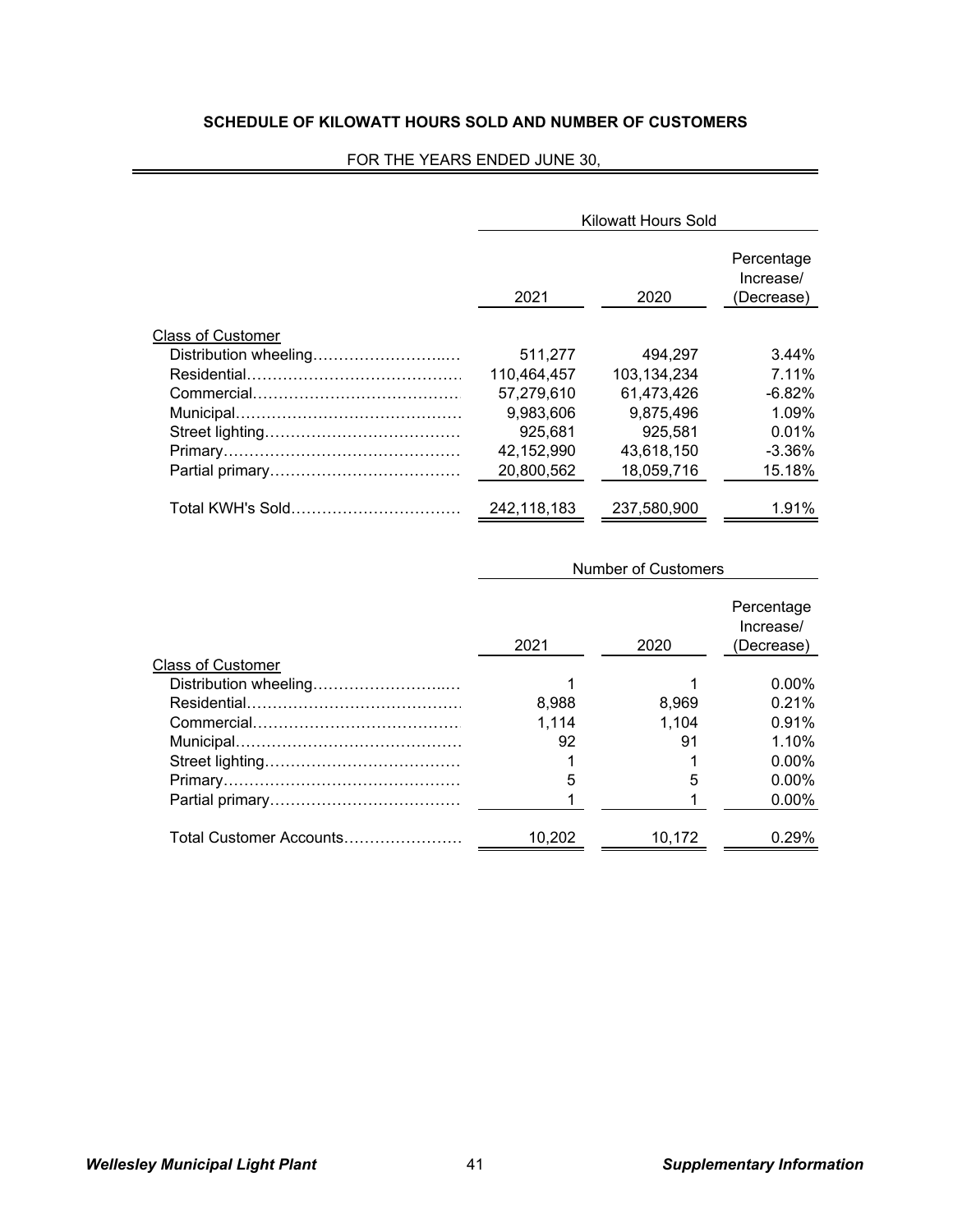#### **SCHEDULE OF UTILIITY PLANT IN SERVICE**

#### AS OF JUNE 30, 2020

|            |                                    |                   |              | <b>Net</b>      |
|------------|------------------------------------|-------------------|--------------|-----------------|
| FERC $(1)$ |                                    | Original          | Accumulated  | <b>Book</b>     |
| Account    | Description of the Asset Class     | Cost              | Depreciation | Value           |
|            |                                    |                   |              |                 |
| 107        | Construction In Progress\$         | 43,249 \$         |              | \$<br>43,249    |
| 353        | Station Equipment - Use Rights     | 6,386,646         | 5,570,745    | 815,901         |
| 357        | Underground Conduits               | 2,256,256         | 1,631,890    | 624,366         |
| 358        | Underground Conductors and Devices | 4,742,325         | 3,735,165    | 1,007,160       |
| 360        |                                    | 137,770           |              | 137,770         |
| 361        | Structures and Improvements        | 11,987,312        | 3,778,899    | 8,208,413       |
| 362        |                                    | 6,358,861         | 4,173,297    | 2,185,564       |
| 364        | Poles, Towers and Fixtures         | 9,966,300         | 4,158,425    | 5,807,875       |
| 365        | Overhead Conductors and Devices    | 13,854,725        | 5,410,525    | 8,444,200       |
| 366        | Underground Conduit                | 6,117,620         | 3,669,870    | 2,447,750       |
| 367        | Underground Conductors and Devices | 27,782,821        | 10,248,131   | 17,534,690      |
| 368        |                                    | 6,920,250         | 3,970,476    | 2,949,774       |
| 369        |                                    | 13,172,951        | 6,522,865    | 6,650,086       |
| 370        |                                    | 2,179,059         | 1,538,048    | 641,011         |
| 373        | Street Lighting and Signal Systems | 6,414,352         | 4,329,207    | 2,085,145       |
| 389        |                                    | 315,410           | 189,246      | 126,164         |
| 391        | Office Furniture and Equipment     | 380,507           | 350.836      | 29,672          |
| 392        | Transportation Equipment           | 2,908,819         | 1,805,694    | 1,103,124       |
| 393        |                                    | 137,436           | 130.904      | 6,533           |
| 394        | Tools, Shop and Garage Equipment   | 176,904           | 125,290      | 51,614          |
| 395        | Laboratory Equipment               | 76.860            | 66.959       | 9,901           |
| 396        | Power Operated Equipment           | 39,935            | 21,451       | 18,484          |
| 397        | Communication Equipment            | 3,862,100         | 1,642,615    | 2,219,485       |
| 398        | Miscellaneous Equipment            | 50,484            | 35,726       | 14,758          |
|            |                                    |                   |              |                 |
|            | -SS                                | 126.268.953<br>S. | 63,106,262   | 63,162,691<br>S |

 $(1)$  Federal Energy Regulatory Commission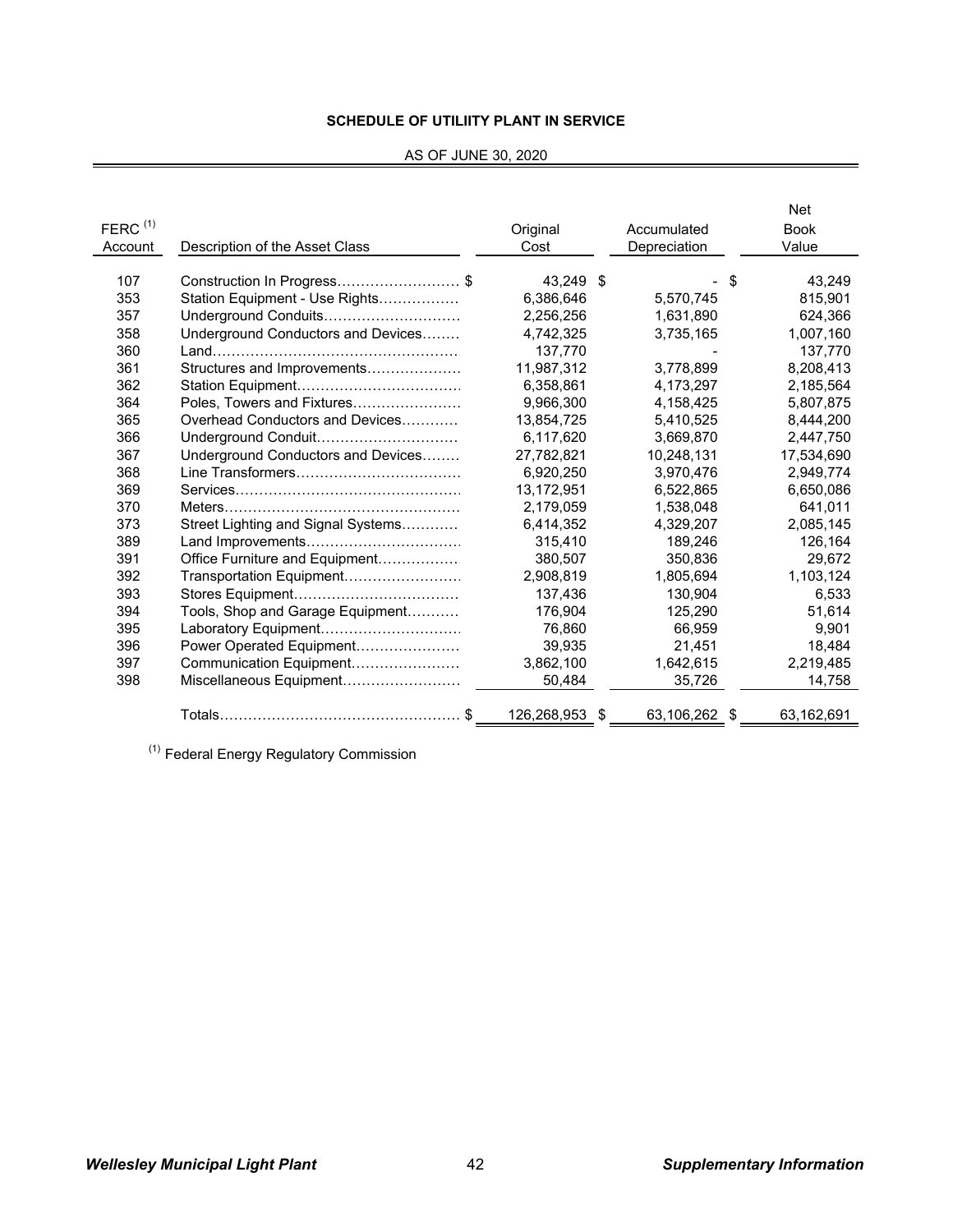## *Report on Internal Control Over Financial Reporting and on Compliance*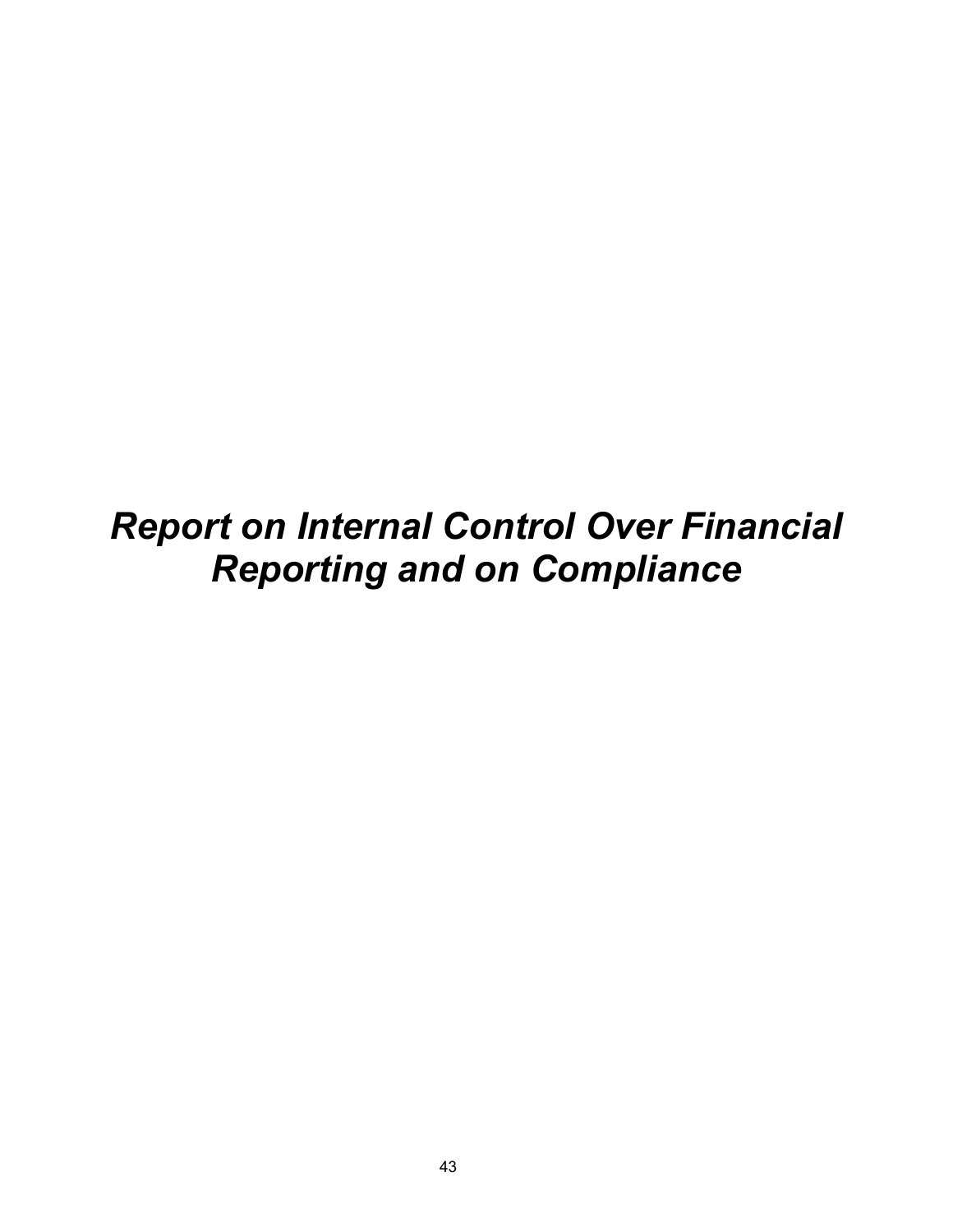This page left intentionally blank.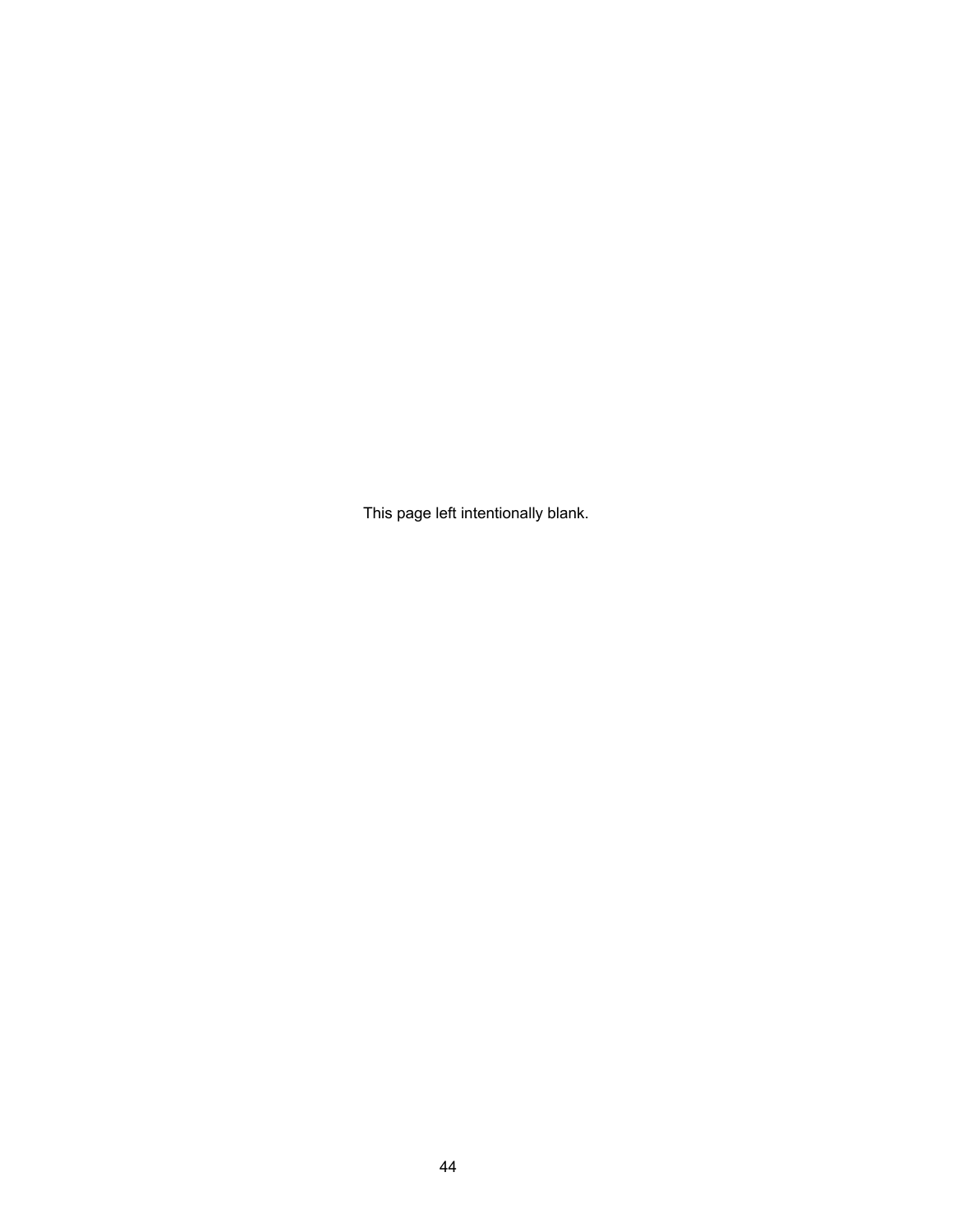## Powers & Sullivan, LLC

Certified Public Accountants



100 Quannapowitt Parkway Suite 101 Wakefield, MA 01880 T. 781-914-1700 F. 781-914-1701 www.powersandsullivan.com

#### **INDEPENDENT AUDITOR'S REPORT ON INTERNAL CONTROL OVER FINANCIAL REPORTING AND ON COMPLIANCE AND OTHER MATTERS BASED ON AN AUDIT OF FINANCIAL STATEMENTS PERFORMED IN ACCORDANCE WITH** *GOVERNMENT AUDITING STANDARDS*

To the Municipal Light Board Wellesley Municipal Light Plant

We have audited, in accordance with the auditing standards generally accepted in the United States of America and the standards applicable to financial audits contained in *Government Auditing Standards* issued by the Comptroller General of the United States, the financial statements of the Wellesley Municipal Light Plant (the Plant); an enterprise fund of the Town of Wellesley, Massachusetts, as of and for the year ended June 30, 2021, and the related notes to the financial statements, and have issued our report thereon dated October 20, 2021.

#### **Internal Control Over Financial Reporting**

In planning and performing our audit of the financial statements, we considered the Plant's internal control over financial reporting (internal control) to determine the auditing procedures that are appropriate in the circumstances for the purpose of expressing our opinions on the financial statements, but not for the purpose of expressing an opinion on the effectiveness of the Plant's internal control. Accordingly, we do not express an opinion on the effectiveness of the Plant's internal control.

A *deficiency in internal control* exists when the design or operation of a control does not allow management or employees, in the normal course of performing their assigned functions, to prevent, or detect and correct, misstatements on a timely basis. A *material weakness* is a deficiency, or combination of deficiencies, in internal control, such that there is a reasonable possibility that a material misstatement of the entity's financial statements will not be prevented or detected and corrected on a timely basis. A significant deficiency is a deficiency, or a combination of deficiencies, in internal control that is less severe than a material weakness, yet important enough to merit attention by those charged with governance.

Our consideration of the internal control was for the limited purpose described in the first paragraph of this section and was not designed to identify all deficiencies in internal control that might be material weaknesses, or significant deficiencies. Given these limitations, during our audit we did not identify any deficiencies in internal control that we consider to be material weaknesses. However, material weaknesses may exist that have not been identified.

#### **Compliance and Other Matters**

As part of obtaining reasonable assurance about whether the Plant's financial statements are free of material misstatement, we performed tests of its compliance with certain provisions of laws, regulations, contracts, and grant agreements, noncompliance with which could have a direct and material effect on the determination of financial statements amounts. However, providing an opinion on compliance with those provisions was not an objective of our audit, and accordingly, we do not express such an opinion. The results of our tests disclosed no instances of noncompliance or other matters that are required to be reported under *Government Auditing Standards.*